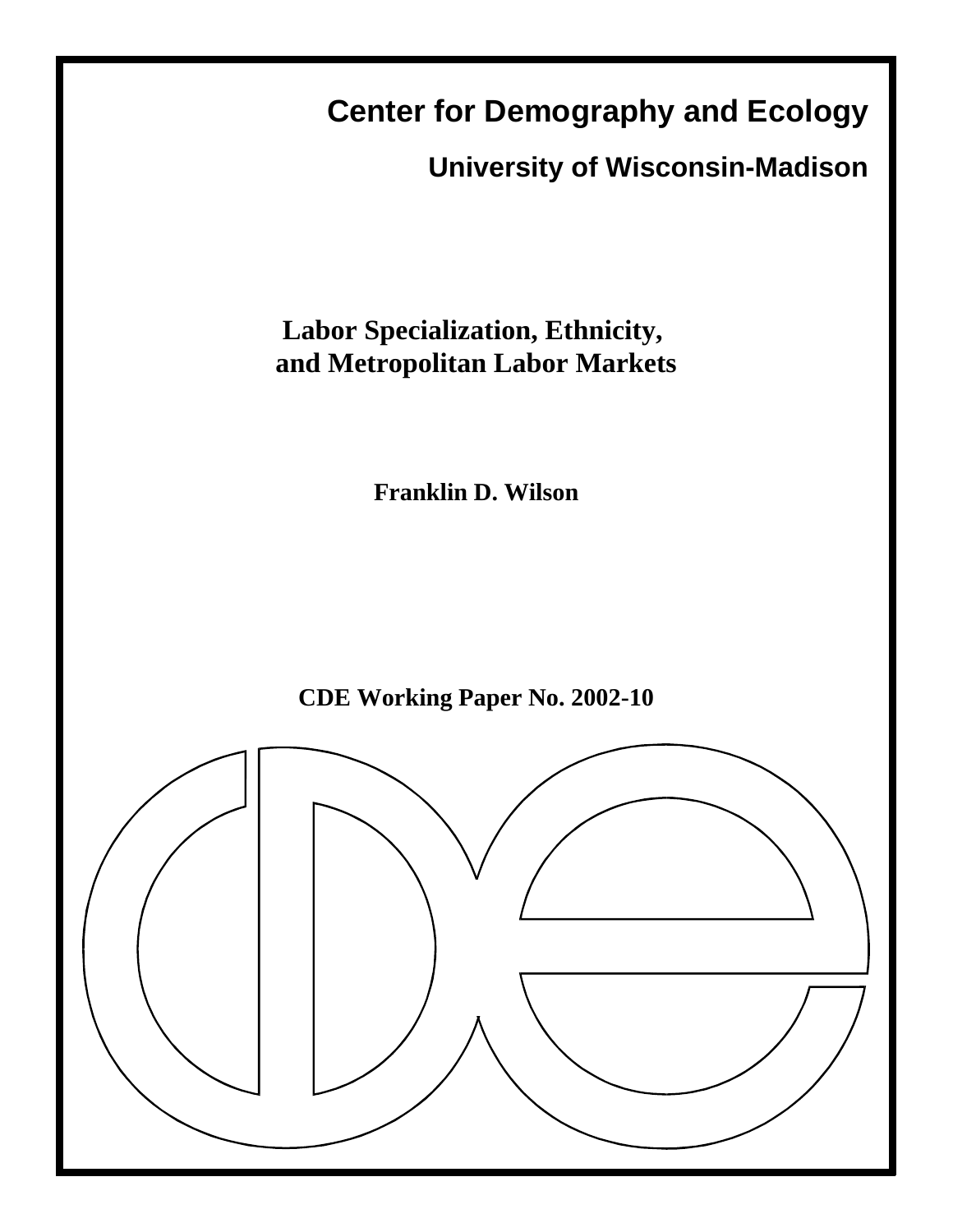## **Labor Specialization, Ethnicity, and Metropolitan Labor Markets**

Franklin D. Wilson Center for Demography and Ecology University of Wisconsin–Madison E-mail: wilson@ssc.wisc.edu

January, 2003

**Word Count: 13,635**

Analysis for this paper was supported by a Center Grant (5P30-HD05876) from the National Institute of Child Health and Human Development to the Center for Demography and Ecology, University of Wisconsin–Madison. Editorial assistance was provided by the staff of the Institute for Research on Poverty. This paper benefitted from comments made by Lincoln Quillian, Adam Gamoran, Aimée Dechter, and participants in the Demography Training Seminar. Any remaining errors are solely the responsibility of the author.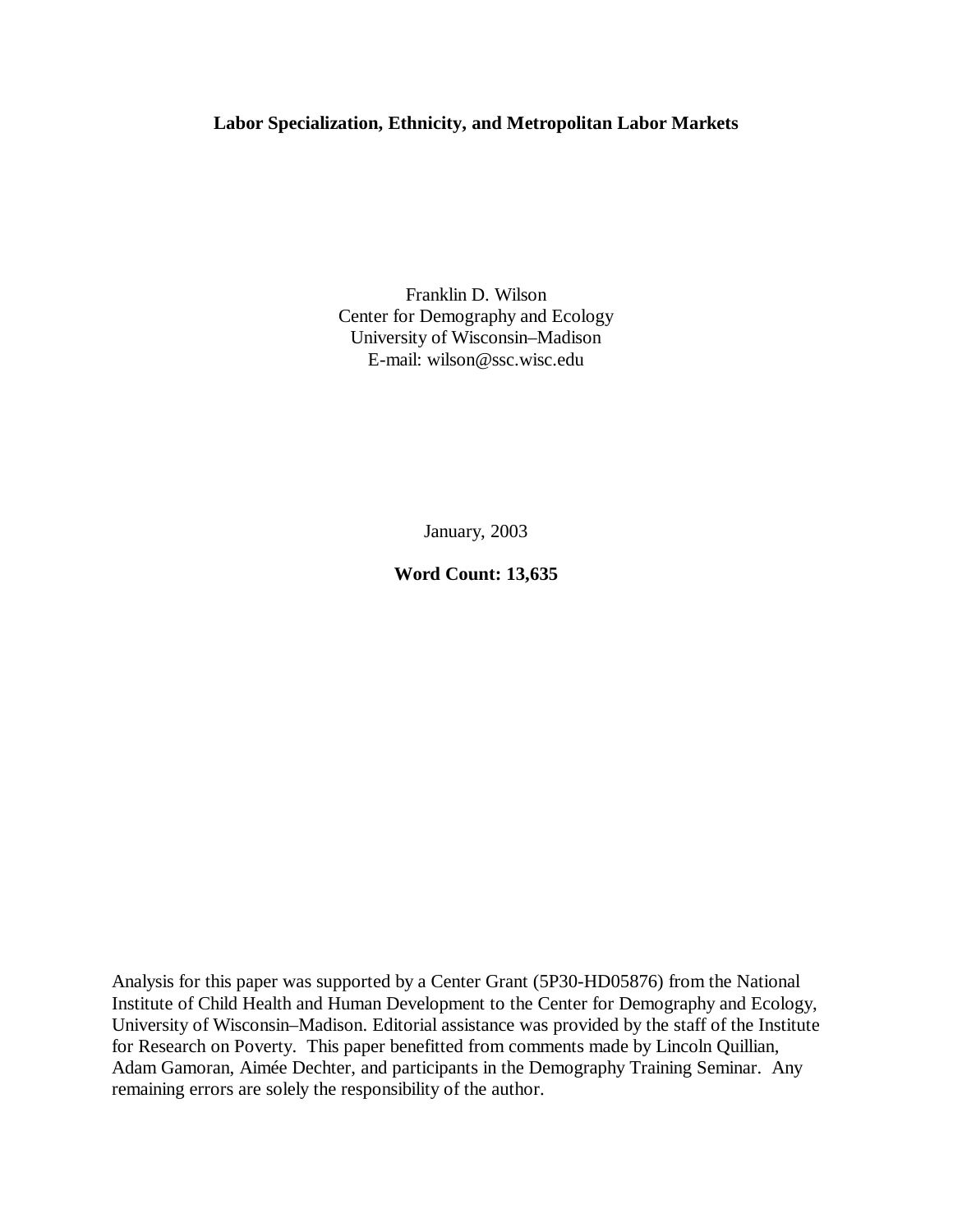#### **Labor Specialization, Ethnicity, and Metropolitan Labor Markets**

## **Abstract**

This paper provides an empirical assessment of the extent to which co-ethnic workers are under- or over-represented in industry and occupation-based employment sectors based on the characteristics of workers themselves, attributes and resources of ethnic groups in which workers are affiliated, and characteristics of metropolitan areas. Specifically, this paper evaluates two claims to be found in the extant literature in economic sociology. First, that ethnic affiliation, as reflected in group-based attributes and resources, affects the relative concentration of co-ethnic workers in employment sectors. Second, that metropolitan labor markets provide the context within which members of ethnic populations are sorted into employment sectors on the basis of worker characteristics, group-based resources, and supply and demand conditions prevailing in local labor markets, including the presence of similarly endowed members of other groups. Results partly confirm these claims and indicate that indicators of ethnic affiliation and local labor market conditions substantially affect the under- or over-representation of co-ethnic workers in employment sectors.

**Key Words: Ethnicity, Labor Specialization, Ethnic Niche, Metropolitan Labor Markets**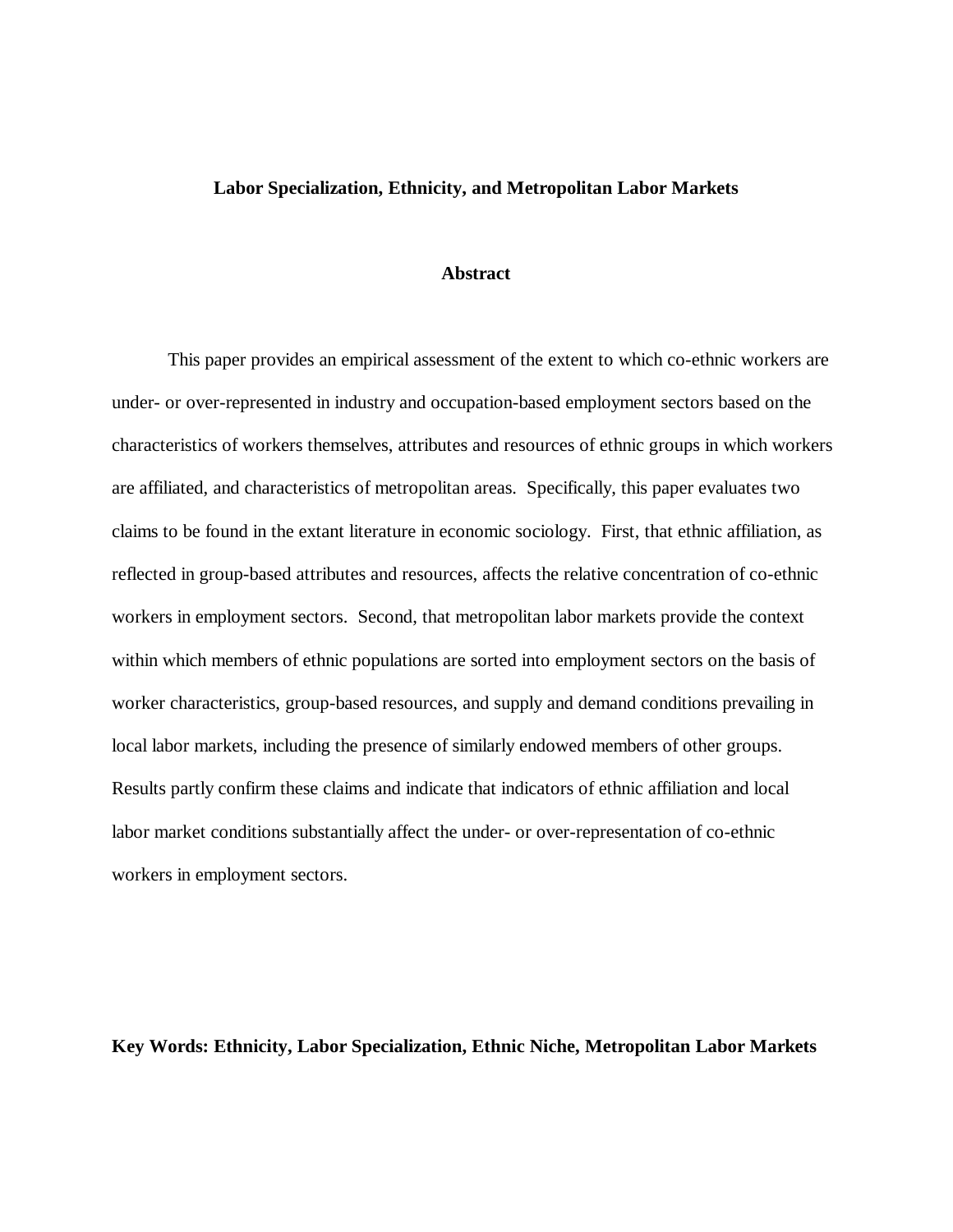## **INTRODUCTION**

The resurgence of immigration as a major source of both population growth and redistribution has intensified interest in understanding why and under what conditions do immigrants become "ethnics" (See Zhou, 2001, Collins, 2001). Much previous work indicates that mode of incorporation of new native and immigrant workers into the labor market is often structured through ethnic affiliation (Portes and Sensenbrenner, 1993; Portes, 1995, 1998). Although considerable effort has been devoted to an assessment of the role of ethnicity in promoting and sustaining labor market specialization among workers of the same origin, these studies have been limited either in the scope of labor market activities analyzed, the ethnic groups studied, and/or in geographic coverage (see Wilson, forthcoming).

This paper seeks to extend previous work by comparatively focusing on the linkage between worker productivity characteristics, ethnic affiliation, and metropolitan location, and the extent of concentration of co-ethnic workers in labor market sectors. Accordingly, two claims reported in the literature on ethnic economies are evaluated (see Light and Gold, 2000 for reviews). The first claim is that ethnic group affiliation substantially influences the extent of labor specialization observed among co-ethnic members. This occurs either because owners of firms in ethnic-owned economies draw their labor supply from a labor pool consisting primarily of co-ethnic workers, or because co-ethnic workers with jobs in the general local economy are able to substantially influence who gets access to employment opportunities available in their sector. The second claim to be evaluated is taken from the literature on ethnic-owned economies, and suggests that the specific level of entrepreneur activities observed among members of an ethnic group in a given city is the result of the interaction of the resources base of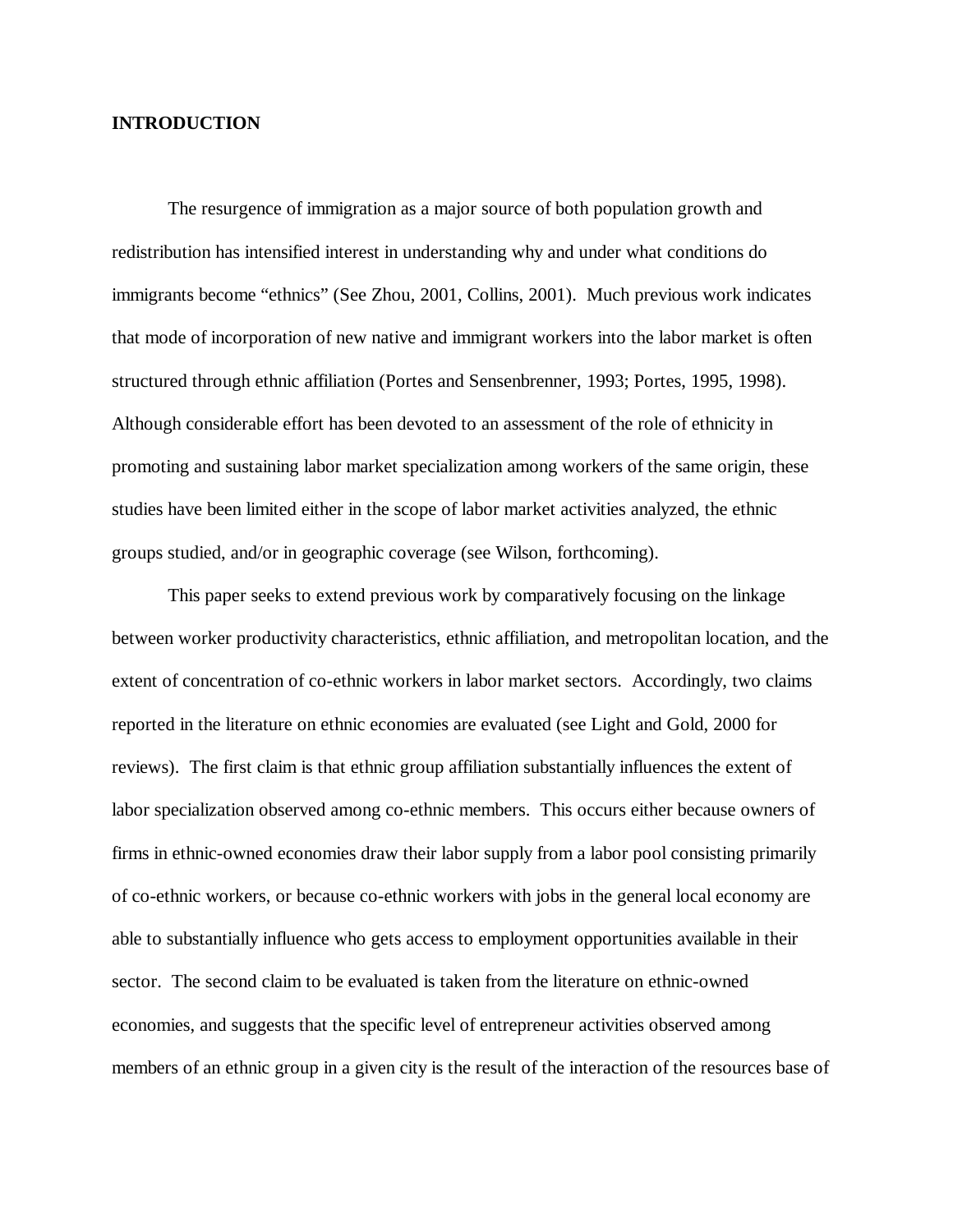the group to which they belong, and the demand conditions prevailing in the local economy. I apply this observation to labor specialization in general, and suggest that the extent of labor specialization observed among co-ethnics as well as sector of specialization is influenced by opportunities and constraints present in local labor markets. Thus, while a particular group may have a predisposition or motivation to specialize in certain kinds of activities, in reality this may not be possible because of insufficient demand for workers with certain characteristics, because the demand for ethnic market-based goods may not have reached the required threshold necessary to support a firm, or because the presence of other workers may make it difficult for co-ethnics to concentrate in a sector.

The discussion is organized as follows. First, the literature on ethnic group-based labor specialization, or ethnic niching, is reviewed for the purpose of identifying factors associated with labor specialization. Second, a structural model is developed in an effort to account for the relative concentration of workers of a given ethnicity in employment sectors. Although labor specialization is the central focus of this paper, the majority of workers are not situated in labor market activities in which members of their groups are over-represented. Thus, the model which is evaluated here attempts to account for the labor market participation of workers distinguished by ethnic/ancestry affiliation along a continuum from under to over-representation. Third, data sources and methods are outlined, followed by the presentation of results from a multi-level linear model. The reported results support extant findings that the distribution of co-ethnic workers reflects the relative skills and experiences of the workers themselves; and confirms the claims that both ethnic affiliation and metropolitan location play key roles in structuring the extent of labor specialization among co-ethnic workers in employment sectors.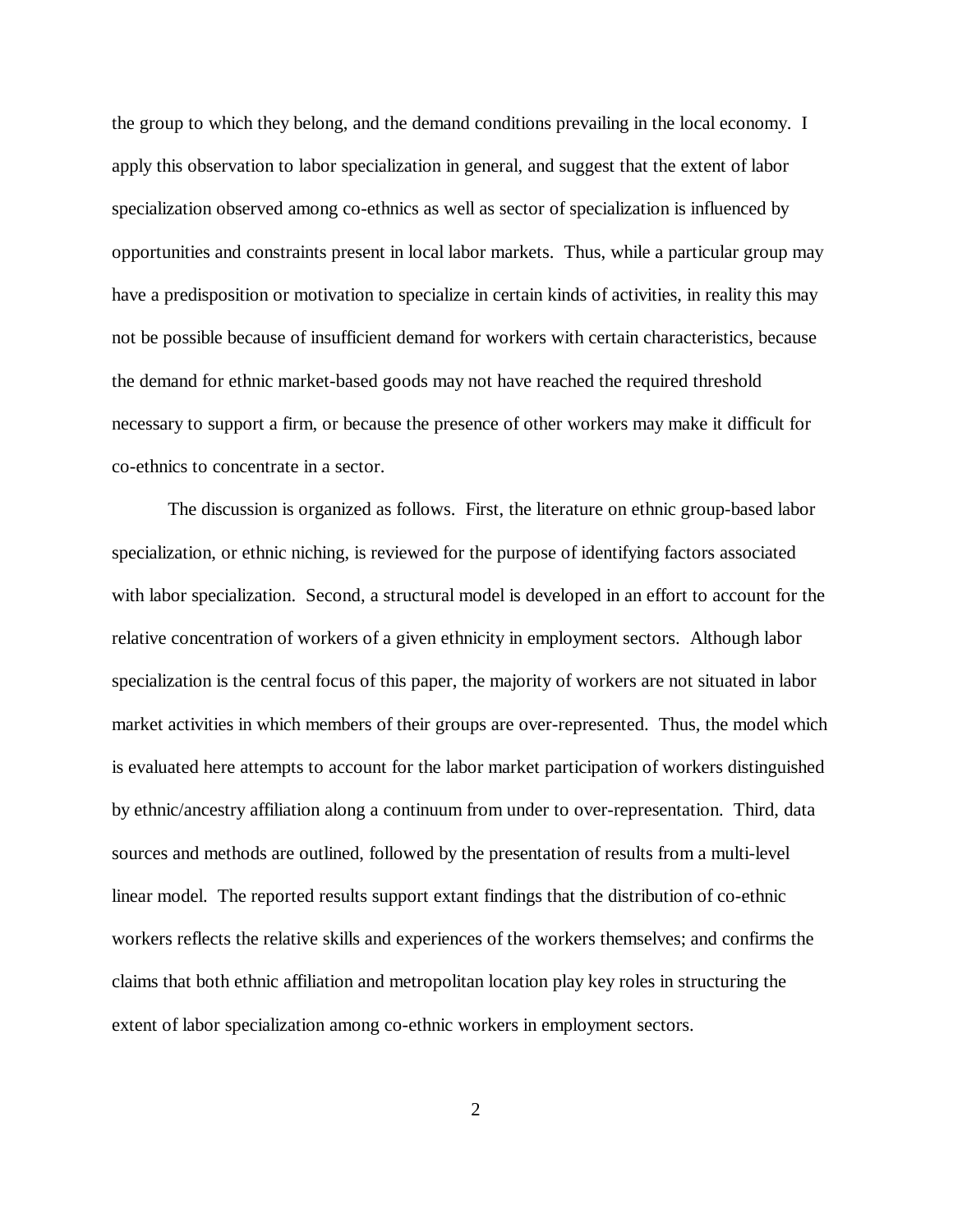## **BACKGROUND**

#### **Ethnicity and Labor Specialization**

Ethnic affiliation can provide a basis for collective action involving sharing information, resources, and the provision of social support for the purpose of exploiting labor market opportunities in the production of goods and services. This has important implications for the social organization of labor market activities. It suggests that group membership is in itself a resource, structuring the individual's location and activities in labor markets, and many of the attributes shared by co-ethnics may facilitate or enhance group members' ability to exploit available labor market opportunities through social capital formation centered on the family, voluntary associations, and residential concentrations. The intergenerational transfer of capital, usually in the form of business ownership, is one example of how the specialization of groups in a given activity can persist and become spatially diffused; particularly if entrepreneurship is associated with the formation of cooperative economic enterprises, as is characteristic of ethnic economies, where labor and capital are shared, and trust and mutual obligations are often essential (see Portes and Manning, 1986; Portes, 1995; Granovetter, 1995).

A substantial body of work suggest that occupational attainment processes allocate individuals with similar productivity characteristics into to similar labor market positions (see Featherman and Hauser, 1978; Grusky, 1994, Introduction). This suggests that co-ethnic workers may occupy similar positions because they share similar labor market-relevant attributes such as education, experience, propensity for entrepreneurship, facility with the language of the host society, nativity, etc. However, if co-ethnics possess special skills, experiences, or other attributes that employers consider relevant to productivity and if these attributes are the basis of

3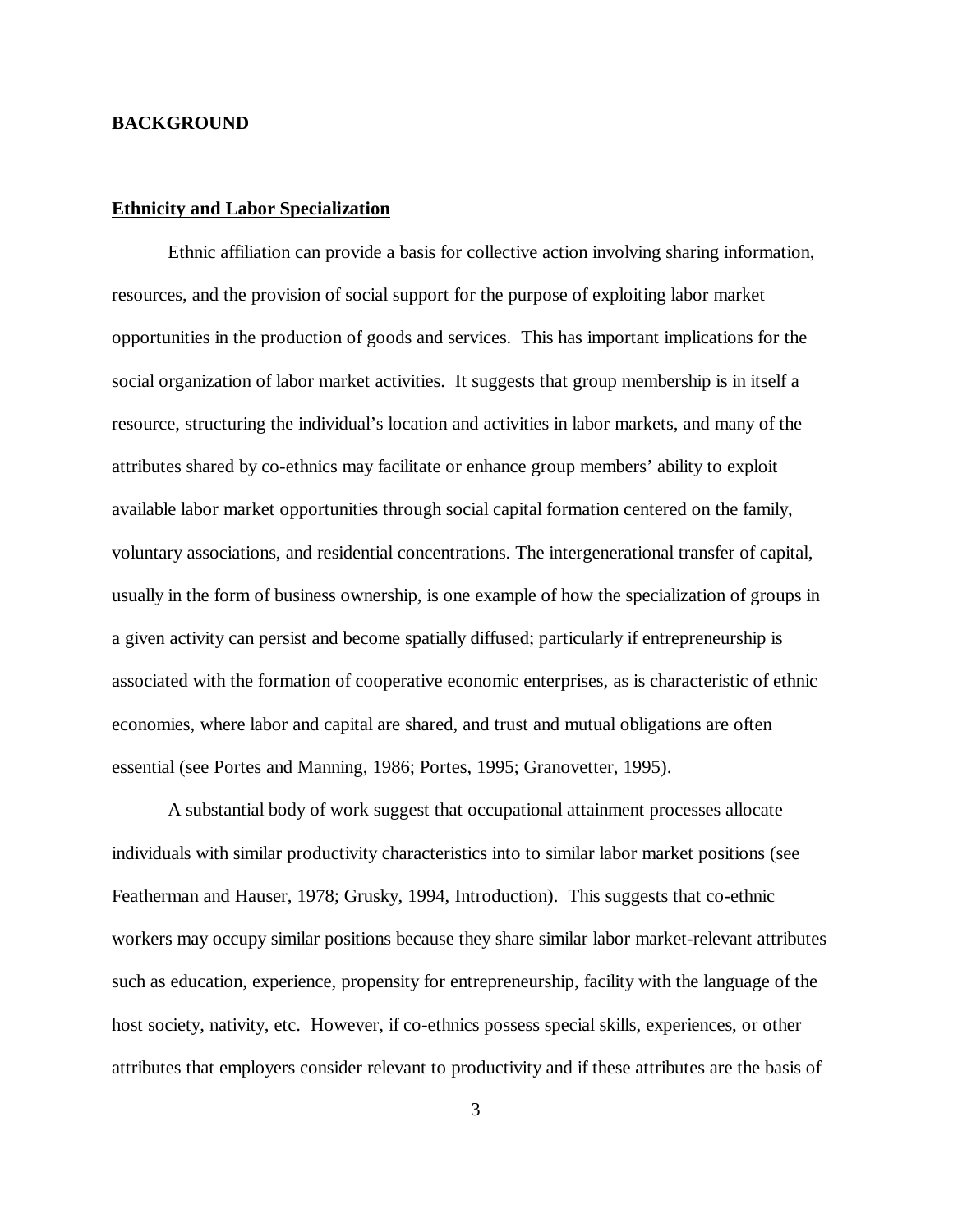their selection, or if co-ethnics are able to exploit labor demand through social capital and/or financial capital formations, then specialization or over-presentation would be based more on group processes. In addition, the availability of labor market opportunities mediated through geographic location, the timing of settlement, and the receptivity of the host society also affect group differences in labor market specialization (see Lieberson, 1980; Portes, 1995; Light and Gold, 2000).

Labor markets are structured to facilitate a match of the skills and experiences of individual workers with labor market positions linked to the production of goods and services. Moreover, since individuals of diverse ethnic affiliations may be similarly qualified for a large array of labor market positions, structuring access through group affiliation narrows the pool of candidates for any one position, excluding all non-ethnic group members from consideration. This is the strategy often employed by ethnic groups who have established a presence in an employment sector where the objective is to limit access to co-ethnics, particularly under conditions of labor surplus, or when opportunities to employment in other sectors are limited (see Light and Gold, 2000). In addition, concern for the maintenance of productivity goals may lead employers to exploit the supply of labor from a single group, believing that this recruitment strategy will reduce uncertainty as to the quality of the labor supply, or that drawing labor from a single group could minimize disruption in production which might result from reliance on a heterogeneous labor supply (see Waldinger, 1996a).

How extensive is labor specialization among ethnic groups, taking into account both concentrations linked to co-ethnic business ownership and associated with occupational specialization in the general labor market? Characteristics of workers and ethnic groups previously identified as being associated with labor market specialization include ethnic markets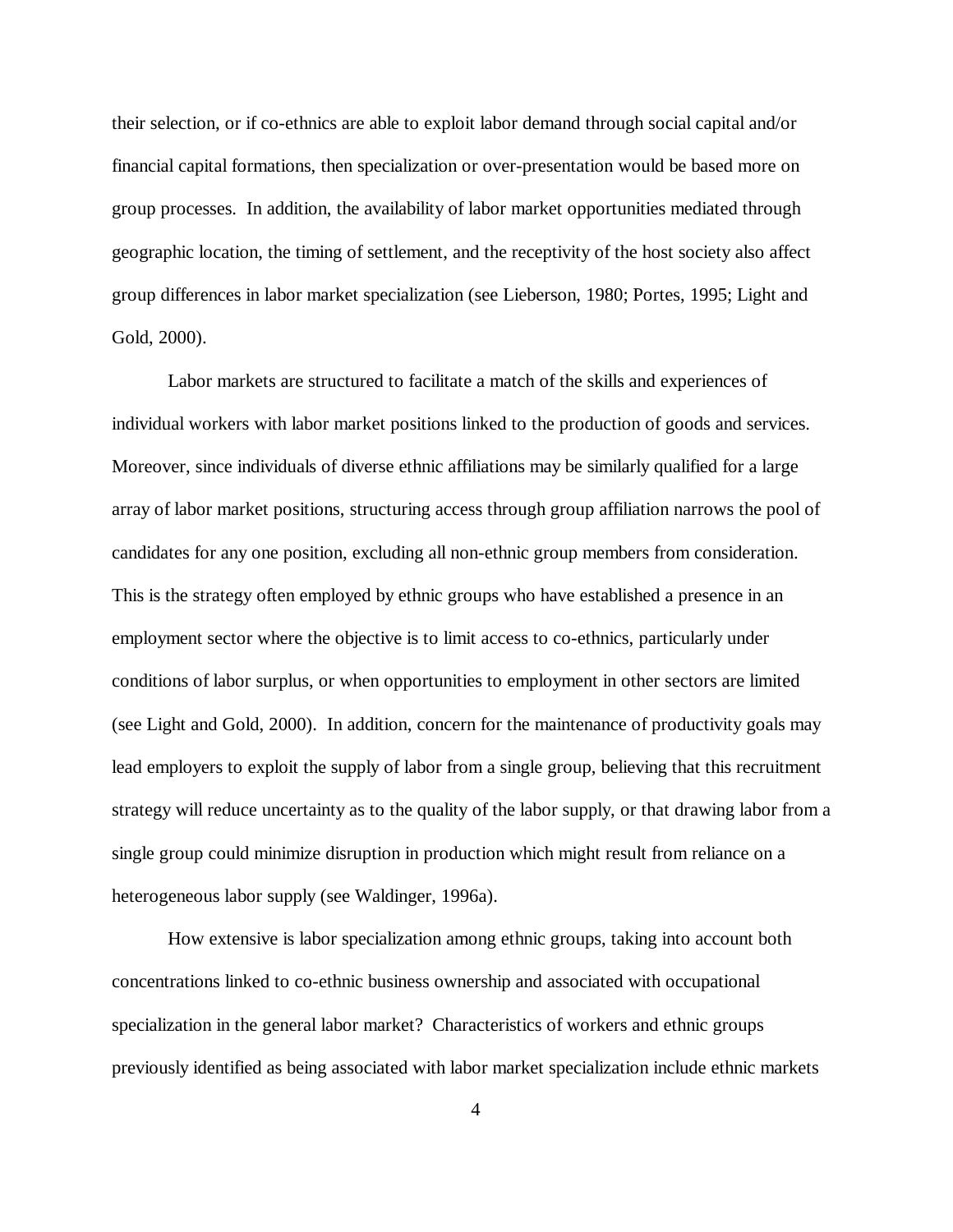dominated by co-ethnic entrepreneurs; groups with high percentages of workers with limited English proficiency, low education attainment, and immigrants; and where group members encounter barriers limiting their access to the broad array of occupational opportunities in a labor market for which they are qualified. As we show below, these factors are interrelated, and it may not be possible to uniquely identify their effects on labor market specialization.

Evidence of the share of the labor force of ethnic groups concentrated in specialized employment sectors varies considerably. Light and Gold (2000) provide the most extensive review of previous studies on this issue, and concluded that approximately 41 percent of the labor force of the average ethnic group is concentrated in ethnic economies; consisting of 21 percent in ethnic-owned economies, and 20 percent in co-ethnic employment concentrations in industries and occupations in the general labor market (p. 52). Included in their estimate are workers and owners employed in the informal sector and in illegal enterprises.

Light and Gold's estimate of the overall share of the labor force employed in ethnic economies differs considerably from those I report on ethnic labor specialization using a larger sample of ethnic groups and labor markets. Table 1 reports summary labor force statistics for one hundred ethnic/ancestry groups included in the analysis reported below. For the issue at hand, the percentage employed in niches, or specialized employment sectors, is reported in column 7. On average approximately 14 percent of the labor force of the 216 metropolitan areas studied was employed in specialized employment sectors. One can observe considerable variation between the groups with respect to the size of their labor force employed in niches, and only four groups have niche employment shares equal to or greater than 40 percent. With respect to region of origin, average niche employment varies from less than 11 percent for groups from Sub-Sahara Africa, North Africa and the Middle East, and Europe; between 12 and

5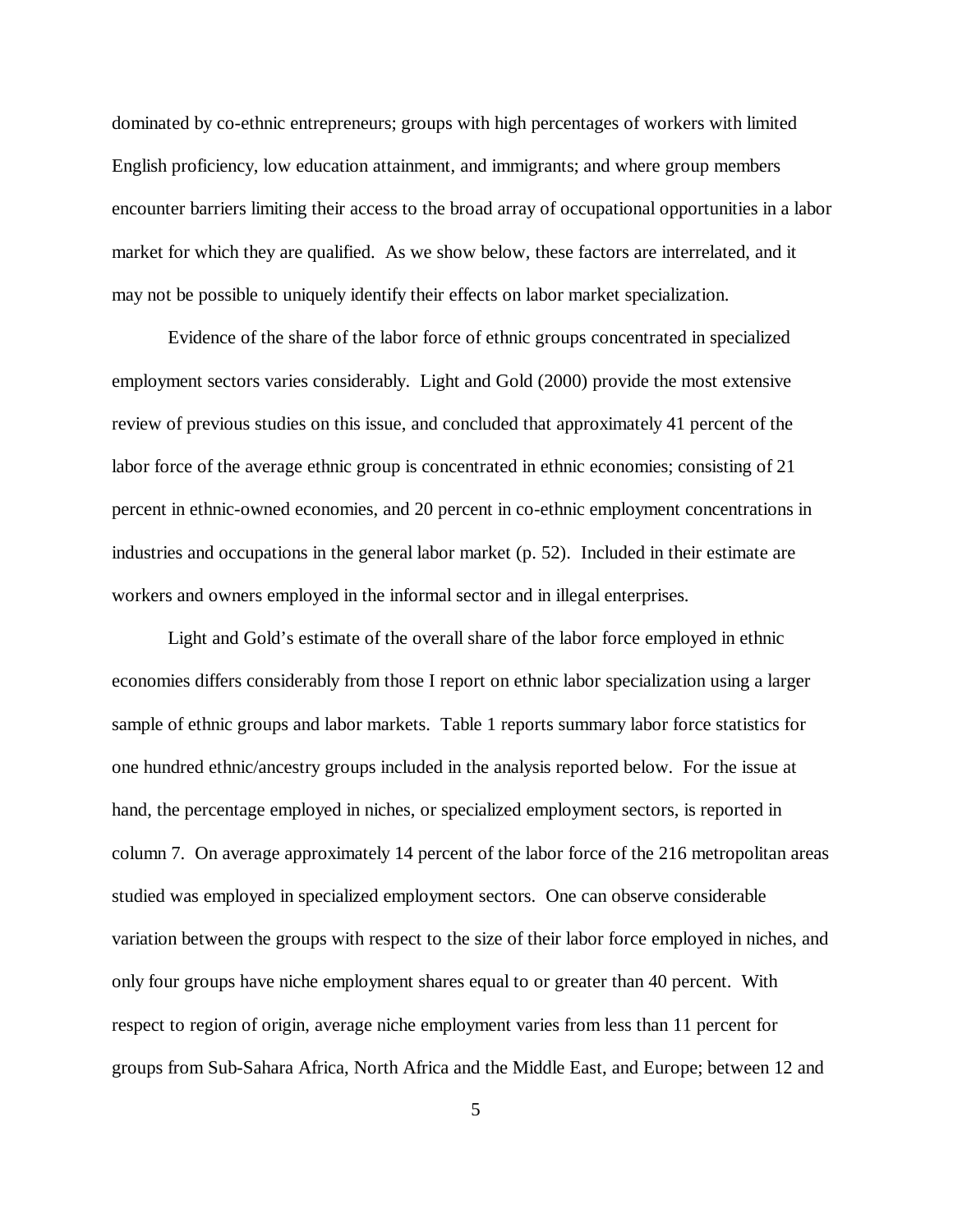20 percent for groups from South America, Other Hispanic, and North America; between 23 and 26 percent for groups from Asia and the Caribbean; and 43 percent for Mexicans and groups from Central America.

Differences in concepts and measurement (i.e., ethnic niche versus ethnic economy) are undoubtedly one source of the difference.<sup>1</sup> For example, Light and Gold attempt to estimate the extent of employment in both the informal economy and employment in illegal enterprises, distinctions which would be difficult if not impossible to observe in census data. While Light and Gold base their estimates on a large number of individual studies, the fact remains that the universe of ethnic groups and local areas included in these studies are considerably fewer than used in this analysis. I suspect that differences in coverage of groups and areas are the major reasons for the differences. While some groups may be disproportionately concentrated in

<sup>&</sup>lt;sup>1</sup>The term *niche* is used here to designate labor specialization involving the tendency of members of a specific ethnic group to be over-represented in an activity or job associated with the production of a good or service. Sociologically, an ethnic niche is a socially constructed formation or collectivity in which members are linked by ties of culture, shared genealogy and history, religion, race, or national origin. These linkages provide the basis for collective social action, involving sharing information, resources, and the provision of social support for the purpose of exploiting labor market opportunities related to the production of goods and services. Although ethnic niches are often formed through self-selection, I use the term to refer to any labor market based social collectivity in which members of an ethnic group are concentrated at a higher level than members of other groups (see the methodological discussion below). Viewed in this way, a niche may arise from the activities of entrepreneurs, acting as separate entities or jointly, or from the activities of workers and/or in conjunction with entrepreneurs. This definition differs somewhat from that provided by Light and Gold (2000), who distinguish between workers employed in an ethnic economy, consisting of co-ethnic owners and workers; and ethnic-controlled economy, consisting of co-ethnic workers in specialized industry and/or occupational sectors of the general labor market. The definition used here encompasses both workers and owners in ethnic-owned economies, and workers in ethnic controlled economies. The census data used in the analysis reported below do not contain the relevant information needed to make the kinds of distinctions made by Light and Gold. It is also important to note, however, that this paper primarily focuses on the kinds of activities in which individuals are involved, without regard to whether they are workers or owners. The differences between this definition and that of Light and Gold are probably minor.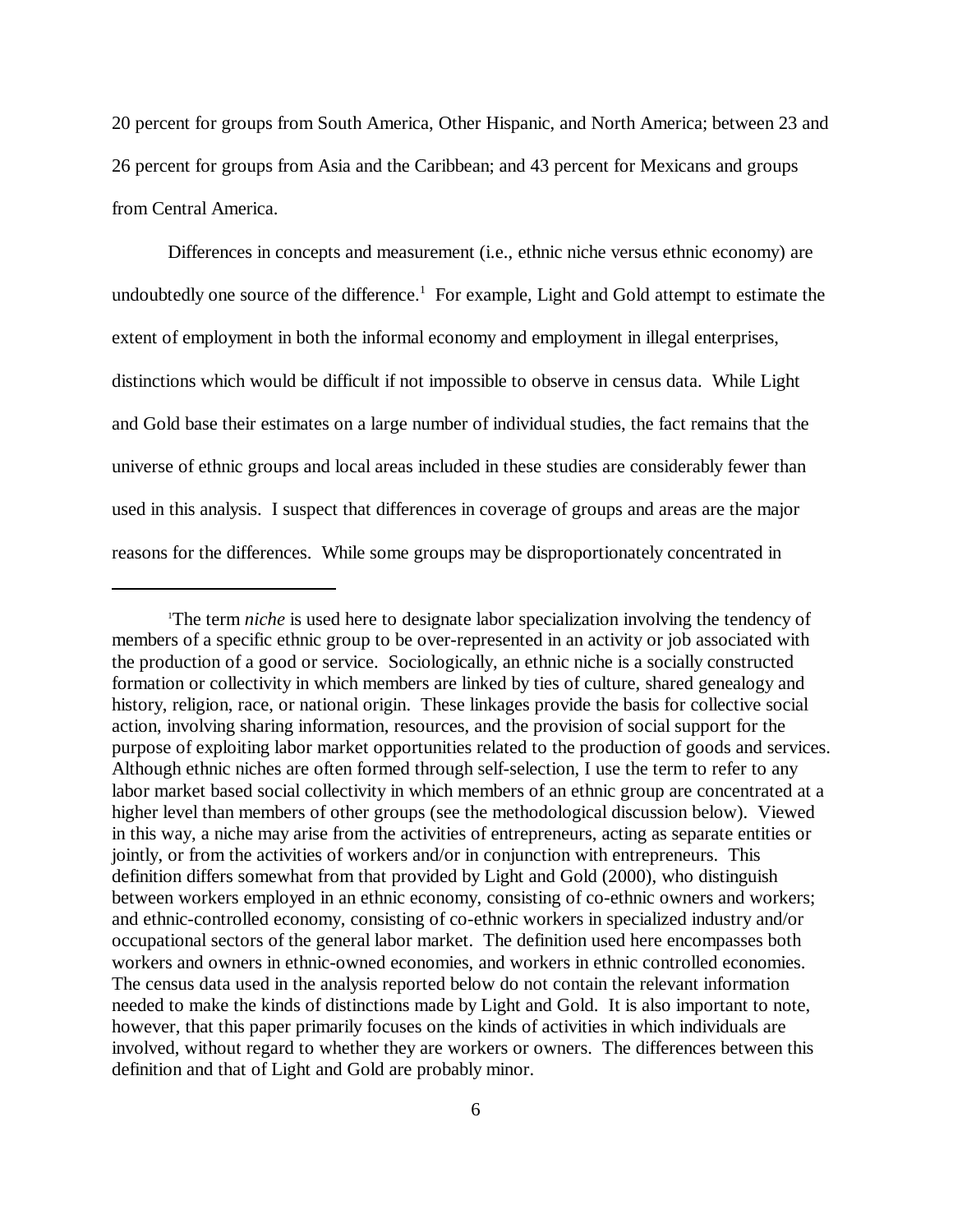gateway cities, others such as Europeans and African Americans are not. Thus, focusing on a limited number of metropolitan areas overstates niche concentration for some groups and understates it for others.

Entrepreneurs are key actors responsible for promoting the development of ethnic economies, through the establishment of business enterprises which either rely on co-ethnic labor or workers of other ethnic groups. Residential concentration and the institutionalization of the provision of resources, goods, and services are also important, because they facilitate access to a co-ethnic labor supply through social networking, particularly if English is not the standard medium of discourse. Indeed, residential concentration under dense conditions contributes both to the saliency of ethnic boundaries, and through networking, provides avenues for the transfer of labor market-relevant information and resources. Thus, through the action of entrepreneurs, ethnic groups not only may compete for existing labor market opportunities, but, through marshaling their own resources, may exploit opportunities to produce and distribute goods and services for which no previous demand existed, some of which may be in response to ethnically specific demand. These patterns of associations are well documented for European ancestry groups (see Lieberson, 1980; Lieberson and Waters, 1988; Morawska, 1990); and some recent immigrant groups (see Waldinger, 1996b; Logan, et al., 2000; and Light and Gold, 2000).

Immigrants from the same origin tend to concentrate in the same labor market sectors, in part because of heavy reliance on social networks as a means of gaining entrance to a sector (see Waters, 1999; Waldinger, 1996a and 1999; Morawska, 1990). As previously noted, employers, particularly in the secondary sector, may consider immigrants an attractive labor supply, because they are willing to work for lower wages and are least likely to organize around employment related issues (see Wilson and Jaynes, 1999). In addition, employing workers who share a

7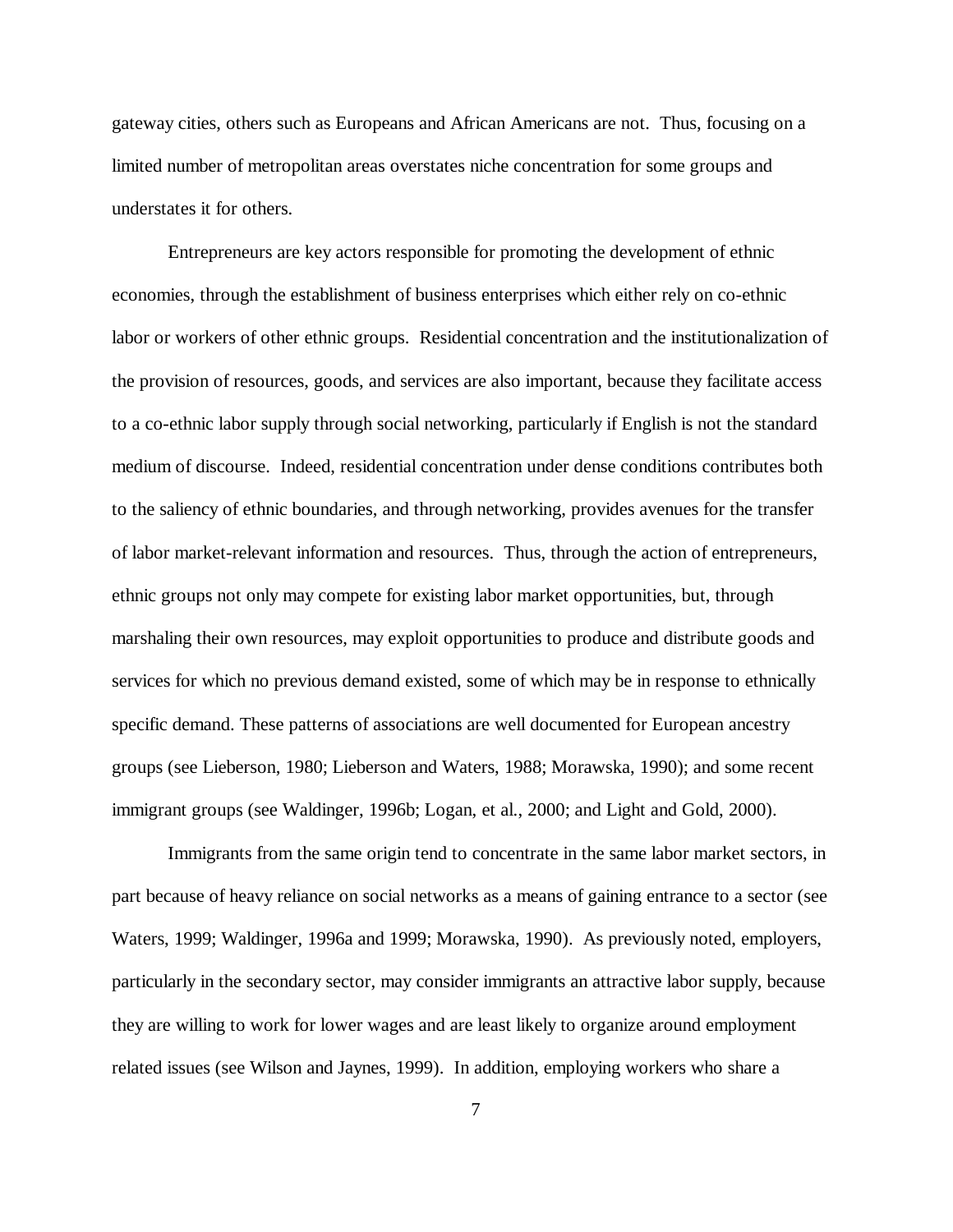common language reduces confusion and misunderstandings which inevitably would arise if workers are unable to effectively communicate with each other (see Waldinger, 1999; Waters, 1999).

However, limited skills and proficiency in English are just two of the most important characteristics of immigrants which may contribute to over-representation in labor market sectors. Selective immigration from origin reflecting the application of occupation criteria as a basis for securing entrance visas can contribute to the over-representation of immigrants in selected employment sectors. Since the INS guidelines stress the issuance of employment visas to individuals with specialized skills in occupations where demand is high but in which there is a limited supply of native-born workers, many highly technical and professional occupations have high concentration of immigrants from the same origin. Eaton (1998) reports that in many metropolitan areas immigrants are concentrated in a large array of occupations, ranging from those requiring minimal skills and education to those that require professional and technical training, and that many of these activities would not exist were it not for immigrants.

Of course, the foreign-born is not the only group of workers over-represented in labor market sectors. While immigrants may initiate a process of concentration, over-representation may persist over generations, if wages and other benefits are attractive relative to those in occupations requiring similar skills, and if an ethnic groups can provide a steady supply of workers and is able to substantially influence worker selection. For example, previous research suggests that individual ethnic groups played a major role in the formation of many labor unions, through their ability to control access to essential job-related information and selection into training programs (see Barrett and Roegider, 1997; Morawska, 1990; Waldinger, 1994 and 1996a). Moreover, Lieberson and Waters (1988) report considerable declines in the over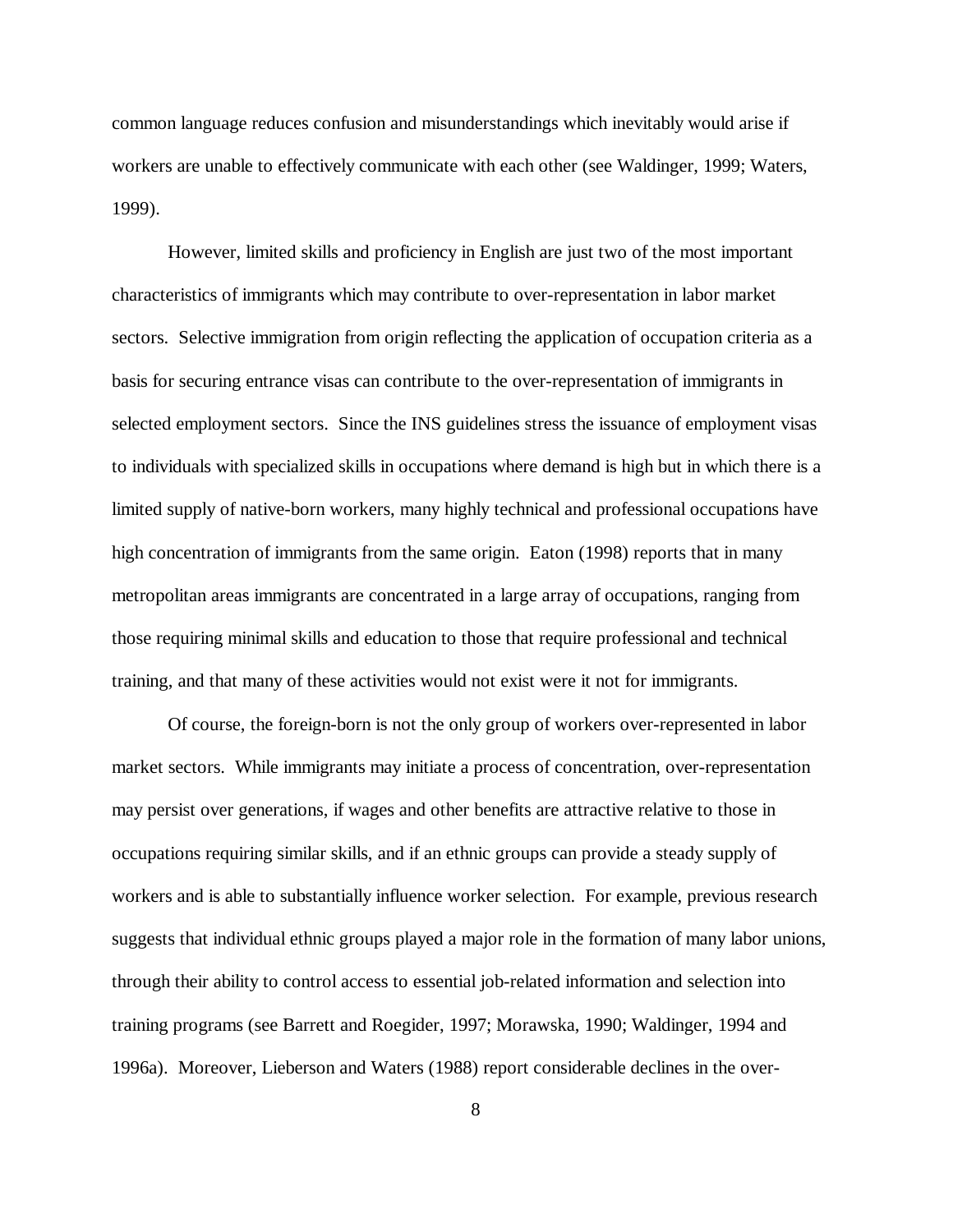representation of European ancestry groups in selected occupations, which suggests that as individuals acquire experience and education, the occupational opportunities to which they are attracted expands (see also Waldinger, 1996a).

Finally, labor market discrimination faced by immigrants and members of native minority groups may lead to the formation of employment niches in sectors of the local labor market in which there are few if any discriminatory barriers and in which members of other ethnic groups are not present in appreciable numbers (Granovetter, 1995; Sassen, 1995). For example, among members of the least desired group in the labor queue, niches may emerge not just through self-selection but also because group members are more or less forced to accept whatever residual jobs are available once groups higher up in the queue have made their selection. Historically, the concentration of blacks in low-skill/low-wage occupations can in part be attributed to limited access to the broad array of occupations available in labor markets in which they are situated (see Lieberson, 1980; Model and Ladipo, 1996; Waters, 1999).

#### **Intermetropolitan Variation**

The attributes and resources of groups most likely interact with characteristics of metropolitan labor markets, such as ethnic diversity, industrial structure, and general supply and demand conditions, to produce particular outcomes for co-ethnic workers. Metropolitan labor markets differ with respect to the mix of resident firms, particularly with regard to the types of firms responsible for generating income flows into the community, and in the potential for promoting the growth of new firms. Thus, there is a need to pay particular attention to the role of metropolitan context in shaping the employment options available to ethnic group members.

9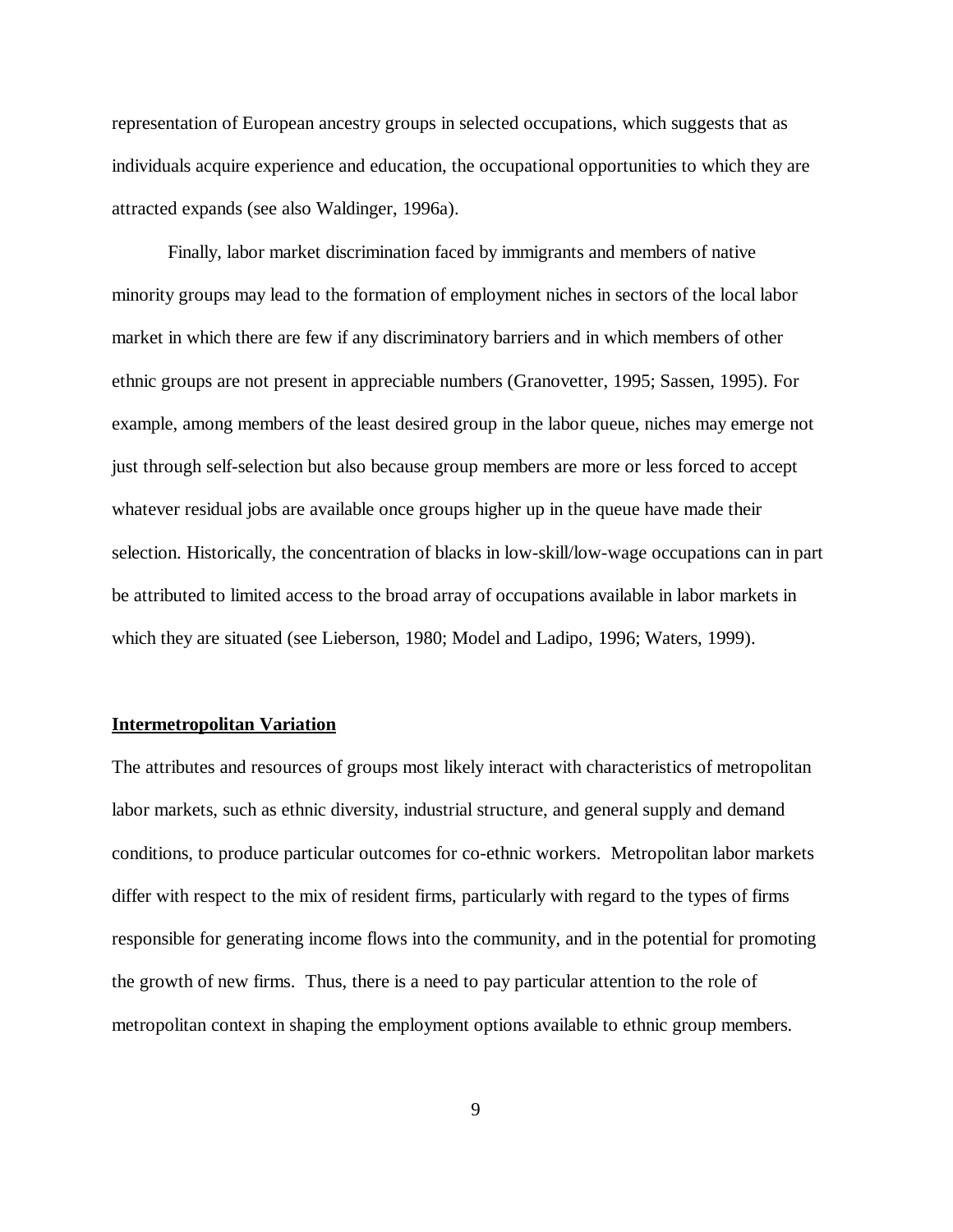Some indication of the role of metropolitan context in providing opportunities for and constraints on the extent of ethnic niching can be gleaned from geographic variations in ethnicity and industrial structure. For example, it has long been known that urban context plays a major role in structuring labor market opportunities for populations of diverse backgrounds (see Fischer, 1995). Fischer's (1975, 1995) reformulation of Louis Wirth's theory of urbanism suggests that size, through migration and structural differentiation, promotes the development, nurturing, and persistence of a diversity of subcultures via group differences in cultural background, language, religion, and ancestry. The competition for scarce resources, such as housing, jobs, and services provided by government, and the desire to maintain distinctive world views and life styles aid in providing salience to social formations that preserve a group's prerogatives and identity.

The literature on ethnic niching is weakest with respect to comparative studies of its association with characteristics of metropolitan areas. A search of the literature found only seven studies that involved analysis of the concentration of the employment activities of ethnic groups in more than three metropolitan areas, including three focusing on the concentration of workers (Rosenfeld and Tienda, 1999; Wilson, 1999, forthcoming); two on the concentration of both workers and owners (Logan, Alba, and McNulty, 1994; Logan, et al., 2000;); and four on owners (Light and Rosenstein, 1995; Razin and Langlois, 1996; Razin and Light, 1998; Portes and Zhou, 1999). One could hypothesize, for example, that ethnic niching is a collective response to conditions prevailing in local labor markets. Niching emerges from the interaction of labor force-relevant attributes and resources of ethnic groups with the opportunity structure and other conditions prevailing in local labor markets, including the presence of other ethnic groups, supply and demand conditions, and the industrial structure of the area.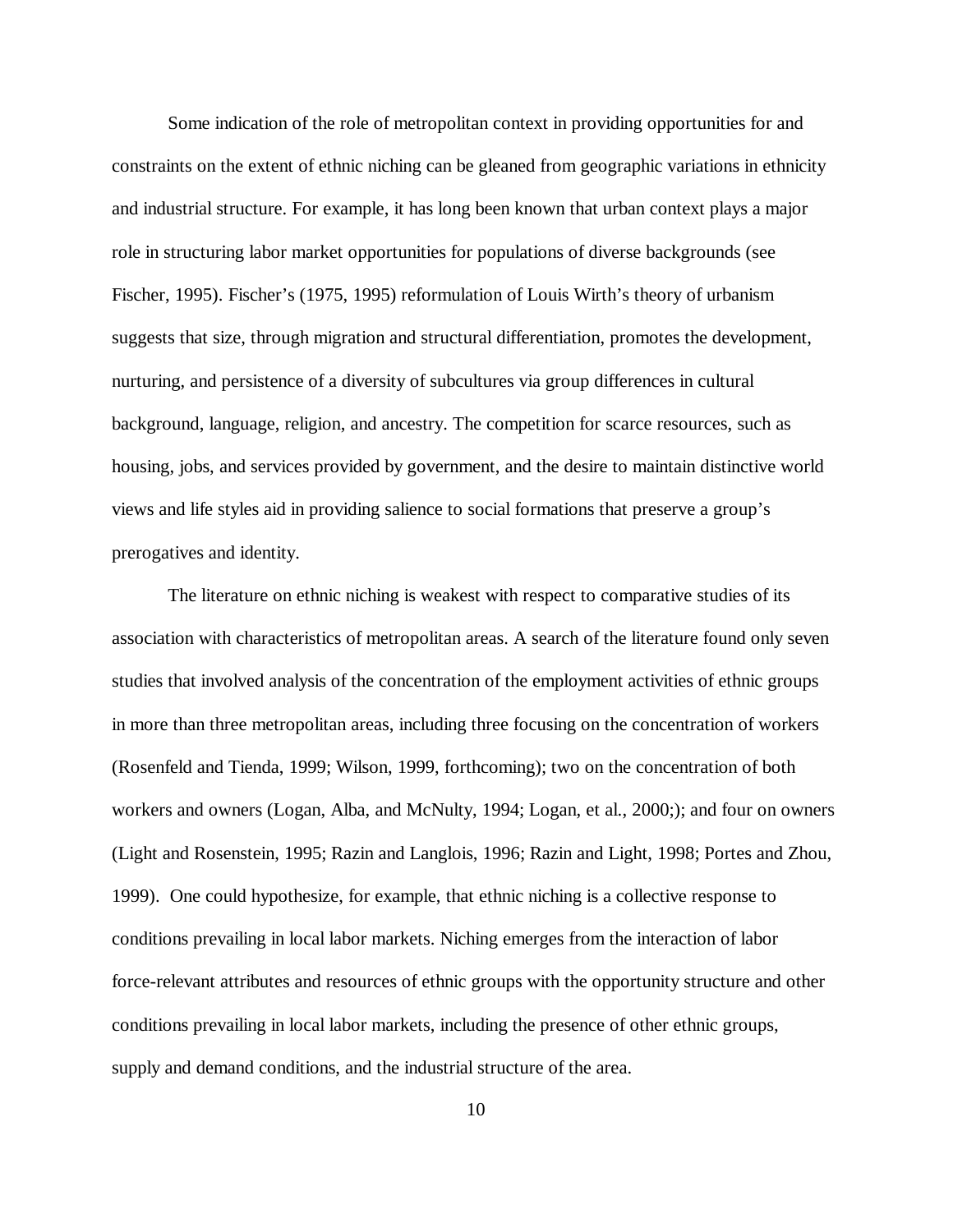Much of what is known about ethnic niching is based on case studies of selected ethnic groups in individual metropolitan areas, such as New York, Miami, Los Angeles, Chicago, Toronto, and San Francisco (see Light and Gold, 2000 for reviews). Most of the groups studied have been those that have increased in size due to substantial immigration in the last quarter of a century, including Mexicans, Hondurans, Salvadorans, Chinese, Filipinos, Koreans, Vietnamese, Haitians, Cubans, West Indians, Dominicans, Guatemalans, Russians, and Colombians concentrated in major gateway cities (see Portes and Rumbaut, 1996, p. 36, Figure 1). Although this approach can be fully justified on the basis of the importance that immigration has played in the economy of these places, there is also a danger in misrepresenting the role that ethnic niching plays as a mechanism for organizing an ethnically diverse population, whether or not local areas have received significant flows of immigrants in the recent past. In addition, a comparative analysis of the labor market experiences of a limited number of ethnic groups in a local labor market which is multi-ethnic in character, can only provide an incomplete picture of how intergroup dynamics have an impact on the labor market position of the groups studied.

Finally, a comparative analysis involving a large number of ethnic groups living in a large number of metropolitan areas would provide the opportunity to assess the salience of ethnicity as a form of affiliation with respect to labor force participation, particularly as this is reflected in ethnic niching. By studying generational differences in ethnic niching among individuals of a given ethnic group, and by studying ethnic groups that differ both with respect to the timing of their arrival in the United States and the forces promoting immigration, we can provide insight into the role that assimilation and acculturation plays in the niching process. Indeed, one can ask whether native-immigrant differences in niching are associated with generational differences in attributes that promote labor market success.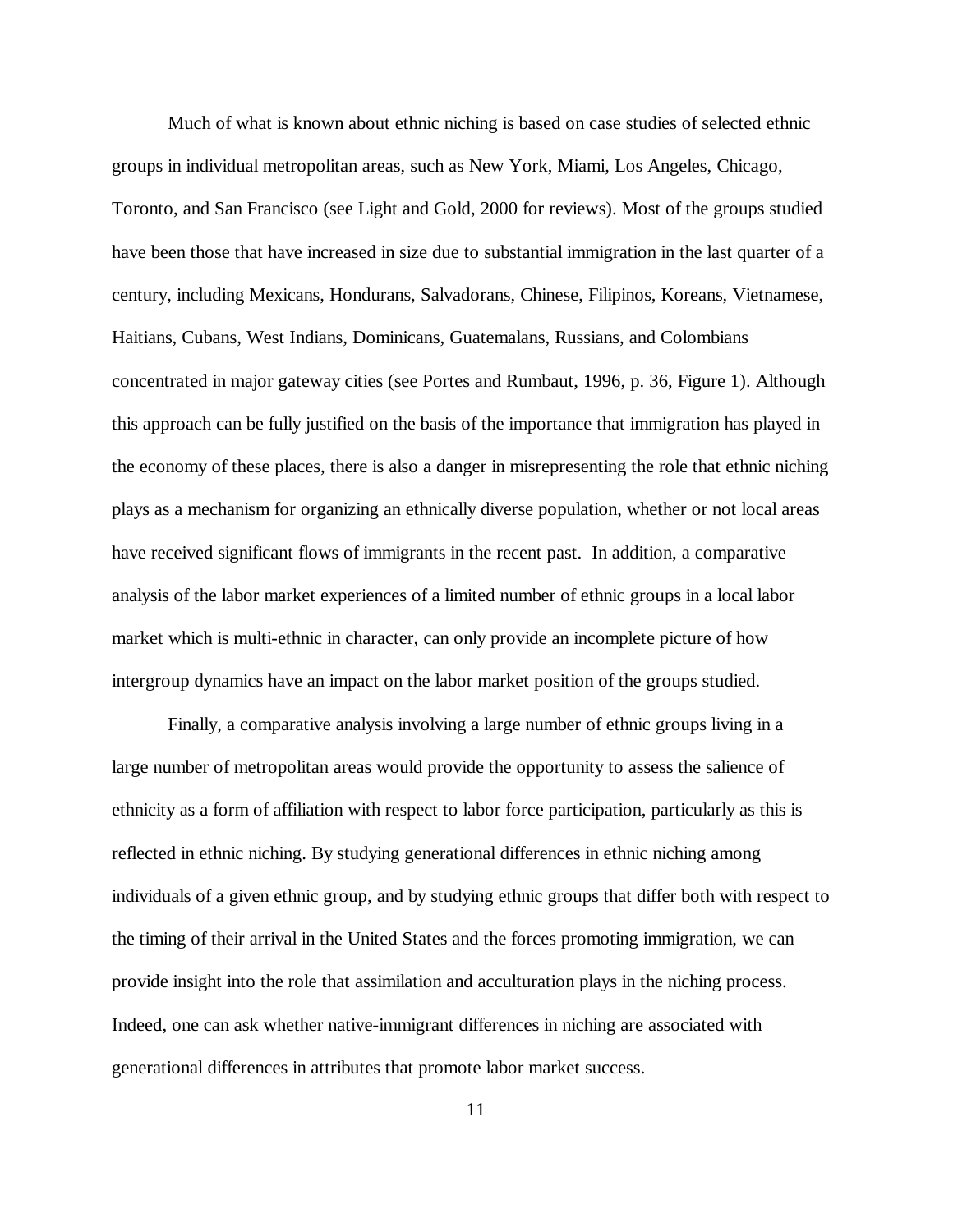## **CURRENT ANALYSIS**

As previously noted, this paper seeks to evaluate two claims reported in the extant literature by estimating the extent to which characteristics of workers, attributes of ethnic groups and of local labor market areas contribute to labor specialization. Here, I adopt an approach similar to that applied to entrepreneur niching (see Razin and Light, 1998; Light and Rosenstein, 1995), in which it is suggested that a comparative analysis of ethnic labor specialization requires the application of a multi-group/multi-locality research design in which it is possible to observe and account for variation within ethnic groups across localities, between-ethnic-group variation within and across localities, and variation between localities in the extent to which local conditions limit or enhance labor specialization.

Although labor market specialization is of primary interest, in the analysis which follows, I focus on the extent to which workers of a given ethnic group are both under- and overrepresented in employment or labor market sectors. Thus, the dependent variable is the log of the concentration ratio, given by the formula

$$
CI_{ijk} = ((e_{ijk}/e_{jk-i}) / (o_{ijk}/o_{jk-i})) * 100
$$

where  $CI_{ik}$  is the concentration ratio calculated for co-ethnic workers in the i<sup>th</sup> industry/occupation sector, the j<sup>th</sup> ethnic group living in the  $k<sup>th</sup>$  metropolitan area;  $e_{ijk}$  is the number of workers of ethnic group (j) who are associated with the  $i<sup>th</sup>$  industry/occupation sector and living in the  $k<sup>th</sup>$  metropolitan area;  $e_{jk-i}$  is all other workers of ethnic group (j) in metropolitan area (k); and  $o_{ijk}$  and  $o_{jk-i}$  are similarly defined for the employment of workers of all "other" groups in the  $i<sup>th</sup>$  industry/occupation sector and living in the  $k<sup>th</sup>$  metropolitan area. This measure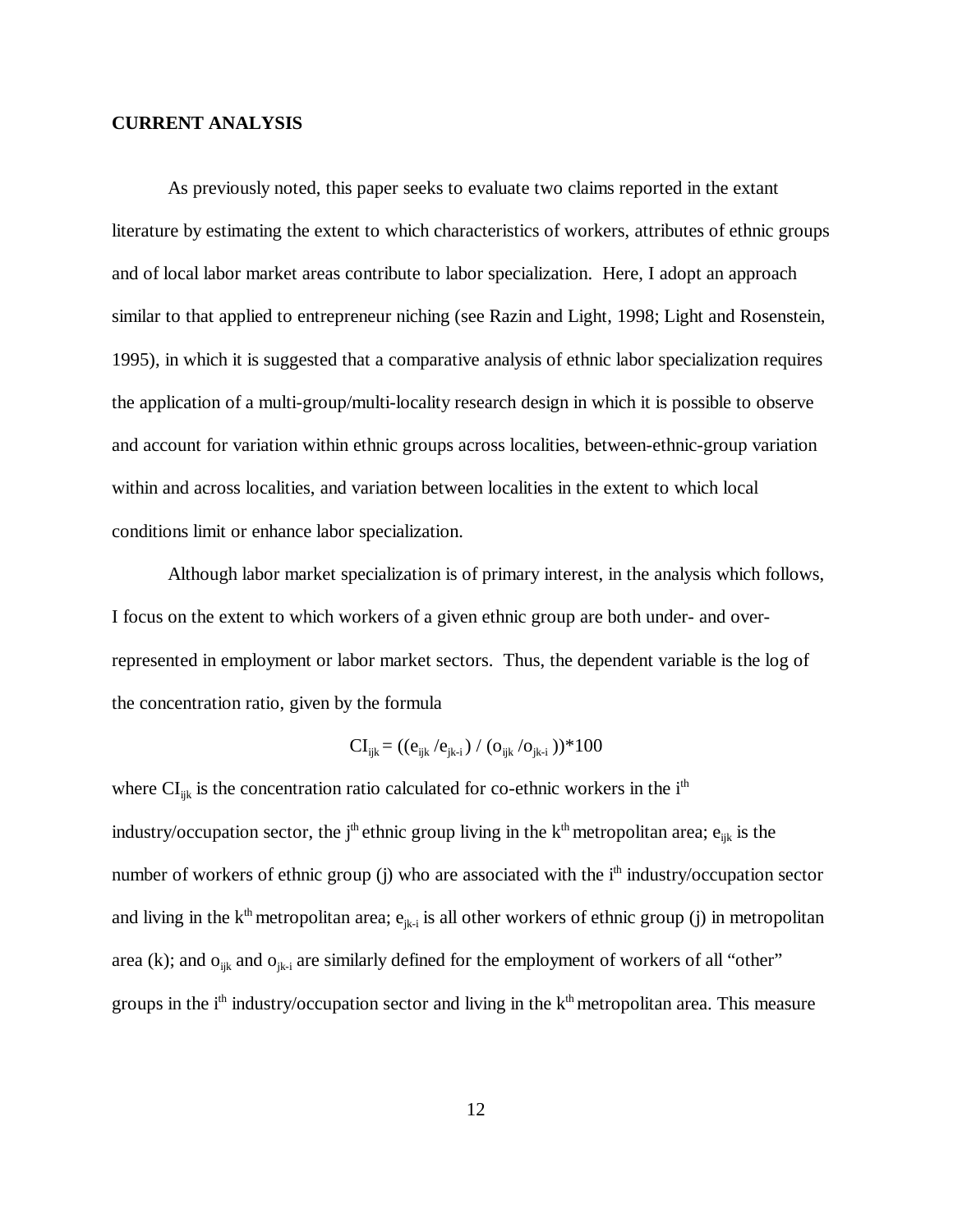is an odds ratio, and as such is independent of the proportion a group represents of the total population.2

This paper employs a multi-level linear model to account for variation in the concentration of workers in employment sectors. Level one of the model hypothesizes that the distribution of co-ethnic workers across employment sectors reflects in part a match between the relative skills and experiences of workers and the productivity requirements of jobs associated with the production of goods and services. The level-one equation contains the following specifications:

$$
Log(CI_{ijk}) = \pi_{0jk} + \sum \pi_{pjk} X_{pijk} + \sum \lambda_{mk} Y_{mik} + e_{ijk}
$$
 (1)

Where  $CI_{ijk}$  is the concentration ratio for the ijk<sup>th</sup> employment (industry/occupation) sector; the  $X_{pi}$ 's are relevant productivity characteristics of workers in a sector,  $p = 1,...,P$ , including mean years of schooling completed, mean value on an index of English fluency, proportion of workers long-term immigrants, proportion workers recent immigrants, proportion of workers self-employed at the industry level, number of occupations (n=19-1) in an industry in which co-ethnics are concentrated at least 1.5 times more than workers of other ethnic groups, and ethnic competition or the average mean value of the concentration ratio greater than 1.5 for

<sup>&</sup>lt;sup>2</sup>See Rosenfeld and Tienda (1999) for a discussion of the use of the odds ratio as a measure of labor specialization.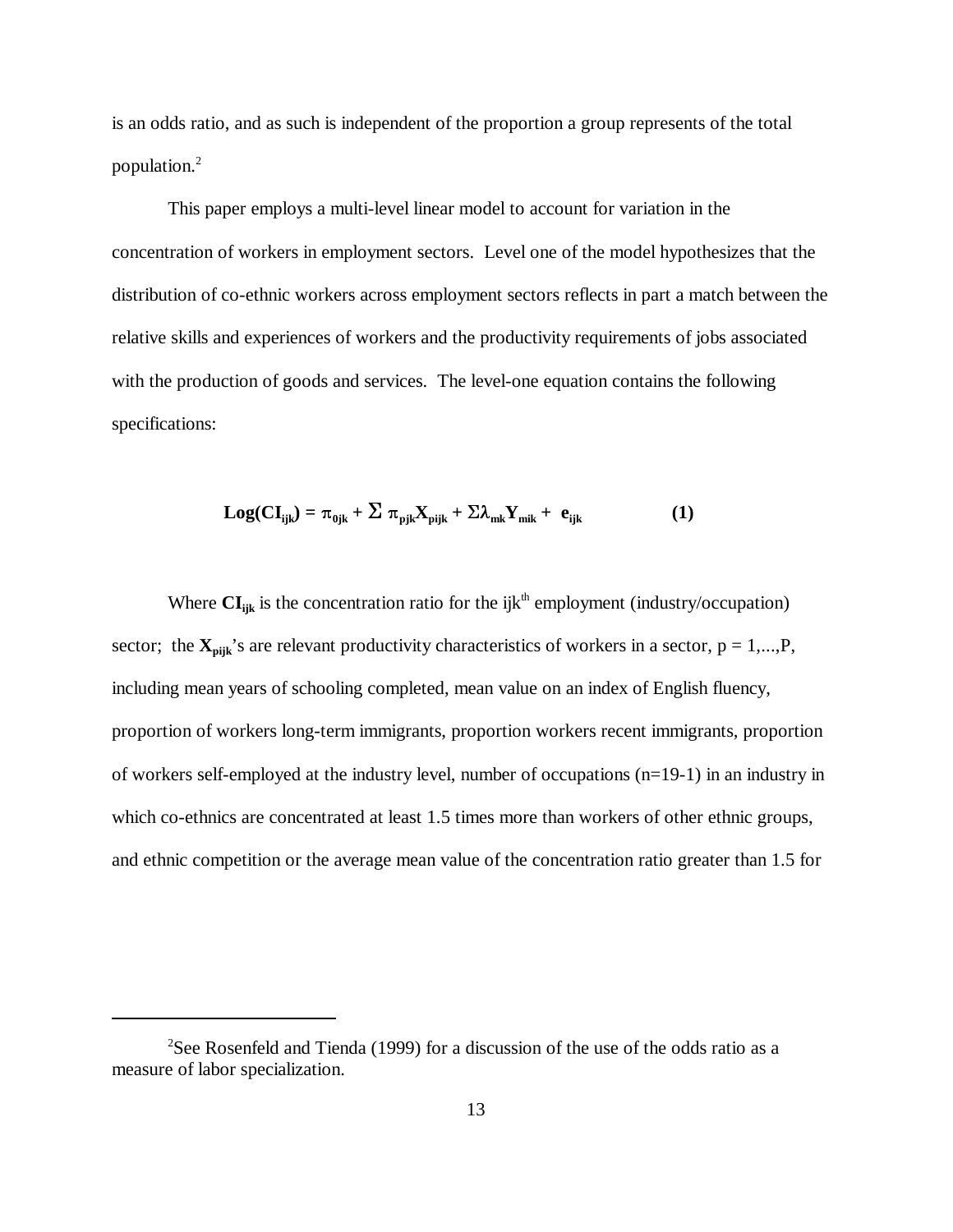workers of other ethnic groups in a sector;<sup>3</sup> also included in  $\mathbf{X}_{\text{niik}}$  are control variables, including mean years of work experience of workers, proportion female workers, number of workers of ethnic group **J** in the sector, the share of all workers in a sector who are members of ethnic group **J**; the  $Y_{\text{mix}}$ 's are attributes of the i<sup>th</sup> employment sector summed over all ethnic groups resident in metropolitan area **K**, and the  $\pi$ 's and  $\lambda$ 's are parameters to be estimated by the model. All variables on the right hand side of equation (1) are grand-mean centered, meaning they are expressed as deviations from their respective mean values based on the total sample. [The means and standard deviations of all variables are reported in Appendix A.]

I use the Hierarchical Linear Model (HLM) program to estimate the proposed model, although the model is multi-level but not hierarchical in structure. This is because the first level consists of observations of co-ethnic workers associated with an employment sector, but sector is not a sub-set of an ethnic group, the next level in the model. The use of HLM is still appropriate because the model estimates whether workers of group J are on average under or overrepresented in all sectors in which co-ethnic workers are present in the K<sup>th</sup> metropolitan area.

Much previous work has identified self-employment, English proficiency, education, and nativity as important factors promoting under- or over-representation of co-ethnic workers in employment sectors. Immigrant status has been particularly important because of findings that immigrants rely more heavily on social networks to secure jobs, and will often seek employment within co-ethnic enterprises where workers are likely to speak the same language. Long-term immigrants are distinguished from recent immigrants, those who immigrated within five years of

<sup>&</sup>lt;sup>3</sup>A value of 1.5 for the concentration ratio is used to identify labor specialization or whether a group has a niche in a sector (for a discussion of this operationalization, see Logan, Alba, and McNulty, 1994; Rosenfeld and Tienda, 1999; Wilson, forthcoming; and footnotes 9 and 10.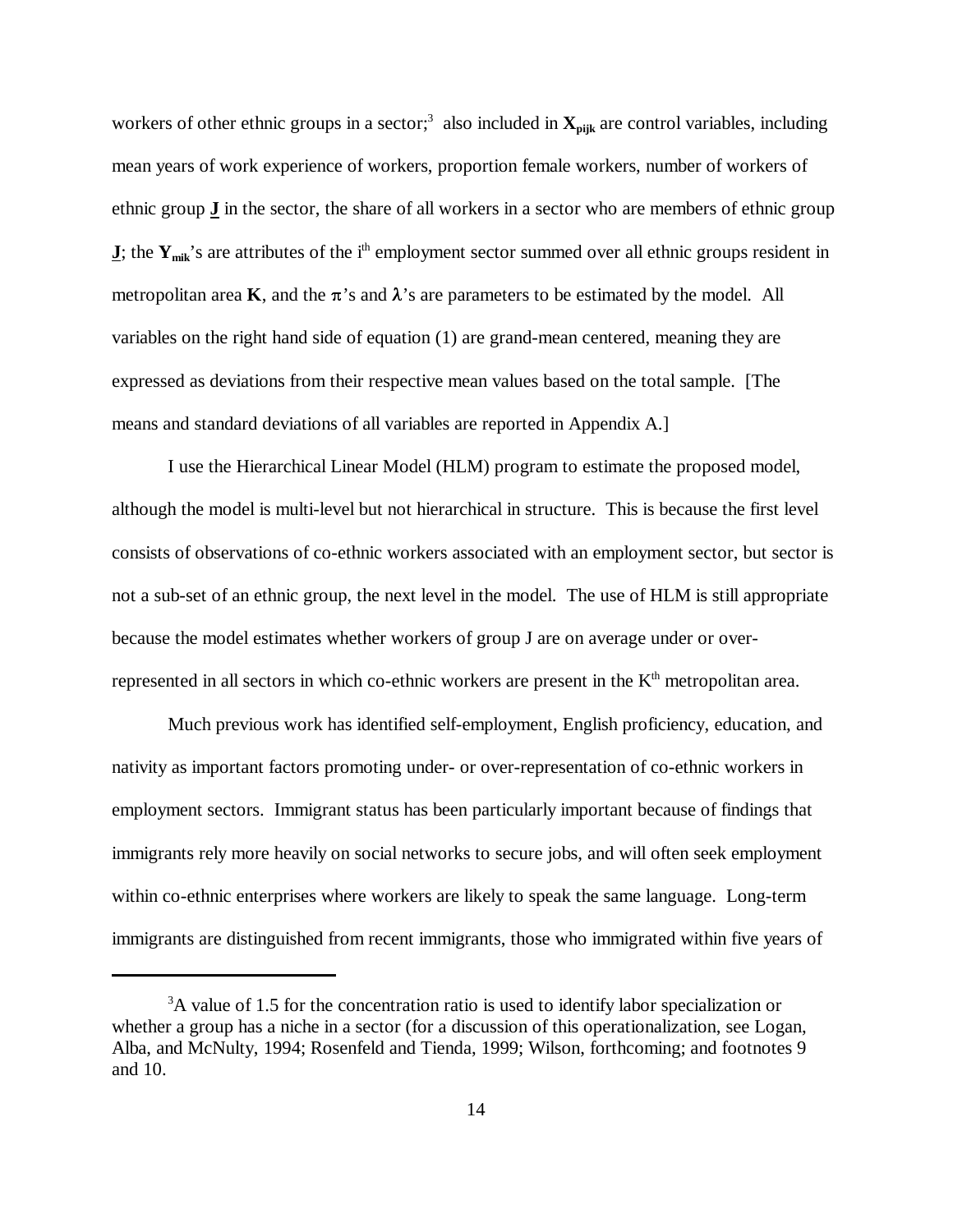the census, because with length of residence reliance on established co-ethnic networks should decline while the acquisition of skills and experiences increases the chances of securing employment in the general labor market.

Self-employment is included because of the expectation that a high proportion of individuals who are self-employed increase the likelihood that workers of a given ethnicity in a sector will be employed in establishments owned by co-ethnics. However, it is just as likely that if self-employment is more associated with professional-based individual proprietorships, as would be the case with the offices of doctors, dentists, accounts, and consultants, it may well be that the opportunity for employment may be very limited. In this case, the relationship of selfemployment with co-ethnic employment would be negative rather than positive. Unfortunately, it is not possible a priori to indicate which of these alternatives is most likely.

The model also takes account of the pervasiveness of the presence of co-ethnic workers in an industry sector. Industries in which co-ethnic workers are over-represented in a large number of occupational sectors could have implications for the ethnic composition of the work environment, in the sense that being numerically dominant in a large number of occupational sectors increases the chances that worker selection would be made on the bases of ethnicity, or at least there would be fewer barriers to the entry of co-ethnics. On the other hand, one would expect the extent of concentration of workers of one group would be affected not only by the presence of members of other ethnic groups, but more importantly, by whether workers of other groups are over-represented in that sector. Since over-representation in a sector indicates group level specialization, members of other groups may encounter barriers to entry to a sector. Although this variable is labeled "ethnic competition," it should be apparent that what is being observed is not competition itself, but rather the outcome of competition.

15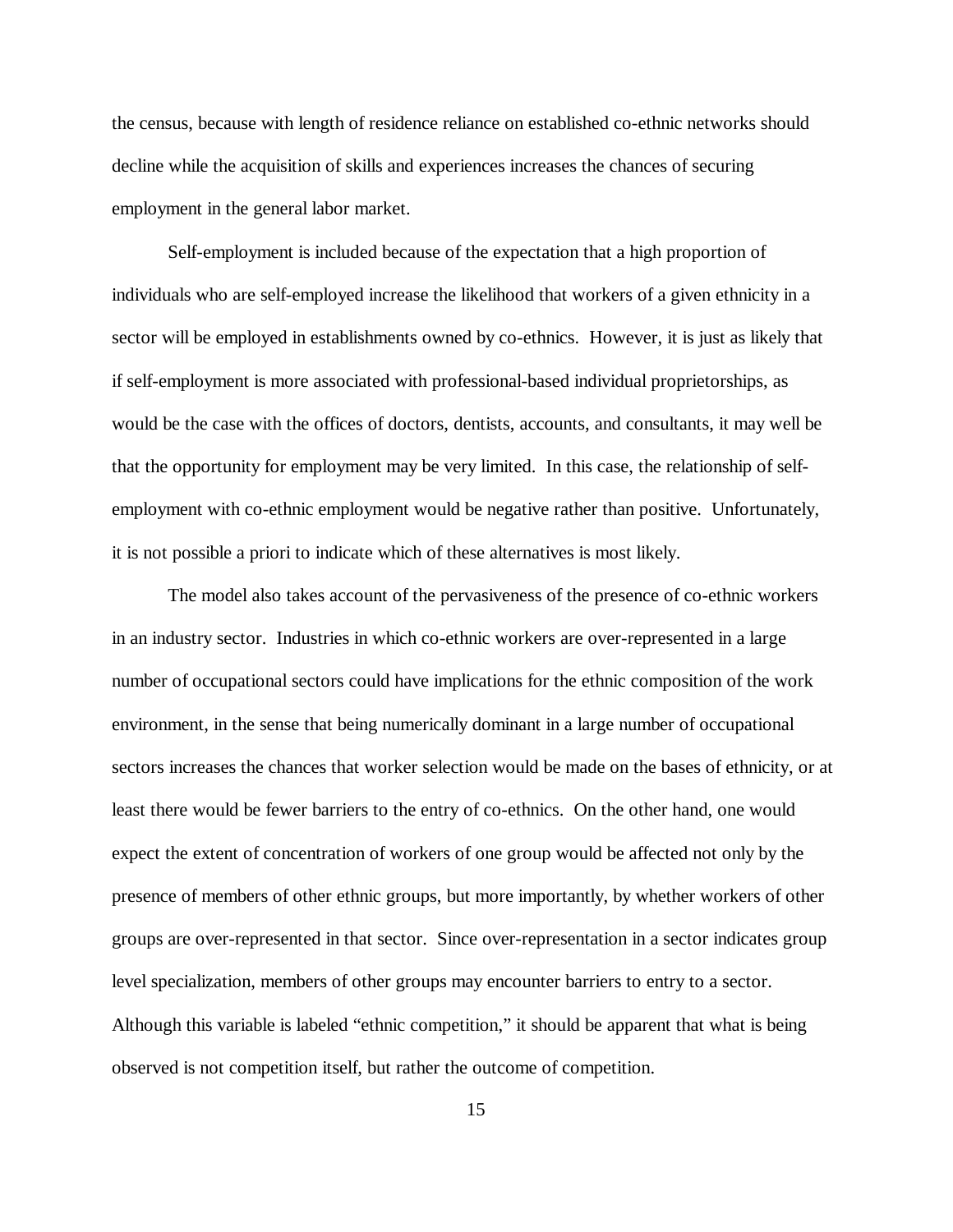Finally, among the control variables, the level-one model includes indicators for sector of employment. Employment sectors may have characteristics which encourage under- or overrepresentation of workers regardless of ethnic background. For example, sectors may vary with respect to the attractiveness of work environment or wage returns to productivity. It is for this reason I have included (log) size of sector and average hourly wage of workers in a sectors.4

Although the characteristics of workers in a sector are important in determining whether co-ethnic workers are under- or over-represented in that sector, the effects of workers' characteristics are not constant across ethnic groups and labor markets. The estimated values of the  $\pi$ 's of equation (1) represent the average effect of workers' characteristics on the relative presence of co-ethnic workers in sectors for the  $j<sup>th</sup>$  ethnic group and the  $k<sup>th</sup>$  metropolitan area. The level-two equations seek to determine whether the variation associated with the average  $\pi$ 's for the  $j<sup>th</sup>$  ethnic group and the  $k<sup>th</sup>$  metropolitan area are responsive to ethnic group differences in attributes and resources. In other words, the level-two model postulates that the effects of workers' characteristics on co-ethnic worker concentration are in part affected by ethnic group membership.

The level-two equations treat the ethnic group by metropolitan area specific  $\pi$ 's for some of the variables from equation (1) as a function of the attributes and resources of ethnic groups. Thus,

<sup>&</sup>lt;sup>4</sup>Ideally, the most appropriate variable to include in the model as a control for sector influence would be dummy variables for (i-1) sectors. Unfortunately, that approach is not practical because this specification overwhelmed HLM's capacity to estimate the model. In including two variables to represent the effect of sectors, I am assuming that these variables capture all of the systematic influences associated with sector of employment.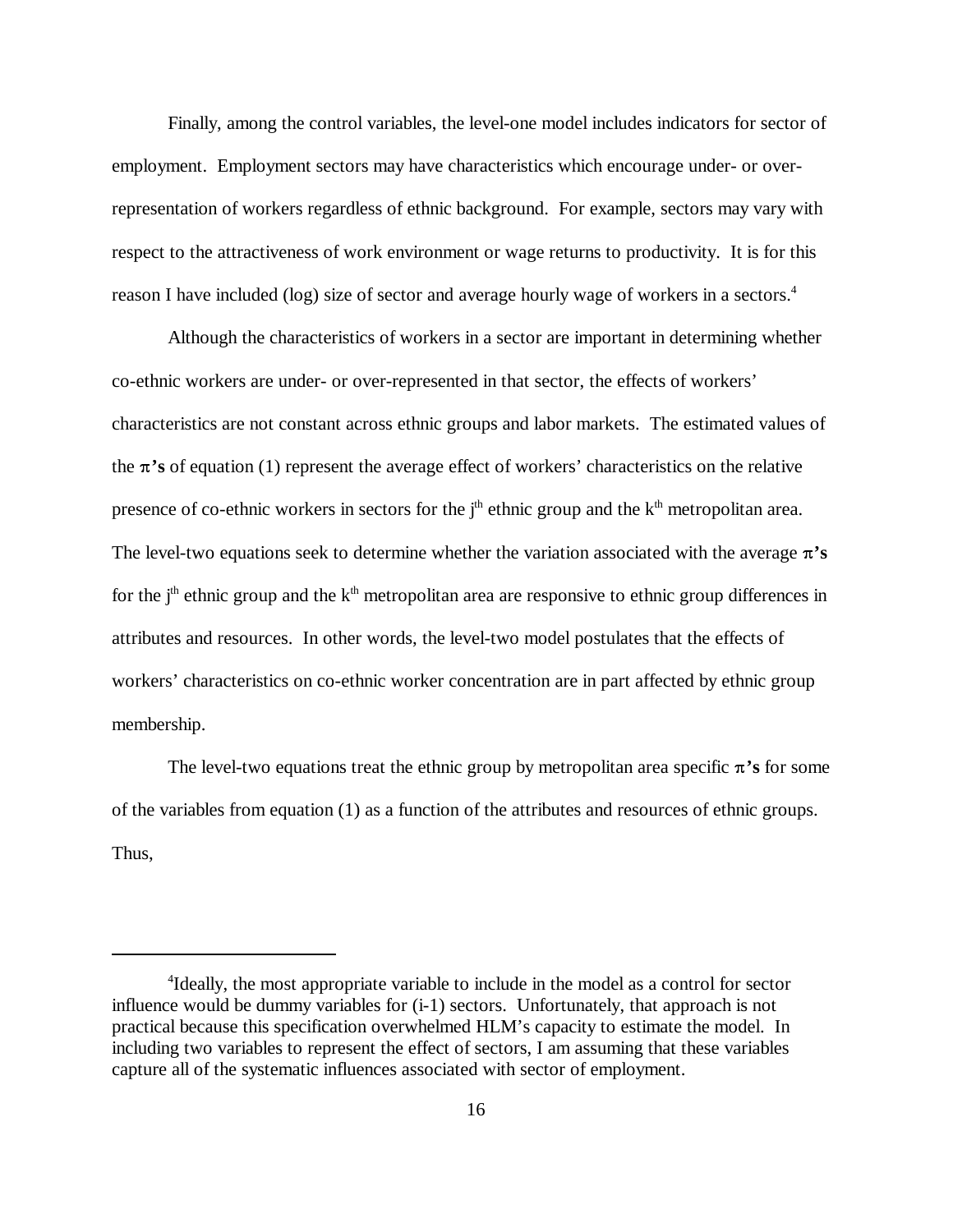$$
\pi_{0jk} = \beta_{00k} + \Sigma \beta_{pqk} W_{qjk} + \tau_{0jk}
$$
 (2)

$$
\pi_{\text{pjk}} = \beta_{\text{p0k}} + \Sigma \beta_{\text{pqk}} W_{\text{qj}} \tag{3-13}
$$

Where  $\pi_{0ik}$  and the  $\pi_{pik}$ 's are, respectively, the intercept and slope coefficients from equation (1) for the j<sup>th</sup> ethnic group and the k<sup>th</sup> metropolitan area;  $W_{ik}$ 's are attributes,  $q = 1,...,Q$ , of ethnic groups, including, mean education attainment, mean English fluency index, share of workers who are self-employed in an industry, proportion foreign-born, average duration of residence in the U.S. of the foreign-born (in years), (log) of ethnic group population, and nine dummy variables representing region of ancestral origin; and  $\beta_{00k}$ ,  $\beta_{p0k}$ , and  $\beta_{pqk}$  are coefficients to be estimated by the model. The  $\pi_{\text{pix}}$  and  $\lambda_{\text{m}}$  terms, slope coefficients for control variables, are set equal to  $\beta_{\text{p0k}}$ .

There are several aspects of these equations that require comment. First, note that equations (3-13) contain no error term. Since we are estimating population parameters based on the known universe of ethnic groups, it is assumed that group effects on variations in the  $\pi_{pjk}$ slopes from equation (1) are fixed. The dummy variables for region of ancestral origin are included to capture the effects of any unmeasured attributes of ethnic groups.<sup>5</sup> Second, all of the measured attributes of ethnic groups are based on their respective total population, except proportion self-employed, not of the labor force of the group. Finally, the equations for the slopes of control variables (experience, gender, size of employment sector, etc.) are

<sup>5</sup> Before the regional dummies were included, I attempted to estimate a model which did include error terms, but the HLM program was not able to achieve an iterative solution.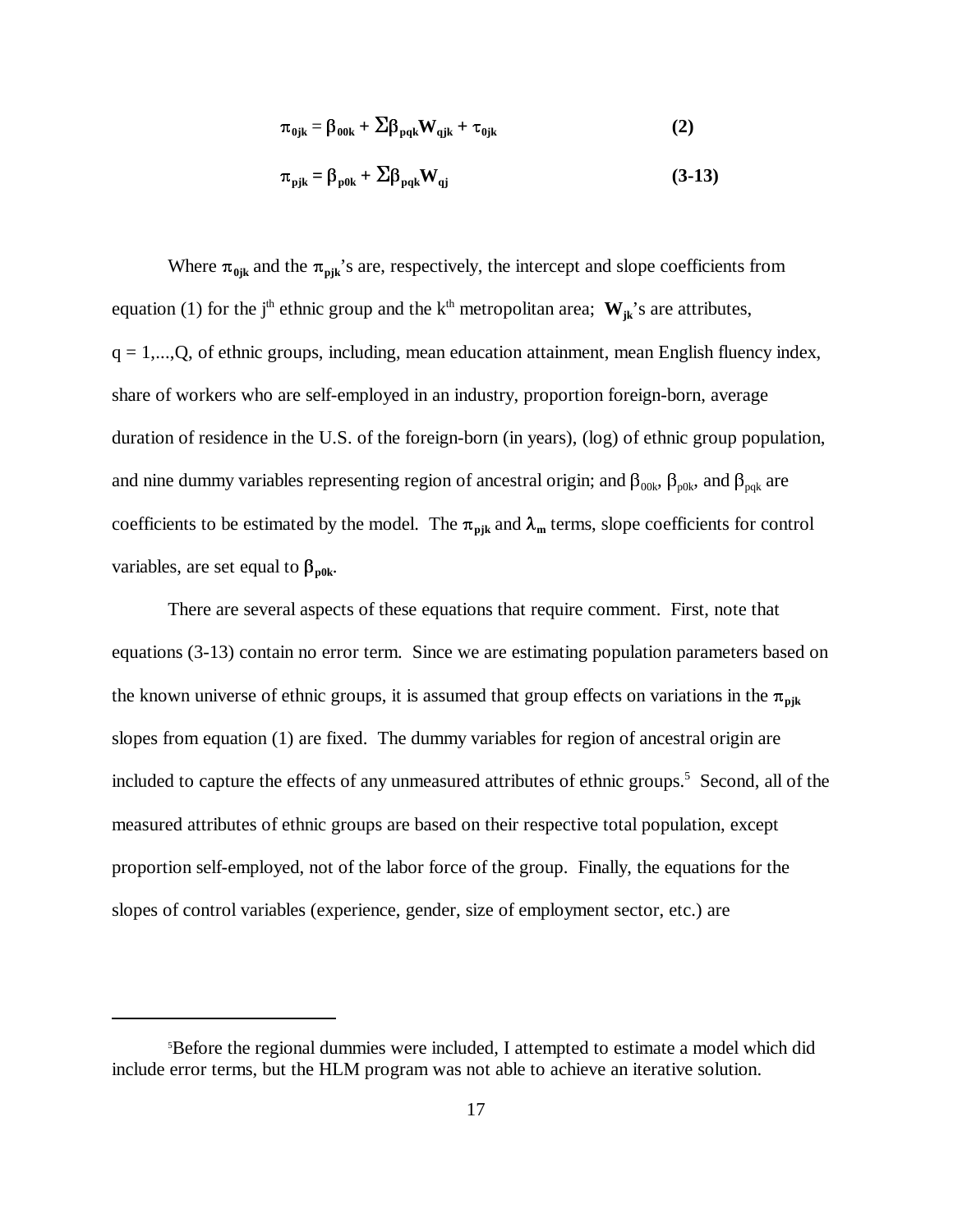hypothesized as being affected only by an intercept,  $\pi_{\text{pjk}}$ ,  $\lambda_{\text{m}} = \beta_{\text{p0k}}$  as I am not interested in whether the  $\pi$  coefficients for these variables are affected by ethnic group attributes.

There are two substantively important ways in which group membership matters in the relative concentration of co-ethnic workers in employment sectors. First, the effects of worker characteristics may merely reflect compositional differences between ethnic groups, such that once group characteristics are entered at level two, the effects of worker characteristics either disappear or are substantially reduced. The other possibility is that group attributes may contribute contextually to co-ethnic workers' relative concentration; that is, co-ethnic worker concentration may be additionally affected because group attributes may incrementally magnify the effects of workers' characteristics on level-one outcomes. Such would be the case, for example, if the sources of self-employment among group members are not simply a function of individuals' attributes and their own initiatives but also reflect social processes derived from group norms based on principles of reciprocity and exchange. Similarly, immigrants' co-ethnic workers may concentrate in the same employment sector, particularly those associated with ethnic markets, either because of strong social network ties within the ethnic community and/or because of perceived training advantages associated with working in an enterprise which primarily serves members of one's own group (see Bailey and Waldinger, 1991). In these and other instances, ethnic group membership is the primary mechanism for embeddedness.

The effect of education, nativity, English Fluency, and self-employment should magnify the influence of workers' attributes. That is, for ethnic groups with high average education or English fluency the effect of workers' characteristics on relative concentration of co-ethnic workers should be reduced, while in the case of groups with greater proportion foreign-born or self-employed the effect of worker characteristics on co-ethnic worker concentration should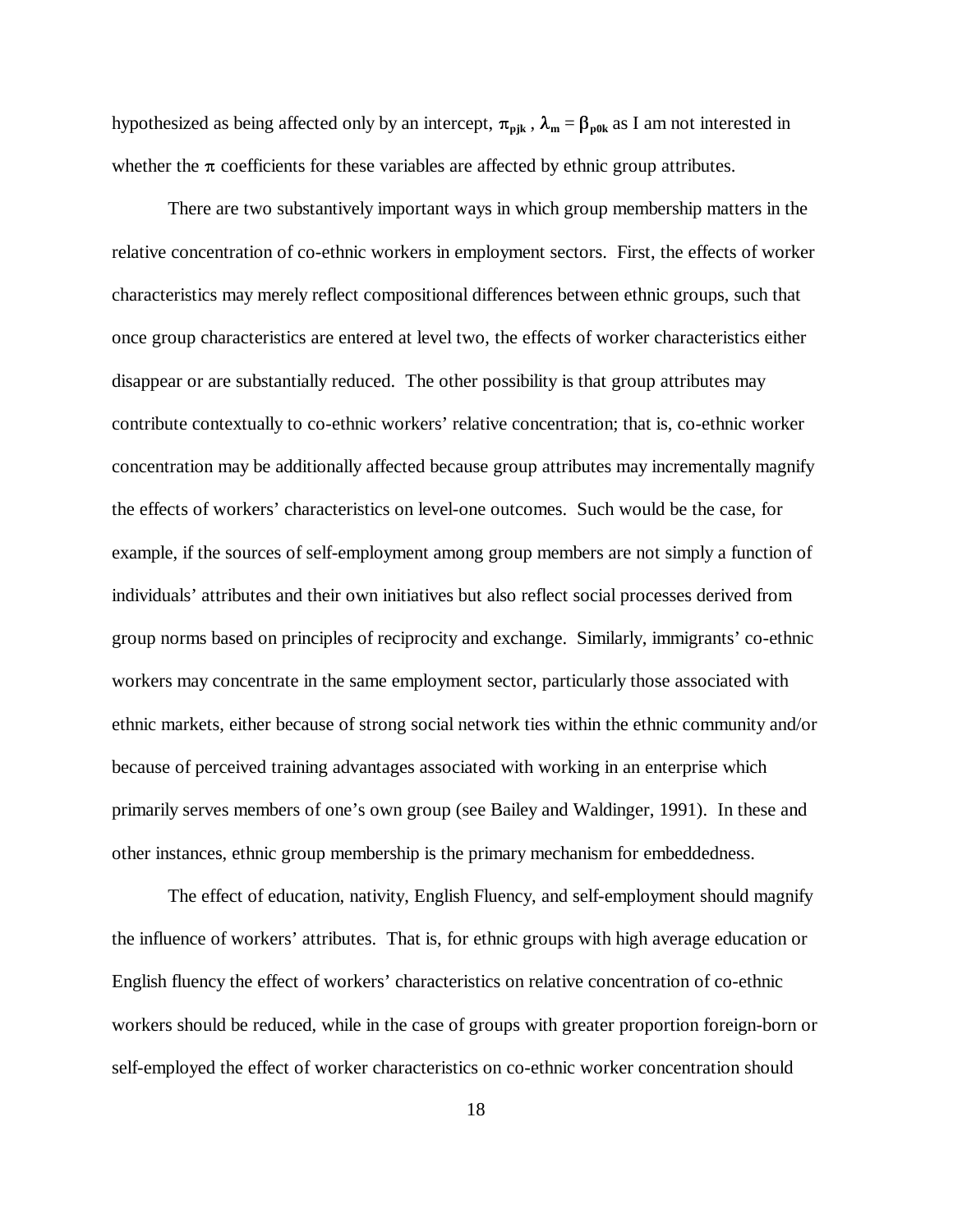increase. I include the average duration of residence of a group's foreign-born component as a means of assessing whether longer average years of residence in the U.S. of a group diminishes the otherwise positive influence of the immigrant status of workers on co-ethnic concentration in a sector; while the negative effects of workers' average education and English fluency on relative concentration would increase, because the average level of both would be expected to increase with increased average duration of residence. Ethnic groups with immigrant components who have been in the U.S. for longer periods of time should be more successful in securing jobs typically dominated by native-born workers, in part because of increased skills, experience, and greater facility with English. Contextually, if working in the general labor market increases with average duration of residence, education and English fluency, then there is the possibility that even members of recent immigrant groups may benefit because the network of available jobs will have expanded.

Population size and the nine dummy variables representing region of ancestral origin are included to control for the effects of unmeasured group attributes on workers' relative concentration. For example, it was not possible to include such a measure as the "thickness" of workers' identification with an ethnic group (see Cornell and Hartmann, 1998), whether based on primordial or situationally constructed attributes, because such information is not available in the decennial census.

As previously noted, metropolitan context plays an important role in shaping the employment options available to members of individual ethnic groups. The relative concentration of co-ethnic workers in employment sectors is substantially determined by the productivity attributes of workers themselves, the attributes and resources of the ethnic group to which the workers are affiliated, prevailing labor market opportunities, and other conditions of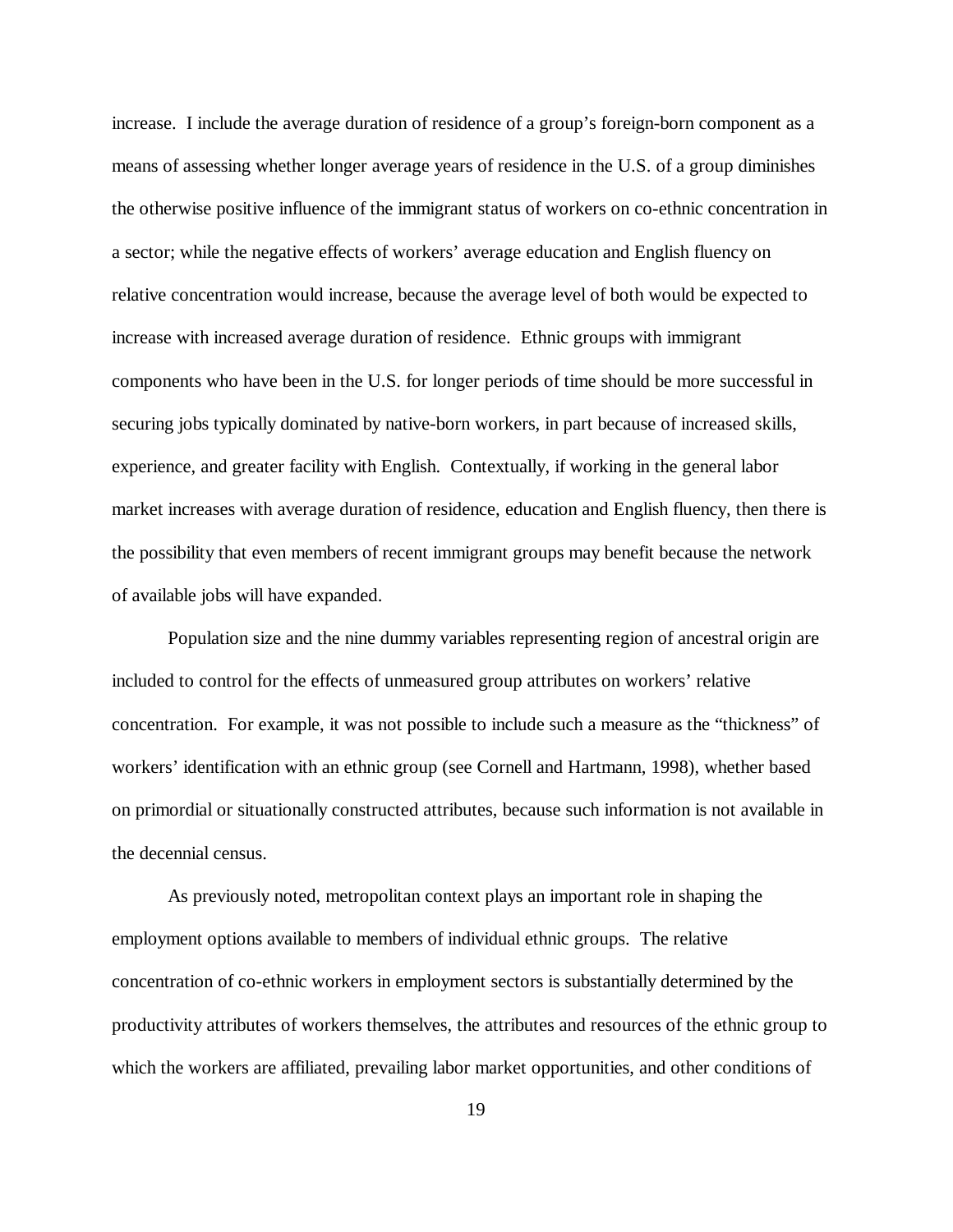local labor markets, including the presence of other ethnic groups, general supply and demand conditions, and the industrial structure of the area. Level three of the model incorporates characteristics of metropolitan areas, including labor market indicators as well as other relevant characteristics of the resident population, as determinants of variation in the  $\beta$ 's estimated via the level-two equations. Thus,

$$
\beta_{pqk} = \eta_{000} + \Sigma \eta_{pqs} Z_{sk} + u_{pqk}
$$
\n(14-20)\n
$$
\beta_{pqk} = \eta_{pq0} + \Sigma \eta_{pqs} Z_{sk}
$$
\n(21-132)

Where the  $\beta_{\text{pqs}}$ 's are intercepts and slope coefficients ( $\beta$ 's) from equations (2-13); the  $\mathbf{Z}_{sk}$ 's are characteristics of metropolitan areas,  $\mathbf{s} = 1,...,S$ , including (log) size of labor force, (log) size of resident population, percent of labor force in ethnically specialized labor market sectors, percent of population of non-European and non-North American ancestry, percent of population foreign-born, number of ethnic groups resident in a metropolitan area, (log) mean household income, proportion of labor force unemployed, and seven variables representing the proportion of the labor force employed in major industry groupings; and the  $\eta$ 's are coefficients to be estimated by the model.

The equations for intercepts include all of the variables noted above, except size of resident population, and these equations contain error terms which are absent from those for slopes. The variables included in the equations for slope coefficients vary depending on whether the slope coefficient being explained represents the effect on coefficients of control or explanatory variables from equation one, effects of ethnic group attributes, or of the dummy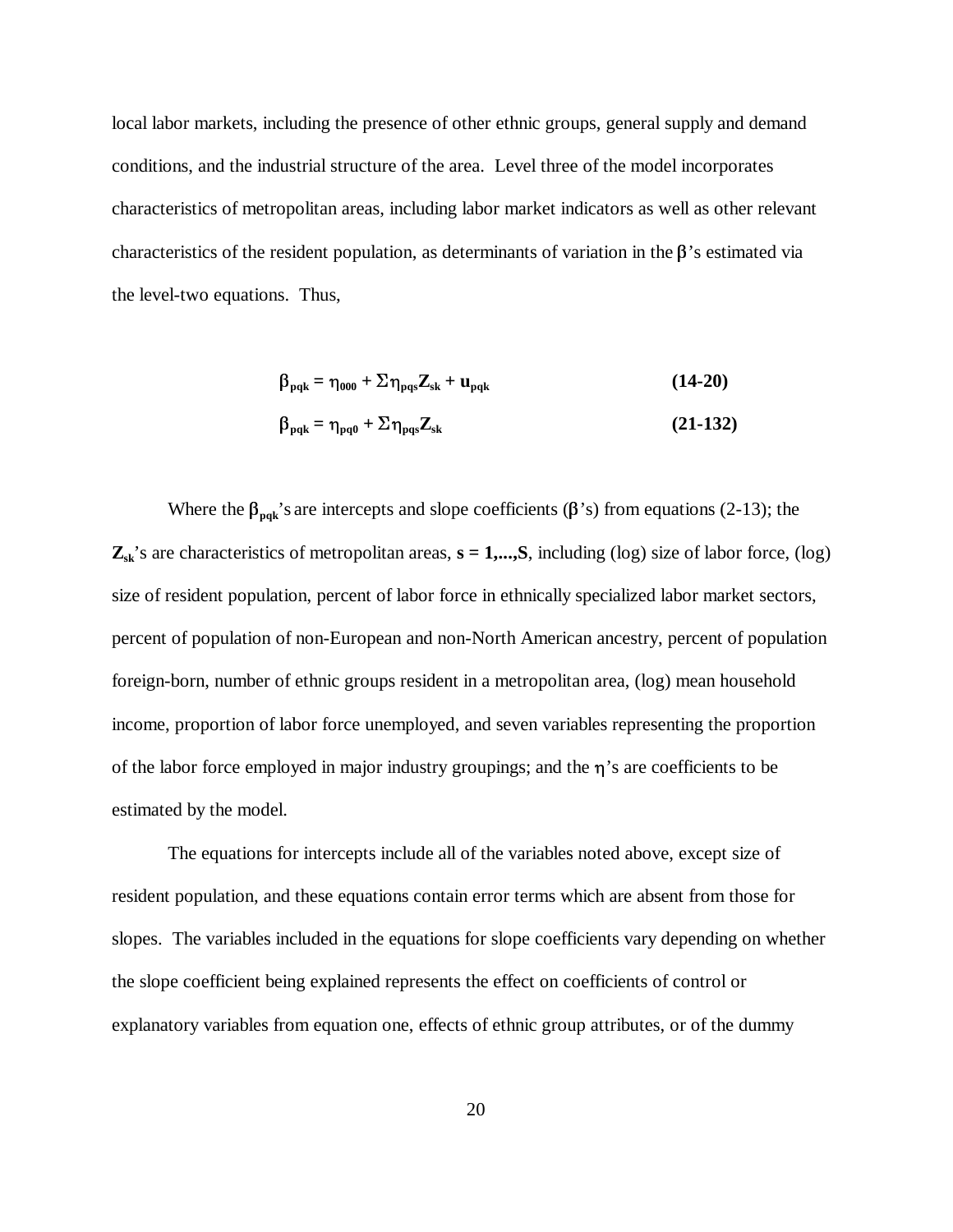variables for ethnicity. A complete specification of all equations from levels one through three are available from the author upon request.

Labor force size is included in the level-three model as an indicator of the potential diversity in occupational opportunities available in larger local labor markets. Large size places are associated with a greater mix of industries and associated occupational structures, affording workers greater employment options. However, one would expect that the enhanced opportunities afforded by size could be affected by whether employment is organized according to ethnic affiliation, as would be indicated by the percentage of workers employed in sectors in which co-ethnics are over-represented. Similarly, the presence of a large number of ethnic groups in the market should increase the structuring of employment opportunities through ethnic affiliation, because ethnic diversity should increase inter-group competition and conflict. On the other hand, higher average income, as a measure of household consumption potential, could expand employment opportunities, through expanded demand for goods and services, and thus reduce the influence of ethnic affiliation. On the other hand, higher average income may actually expand employment for co-ethnic workers if households' consumption of ethnically specific goods increases with income.

It is not clear in which direction to predict the effect of higher unemployment, as its effect may depend on whether slack labor conditions influence employer preferences and how workers are recruited; and, on the worker side, whether workers' individual search activities are channeled into particular areas because of network ties. On the surface, it seems reasonable to argue that employers would have the advantage, as they may pick and choose from a pool of available workers. However, the advantage to employers could be substantially affected by the degree to which ethnic affiliation plays a role in the training and selection of workers. This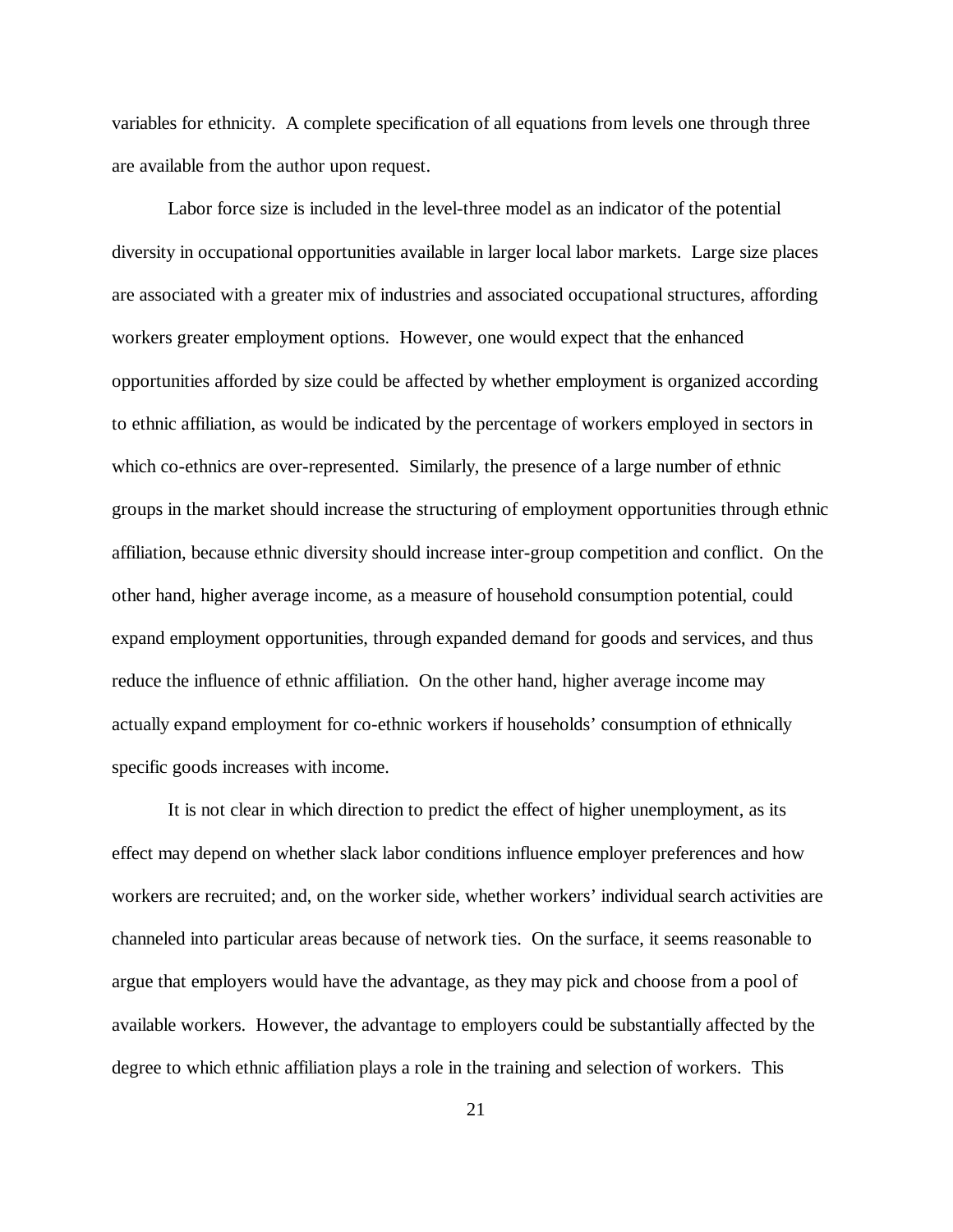would be the case, for example, if employers rely on the recommendation of current workers to recruit additional workers, or if workers are organized into collective bargaining units through which both worker selection and training are controlled. On the other hand, under conditions of high unemployment, it could be argued that competition for available jobs may become intense, in which case reliance on social networks anchored in ethnic group affiliation to secure a job may become crucial. Indeed, it is very possible that a constructed ethnic identity may coalesce around a particular employment activity.

Major industry groups are identified because of the expectation that employment conditions in some industries are more conducive to labor specialization based on ethnicity. Industries with heavy blue-collar work-forces characterized by either low wages -- such as extractive, non-durable goods, or consumer services – or in which workers are collectively organized – such as durable goods, construction, transportation and utilities – are probably more likely to have a higher incidence of ethnic niching.

#### **RESEARCH DESIGN**

#### **Data**

The data for this analysis are derived from the Public Use Microdata Sample (PUMS) files for 1990, 1 and 5 percent samples. I have merged the 1 and 5 percent PUMS, since they are independent representative samples of the U.S. population. This has the advantage of increasing the sample counts for small ethnic populations in individual metropolitan areas. These files have sufficient sub-samples for individual metropolitan areas to calculate measures and perform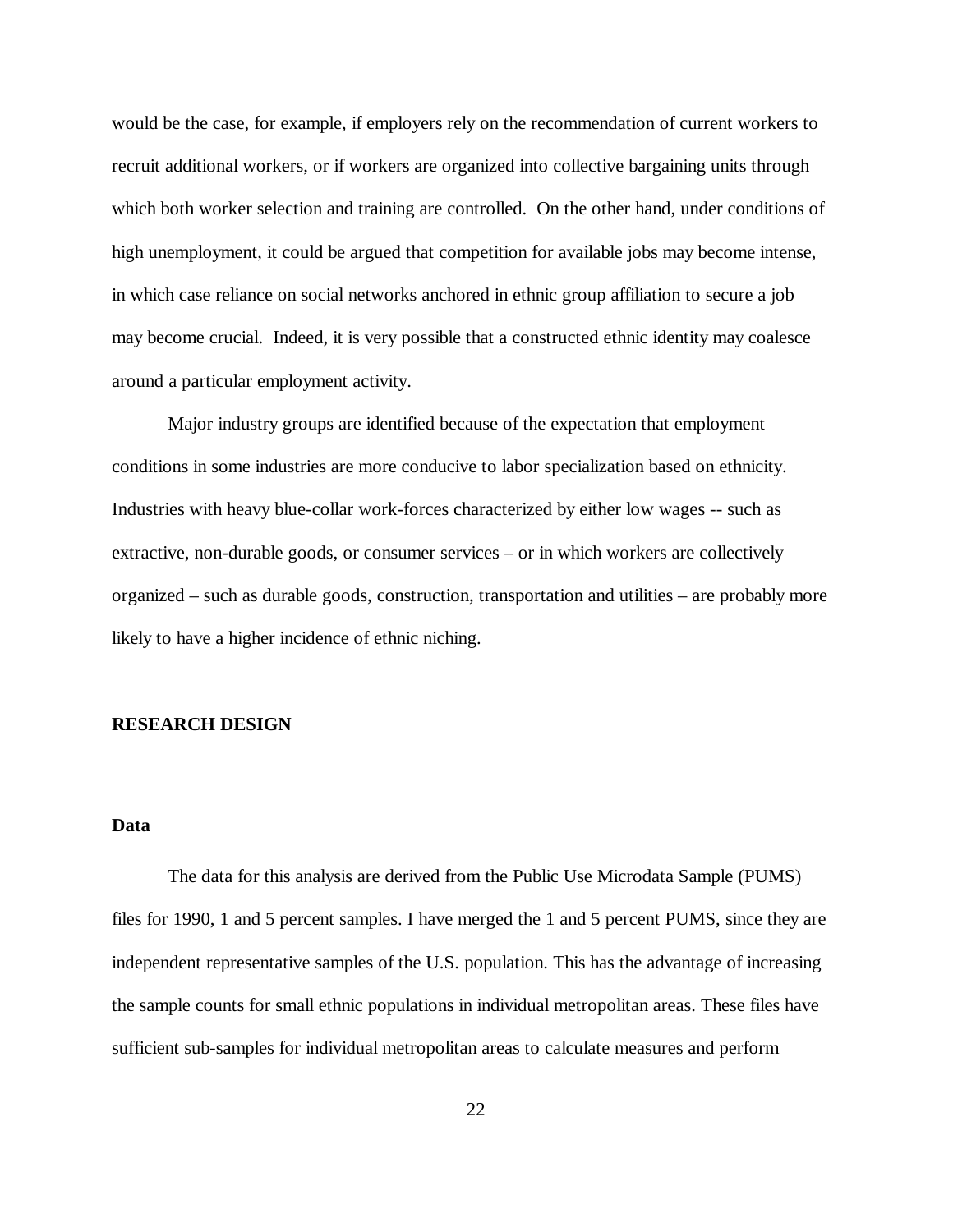analysis for each area as if they were independent samples. The actual number of metropolitan areas included in the sample is 215. The selection of individual metropolitan areas was based largely on whether the estimated population count for a metropolitan area derived from the 5 percent PUMS was within 95 percent of the estimated count derived from the 1 percent PUMS. Population counts based on the 1 percent PUMS for most metropolitan areas are more accurate because the geography corresponds to that given in the official definition of PMSA's and MSA's. Included in the 215 metropolitan areas are 21 consolidated metropolitan statistical areas (CMSA) composed of 68 PMSA's, with the remaining 194 units being metropolitan statistical areas  $(MSA).<sup>6</sup>$ 

## **Measurement of Variables**

**Ethnicity.** In generating tabulations of ethnic populations in industry- and occupationspecific employment sectors for individual metropolitan areas, I have attempted to preserve as

<sup>6</sup> The 5 percent PUMS file does not provide representative samples of the population of all metropolitan areas, including New York, Memphis, Houston, Cincinnati, Baltimore, Miami, and Philadelphia, among others. In the vast majority of affected metropolitan areas, the population in the omitted territory represents less than 5 percent of the total population. The under-representation occurs because identifying the population of an excluded area would have violated confidentiality rules. A number of metropolitan areas include counties with total populations too small to be identified on the 5 percent sample files, particularly if the missing county was located in another state. In these cases, small counties were combined with other counties that were a part of the same metropolitan area or with adjacent nonmetropolitan counties or counties that were a part of another metropolitan area. In other instances, metropolitan counties located in a different state were merged with other counties of that state. I use the Public Use Microdata Areas (PUMA) codes available on the 5 percent PUMS to reassign areas that properly belong to a metropolitan unit, provided the additional geography does not increase the population of the metropolitan areas by more than 5 percent of its official size. In other instances, if parts of the territory of one metropolitan area are combined with the territory of other metropolitan areas, I combine the entire territory of both metropolitan areas and treat them as one unit. A complete listing of the CMSA's and MSA's included in the sample are available from the author.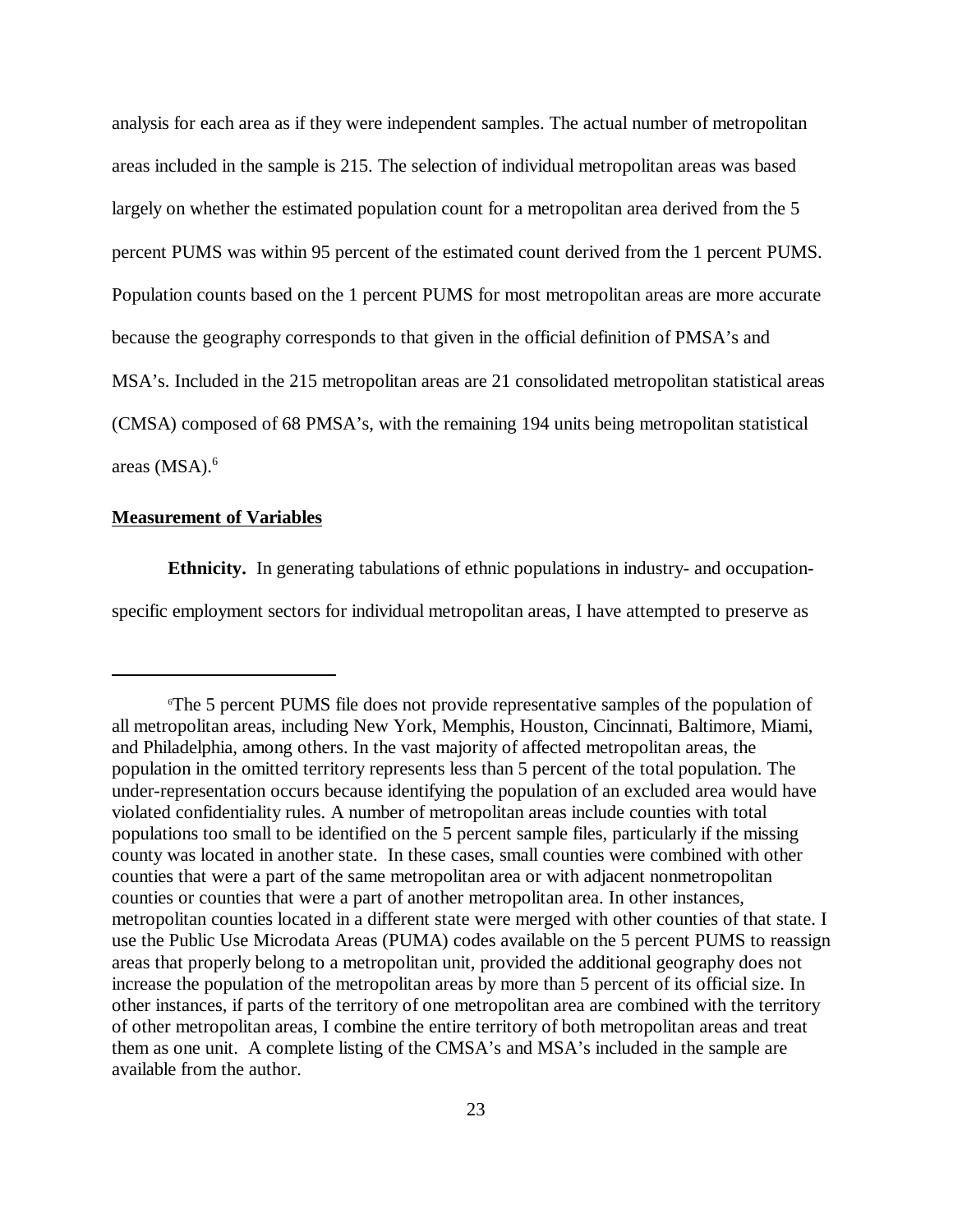much detail as possible in categorizing ethnicity, occupation, and industry. Ethnicity consists of 100 groups, derived from information on first and second ancestry, and race and Hispanic origin. Data on ancestry is the only available means for distinguishing non-Hispanic whites in the 1990 PUMS. Although first ancestry is used to identify individual European ethnic groups, additional categories are also included if 1,000 or more respondents of European ancestry reported the same double ancestry, such as England/France, England/Germany, England/Ireland, Germayn/Poland, etc. In all instances except one, an ancestry, ethnic or racial category had to have 1000 or more sample respondents in 1990 to be separately identified.

There is substantial evidence indicating that the reliability of the ancestry information is modest at best, particularly for European groups whose periods of greatest migration occurred during the  $19<sup>th</sup>$  and early  $20<sup>th</sup>$  centuries. This is because of high rates of inter-ethnic group marriages, geographic mobility, and declining differences in socioeconomic attainment levels (see Farley, 1991; Lieberson and Waters, 1988). Lieberson and Waters (1988) suggest a pervasive pattern of fluidity in the identification of ancestry due in part to an increasing share of individuals of European origin who are of multiple ancestries, making it difficult for individuals to unambiguously classify themselves into only two categories. In addition, an increasing number of individuals of multiple ancestry simply identify themselves as "Americans." Although I agree with these assessments of the quality of ancestry data, there is no reason to expect that these data are of no use in identifying statistical regularities in the distribution of ethnic populations across employment sectors (see Farley, 1993; Neidert and Farley, 1985). However, it must be acknowledged that the extent of reliability of the ancestry data requires caution in the interpretation of observed patterns.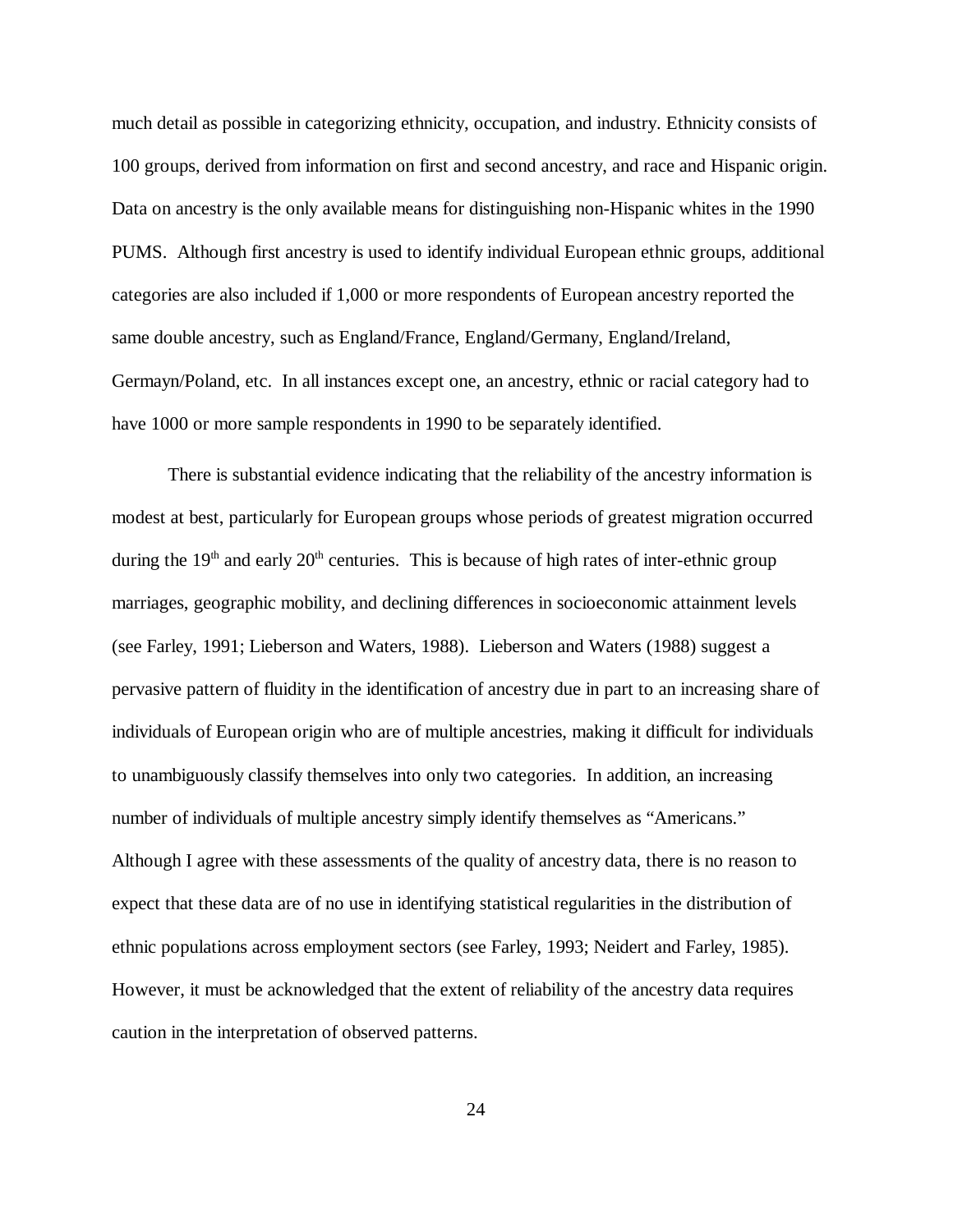The distribution of individual ethnic populations across the 215 metropolitan areas will vary considerably, with some, such as English, German, Irish, Mexican or African American having substantial representation in most if not all metropolitan areas; while others, such as Haitian, Salvadorian, Dominican or Croatian, having a substantial presence in a limited number of metropolitan areas. However, the key issue for this analysis is that each ethnic group is sufficiently concentrated in at least one metropolitan area to allow for the possibility of labor market specialization (see below).

**Employment Sector.** An employment sector is the basic observation unit for analyzing the extent of labor market specialization for individual ethnic groups. Given the overall objectives of this research, information on both industry and occupation are used to defined an employment sector. This approach differs from others reported in the extant literature, where either industry or occupation are used as the observational unit for studying ethnic niching or labor market specialization. Industries consist of firms, the basic unit of production for an economy, based on similarities in the types of goods and services produced. To the extent that members of an ethnic group specialize in the production and/or provision of a good, as often occurs in an ethnic economy, the use of industry as an observational unit is appropriate (see Logan, Alba, and McNulty, 1994; Logan and Alba, 1999).<sup>7</sup> But labor market specialization can also be occupationally specific, involving technical activities that may or may not be transferable among firms in different industries, but in which individuals of the same ethnic groups may be

<sup>7</sup> Although this approach will be applied in subsequent work in which the presence of owners are important for identifying ethnic economies, it is not applied in this paper.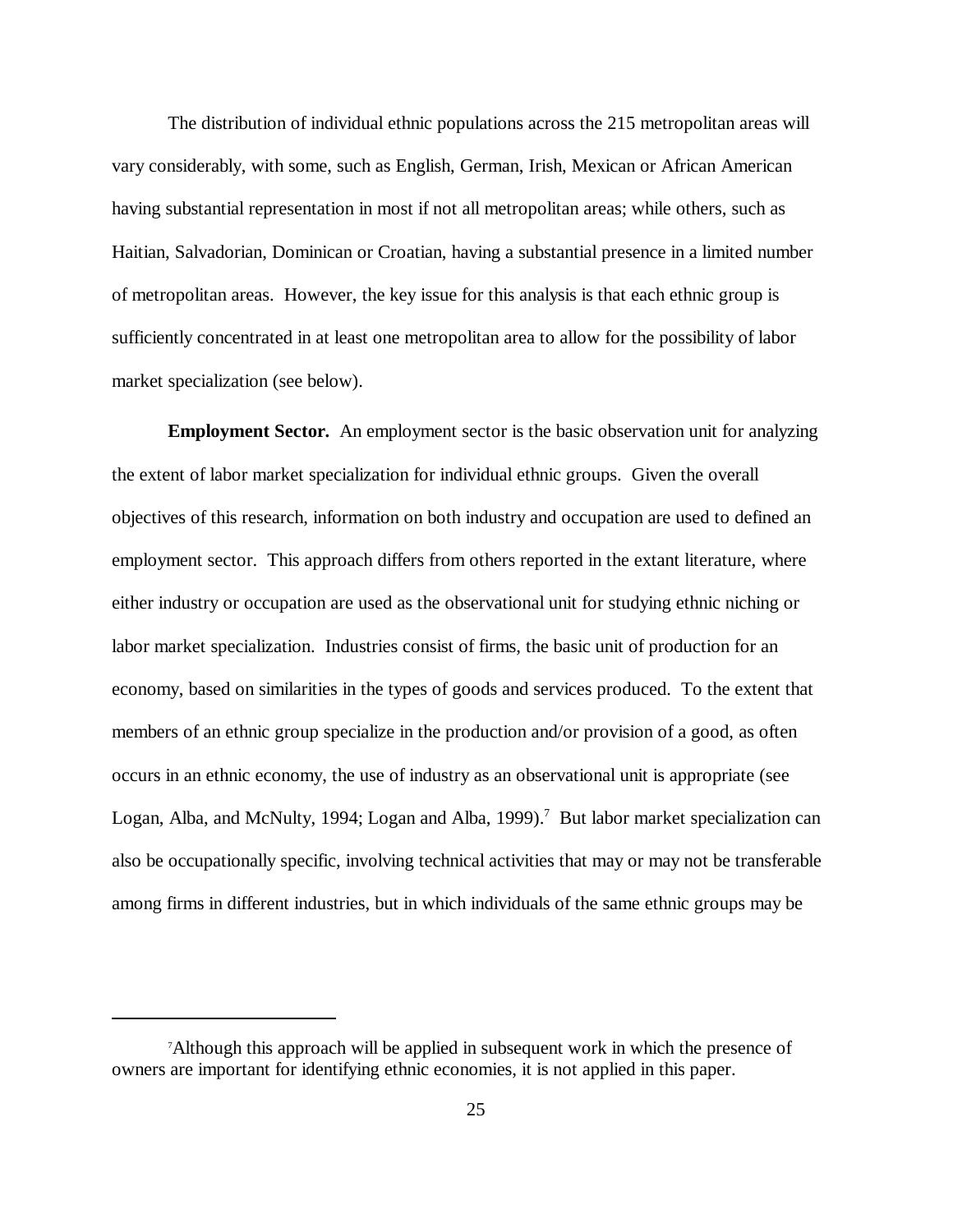concentrated. Occupations describe the technical skills and associated human capital attributes that link individuals to the specific jobs available in a firm (see Kalleberg and Berg, 1988).<sup>8</sup>

In identifying an employment sector, I use a 48-category breakdown of industry and a 19-category breakdown of occupations. The combination of industry and occupation provides an alternative measure of work activities in which individuals are engaged, involving the application of technical skills and experience in the production of a good. Accordingly, the over-representation of members of an ethnic group, often referred to as an ethnic niche, is defined as an employment sector consisting of an industry/occupation cell in which members of a specific ethnic group are 1.5 times more likely to be concentrated in that sector than members of all other ethnic groups, as measured by the concentration ratio. Its important to note here that the operational definition of an ethnic niche is only used to facilitate the construction of other variables to be used in the multivariate analysis reported below.<sup>9,10</sup> In estimating analytical models, the focus will be on the entire distribution of values on the concentration ratio.

<sup>8</sup> Moreover, because firms differ in product lines, size, internal division of labor, market share, technological base, capital intensity, the number and types of jobs, and the rewards associated with them will also differ.

<sup>9</sup> The value of 1.5, though arbitrary, attempts to set a lower limit for the extent to which members of an ethnic group are specialized or over-represented in an activity relative to members of other ethnic groups. It should also be noted that an employment sector must also have 15 or more sample respondents, representing approximately 270 workers, to be identified as a niche. Although this constraint is also somewhat arbitrary, it is necessary to ensure the reliability of the results. Finally, this measure primarily focuses on the kinds of activities in which individuals workers are involved, without regard to whether they are salaried workers or owners.

<sup>&</sup>lt;sup>10</sup>Not only does this operationalization assume that values of greater than 1.5 represent labor market specialization, it is also assumed that social processes underlie this level of concentration of an ethnic group's workforce in an employment sector.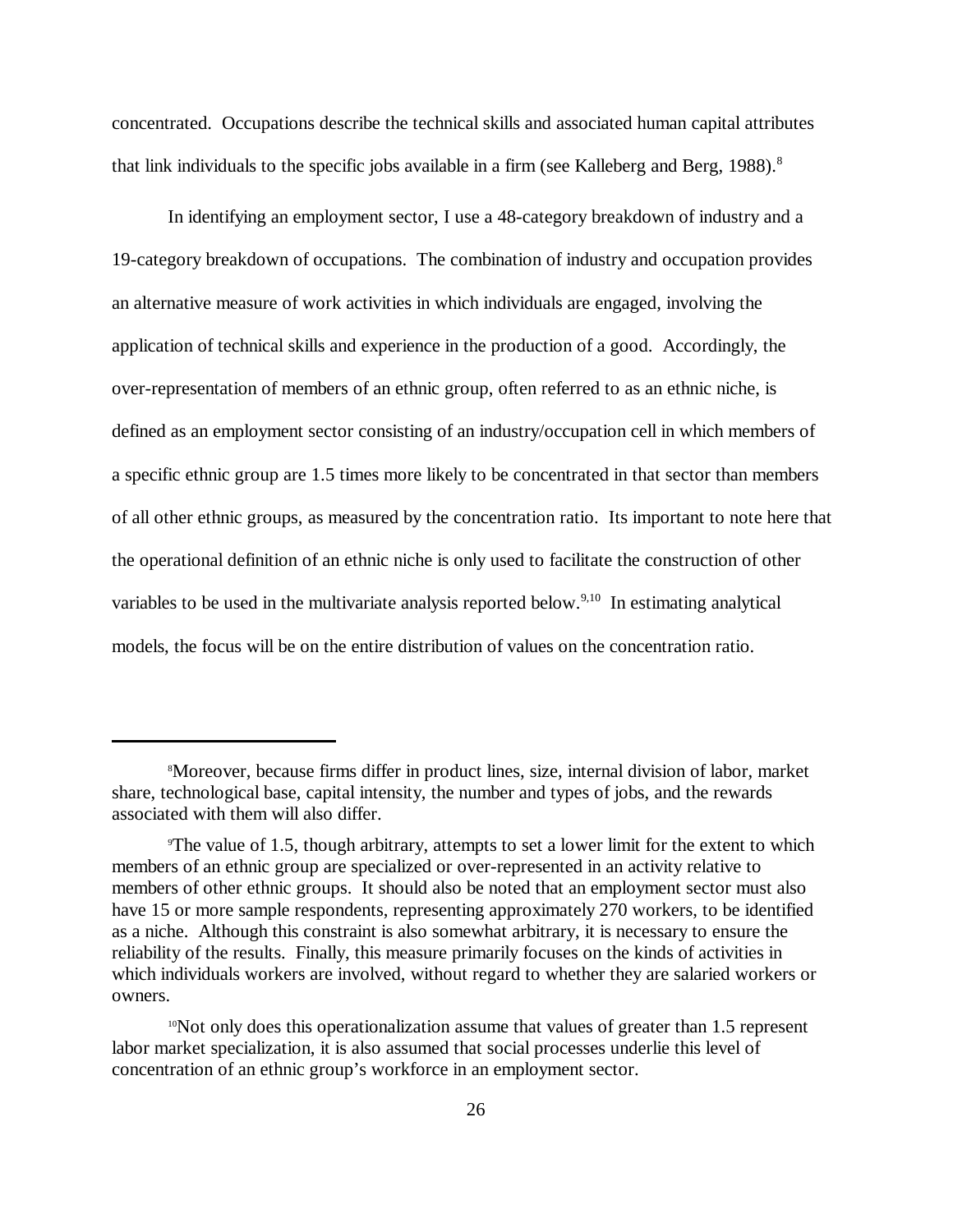The cross-classification of 48 industry and 19 occupation categories yields a table containing 912 cells, or employment sectors. However, 14 of the cells contain structural zeros.<sup>11</sup> For the total sample population, 60 percent of the remaining 898 employment sectors include workers of at least one ethnic group working in a niche.<sup>12</sup> While this 898-cell table is constructed for each ethnic group in each metropolitan area in which members of that group reside, many of the cells contain zero entries. This is the case even for groups such as Mexican, African American, English, or German who are of sufficient size to have workers present in all cells. This simply reflects the fact that ethnic group members are not randomly distributed across employment sectors or metropolitan areas.

The explanatory and control variables previously discussed under the level-one through level-three specifications for the HLM model were constructed from the PUMS file, representing mean values for employment sectors, ethnic groups, and metropolitan areas. These values are then grand mean-centered for input into the HLM model.

 $11$ <sup>11</sup>The structural zeros are associated with the following employment sectors: 1) food service, and cleaning and building maintenance occupations in the private household industry; and 2) extractive occupations in food, textile mill, truck and warehouse storage, communications, general merchandise, eating and drinking, other personal services, hospital, health services, elementary and high schools, colleges and universities, and other educational service industries.

<sup>12</sup>Employment sectors differ considerably not only in whether or not workers are concentrated in niches, but also the share of workers in a sector who are concentrated in niches. It may be that the industry and occupation associated with a particular employment sector are characterized by demand and supply conditions which facilitate the concentration of workers from the same ethnic group. For example, where employment in a firm and/or occupation is based more on informal recruitment practices, such as reliance on worker referrals, the opportunity for workers of the same ethnicity to concentrate would be greater. Similarly, establishments that provide goods unique to members of a particular ethnic group, such as ethnic based cuisines, printed materials, clothing, etc., are also likely to have greater concentrations of workers from the same ethnic group.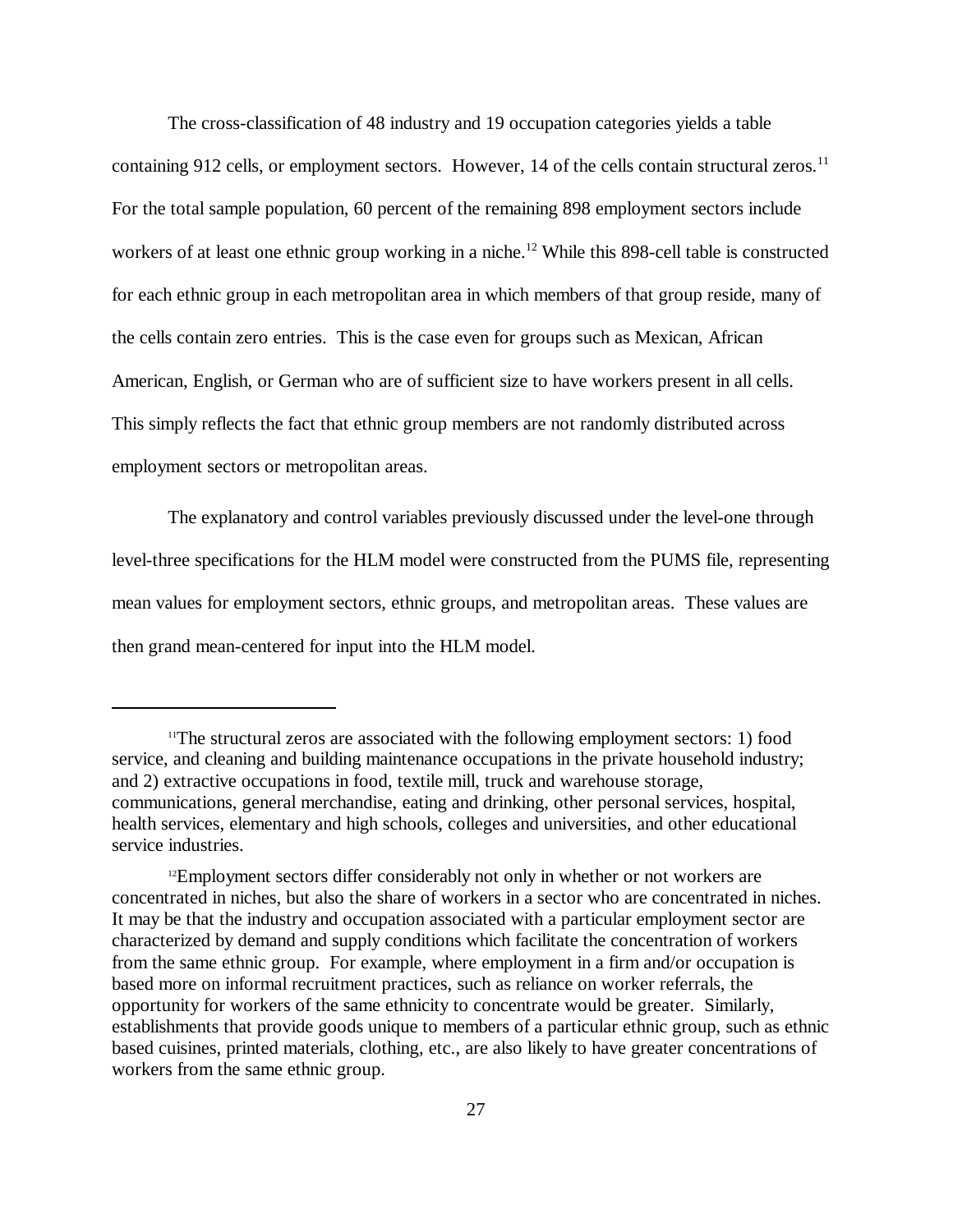## **RESULTS**

A key question to be addressed in evaluating the claims that ethnic group affiliation and metropolitan context affect the extent of labor specialization is whether a share of the variation in the concentration of co-ethnic workers in employment sectors is in fact associated with ethnicity and metropolitan location. To determine whether this is the case, I calculate intra-class correlation ratios from variance components derived from a random effects model which included controls for the size of a sector and average hourly wages of all workers in a sector, the two variables included to estimate the effects of sectors on worker concentration. Results from this calculation indicate that 39 percent of the variation in co-ethnic worker concentration is associated with ethnic group affiliation and metropolitan location (not shown), and that 84 percent of the between group/metropolitan variation is associated with ethnic group affiliation. These results suggest that in attempting to account for variations in co-ethnic worker concentration, it would be most appropriate to include measures of both ethnic group attributes and attributes of metropolitan areas.

Table 2 presents coefficients for the average effects of worker characteristics on the extent of concentration of co-ethnic workers in employment sectors for the  $j<sup>th</sup>$  ethnic group in the  $k<sup>th</sup>$  metropolitan area under different modeling specifications. The coefficients for model one are derived from a model which only includes predictor and control variables for workers in sectors; model two adds controls for ethnic group attributes; and model three adds controls for metropolitan areas. If one only considers the characteristics of workers all coefficients are substantially larger than their respective standard errors, and are in the predicted direction. The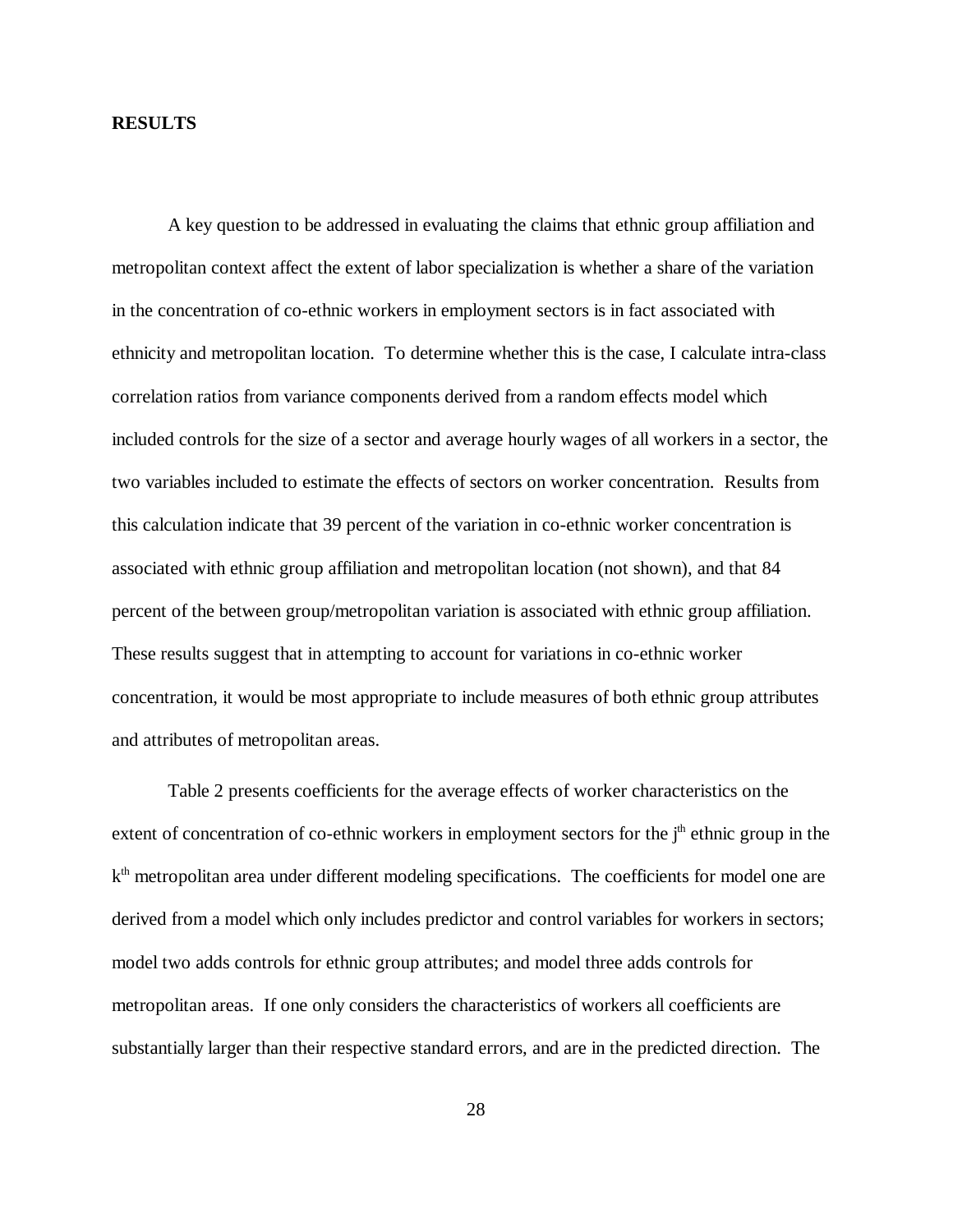addition of ethnic group attributes substantially reduces or alters the effects of worker characteristics of primary interest. Specifically, the effects of the two immigration status variables and English fluency are reduced by at least 50 percent; education attainment by 30 percent; the effect of self-employment changes from positive to negative; and the effect of ethnic competition becomes stronger, increasing by 544 percent. The addition of metropolitan characteristics slightly changes the effects of long-term immigrants, education attainment, selfemployment, and ethnic competition; and reduces the effect of recent immigrant and English fluency such that they are no longer statistically significant.

These results indicate that much of the variation in co-ethnic worker concentration in employment sectors is clearly compositional in character, reflecting the relative status of ethnic groups and conditions prevailing in metropolitan areas. That recent immigrant status and English fluency have no independent effects on co-ethnic worker concentration indicates that coethnic workers of recent immigrant origin are under- or over-represented in sectors based on the characteristics of the ethnic group to which they belong and the metropolitan area in which they are concentrated. The same can be said for self-employment, except that the addition of attributes of ethnic group membership changes the hypothesized positive effect to a negative one. Although the negative effect of self-employment is consistent with the alternative hypothesis of employment in professional-based individual proprietorships with few employees, it is still possible that the average level of self-employment at the ethnic group level could be positively associated with co-ethnic worker concentrations in sectors.

Reported results for the other variables under model three are also of substantive interest. The intercept value can be interpreted as the adjusted mean value of the log of the concentration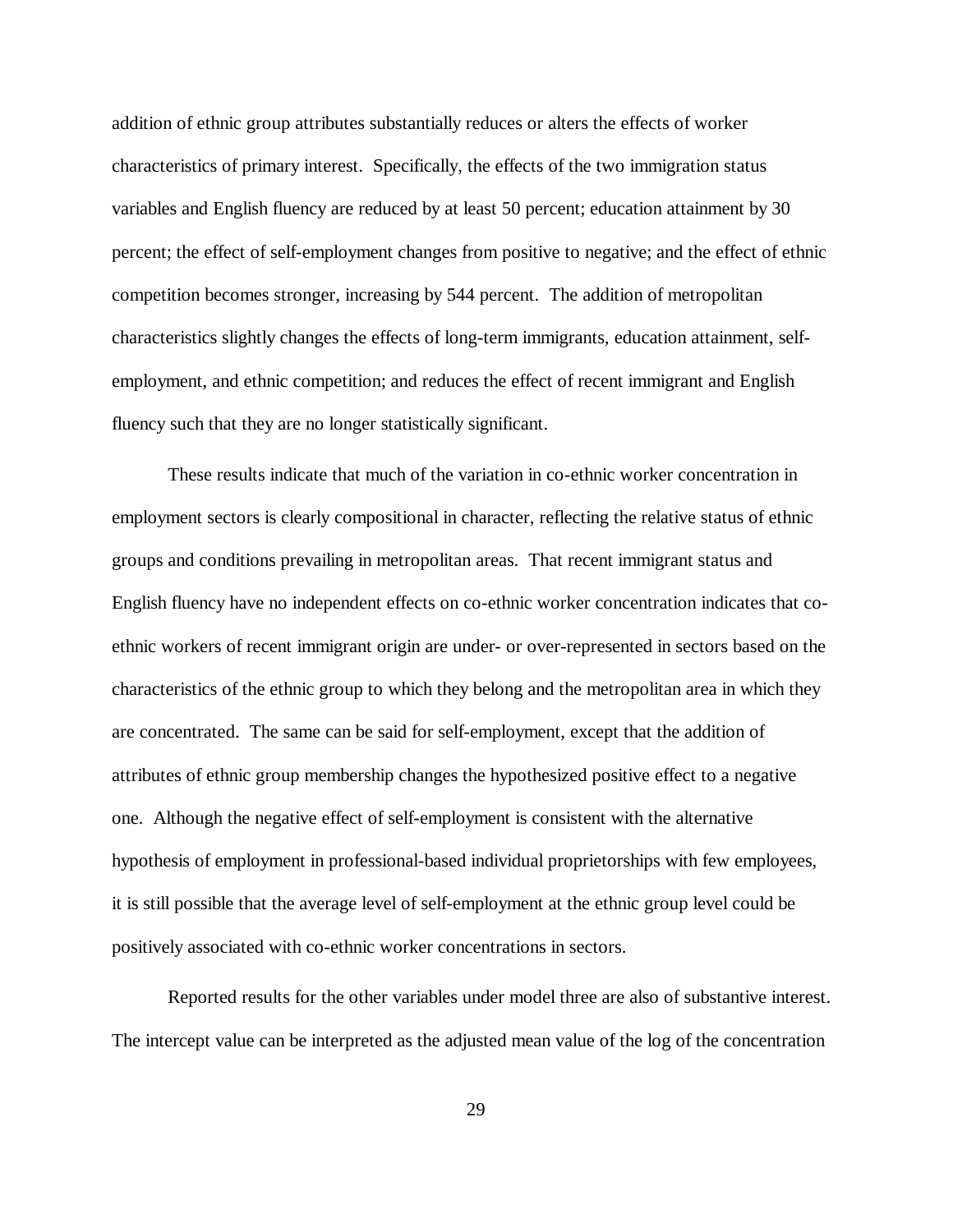ratio for co-ethnic workers of Northern and Western European ancestry, the omitted or reference category for the other ethnic/ancestry groups included in the model. The exponent of the value of the intercept indicates that workers of Northern and Western European ancestry are two-anda-half times more likely to be specialized in the sectors in which they are concentrated than members of other ethnic groups.

Among the control variables, mean work experience of workers in a sector is inversely associated with the concentration of co-ethnic group members, suggesting that co-ethnic workers with the least experience are more likely to concentrate. The percentage of women employed in a sector is positively associated with co-ethnic concentration as expected, as women are more highly concentrated in a limited number of sectors than men. Finally, the likelihood of labor specialization in one sector by members of an ethnic group is greater if members of that group have also established niches in other occupational sectors within an industry. As previously noted, the dominance of an ethnic group in an industry sector probably has consequences for worker recruitment and selection.

The results reported in Table 3 address the question of whether ethnic group attributes influence the effects of worker characteristics on the relative concentration of co-ethnic workers in employment sectors. Much of the economic sociology literature which focuses on economic economies, enclave economies, and co-ethnic worker specialization in industry and occupational sectors suggests that ethnic affiliation is a group resource which substantially influences the mode of incorporation of ethnic group members into the labor market, because of its link to primordial ties, social networks, and cultural capital (see Portes, 1995; Waldinger, 1996a, Logan, et al., 2000). The reduction in the effects of worker characteristics on the extent of co-ethnic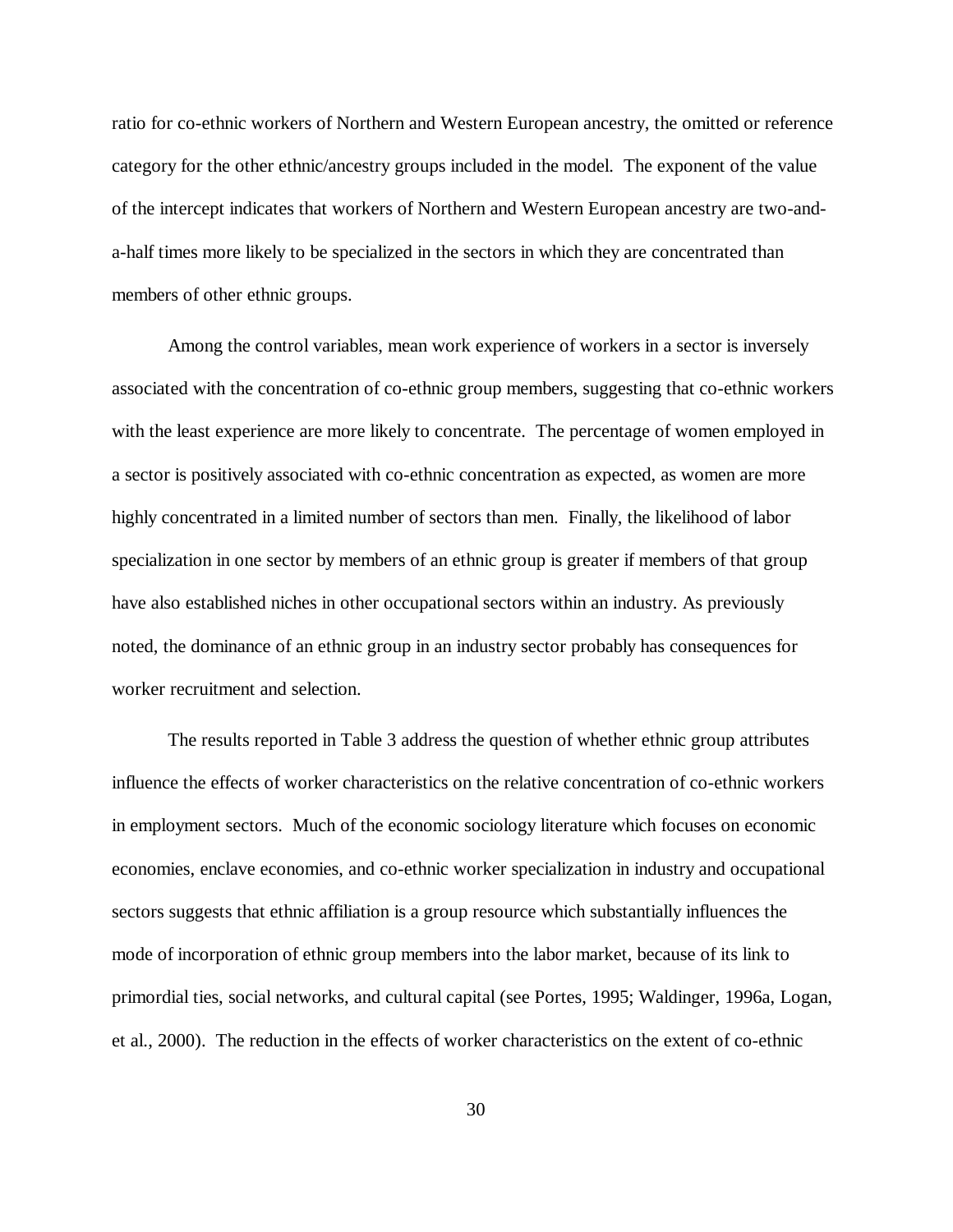worker concentration in employment sectors with the addition of ethnic group attributes clearly suggests that these workers share attributes rooted in ethnic group affiliation (see Model II, Table 2). I now show that in addition to these compositional effects, ethnic group affiliation also has a substantial impact on co-ethnic worker concentration directly.

The column headings in Table 3 identify the specific variables whose effects are related to the attributes of ethnic groups; the row headings are the specific attributes of ethnic groups used as explanatory variables. The coefficients are net average deviations from the effects of worker characteristics on co-ethnic concentration for the  $j<sup>th</sup>$  ethnic group in the  $k<sup>th</sup>$  metropolitan area. The  $\pi$  coefficients for control variables, including those for sectors, were not allowed to vary by ethnic group attributes; they are fixed and assumed to be a function of intercept terms, i.e.,  $\pi_{\text{pjk}}$ ,  $\lambda_{\text{m}} = \beta_{\text{p0k}}$ .

Overall, ethnic group attributes explain approximately 27 percent of the total variance explained in co-ethnic worker concentration as estimated via the full model (model three). Ethnic group attributes are associated with ethnic group variation in the  $\pi$  coefficients, particularly those representing the Intercept, Education Attainment, Self-Employment, and Ethnic Competition. The strongest effects of group attributes are associated with variation in the intercept term, or the adjusted means of ethnic groups with respect to the co-ethnic concentration of workers. Large size groups and those in which group level self-employment is high have lower average levels of co-ethnic concentration. On the other hand, high proportion foreignborn increases the extent of co-ethnic concentration in sectors in which they are present. This result is probably due to the influence of the foreign-born on the presence of ethnic market economies, and the heavy reliance of the foreign-born on social networks to secure employment.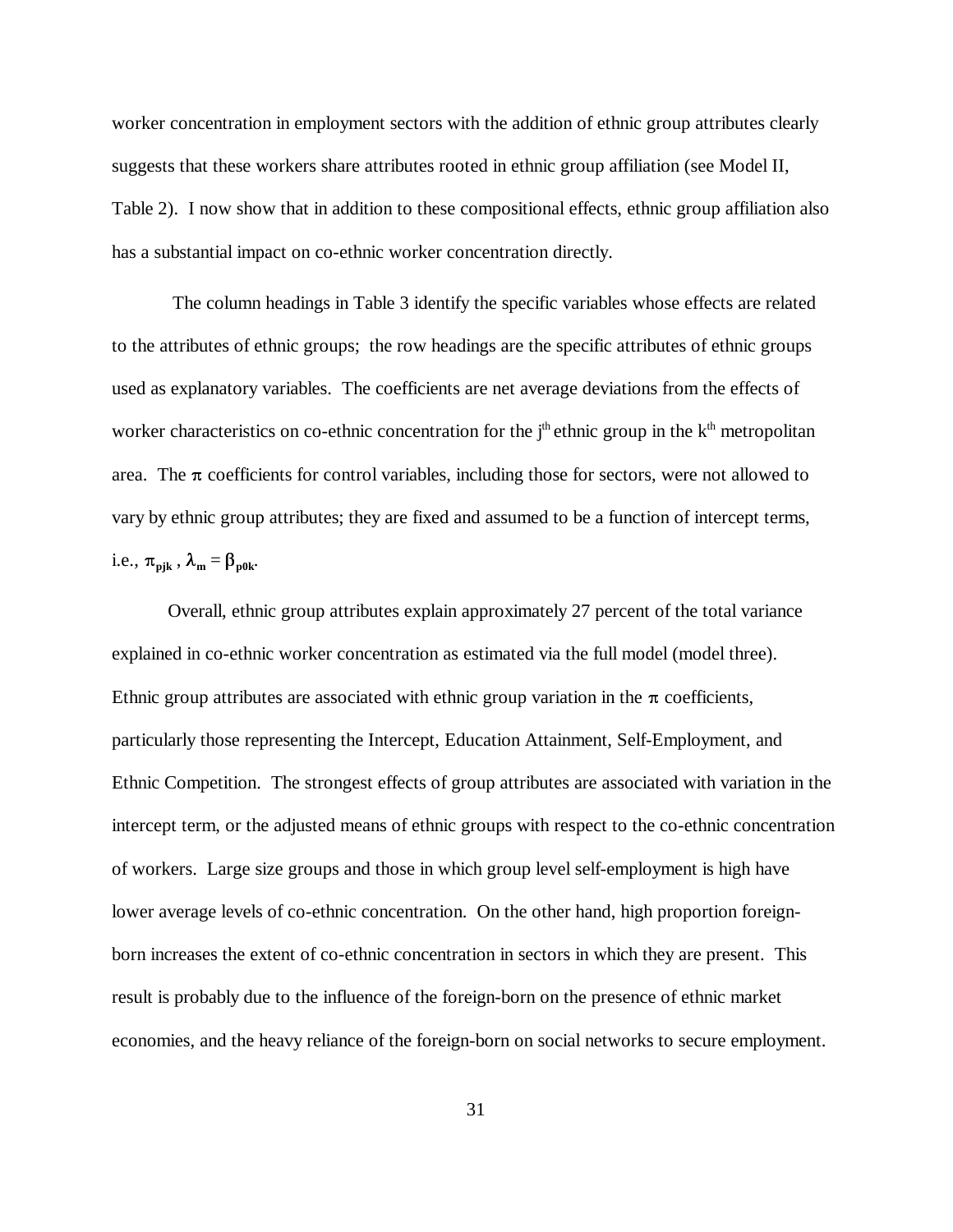Results also indicate that ethnic groups with higher average English fluency and education attainment are also likely to be over-represented in employment sectors. Although these findings are contrary to what was expected, it may be that the over-representation of co-ethnic workers might be reflective of the concentrations of selected ethnic groups in managerial, and professional/technical occupations. Indeed, as I have shown else where, a substantial number of co-ethnic members of Middle-Eastern, Asian, and Northern and Western European ancestry are over-represented in high-skilled white-collar occupations (Wilson, forthcoming).

One can also note that, with the exception of the residual Hispanic ancestry group, the adjusted mean concentration of co-ethnic members of the ethnic/ancestry groups reported in the table is significantly higher than that of groups from Northern and Western Europe (the reference category). European groups have been present in the U.S. over a longer period of time, and thus their tendency to concentrate has diminished considerably overtime. Ethnic groups from South America, and to a lesser degree Sub-Saharan Africa, are particularly over-represented in employment sectors. The significant positive values for all of these groups suggest the influence of other group-related factors not directly measured in this analysis.

Variation in the slope coefficient for the effect of long-term immigrant on co-ethnic worker concentration is positively associated with a group's foreign-born share, negatively associated with groups of Caribbean and South American ancestry, and positively associated with those of North American ancestry. Variation in the slope coefficient for recent immigrant is also positively associated with share of a group foreign-born, but it is negatively associated with duration of residence of the foreign-born. These findings indicate that when a group's foreign-born share is high, there is a greater likelihood that immigrant co-ethnic workers will be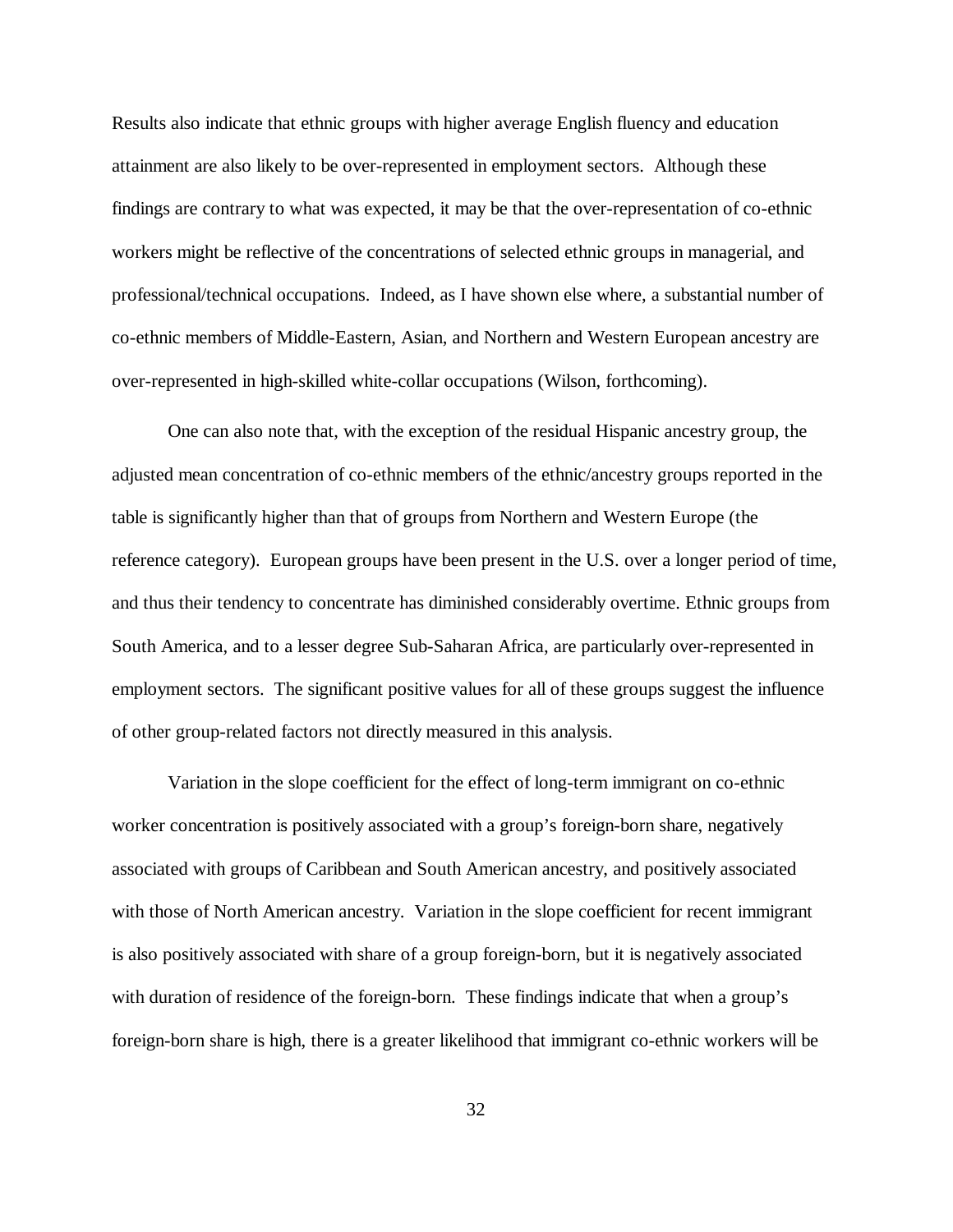over-represented in employment sectors; but in the case of recent immigrants, such overrepresentation is counter-balanced by length of residence in the U.S. With respect to the coefficient for English fluency, its effect on co-ethnic worker concentration is reduced by share of a group's workers self-employed and group size.

Variation in the  $\pi$  coefficients for the effect of workers' average education attainment on the concentration of co-ethnic workers in employment sectors is also responsive to variation in the attributes of ethnic groups. High average English fluency for a group lowers the effects of workers' education attainment, while the effects of average group duration of residence, group level average education attainment and self-employment, and group size are positively related to the effect of the education attainment of workers on concentration. The effects of group level education attainment and self-employment probably reflect the tendency of some groups to be over-represented in skilled-white-collar occupations in which self-employment is also high. The effect of education attainment on co-ethnic worker concentration is lower for seven of the nine ethnic/ancestry categories relative to groups from Northern and Western Europe.

Group level education attainment reduces the effect of workers' average level of selfemployment, while a group's level of self-employment and group size substantially increase the effect of co-ethnic worker self-employment on concentration. This suggests that when the selfemployment of a group is high, self-employed workers increases co-ethnic concentration in particular industry sectors. Thus, the expectation that high average self-employment in an industry sector would increase co-ethnic over-representation is apparently conditional on the overall level of self-employment of the ethnic group itself; such that when group level selfemployment is high, a higher level of self-employment among co-ethnic workers is likely to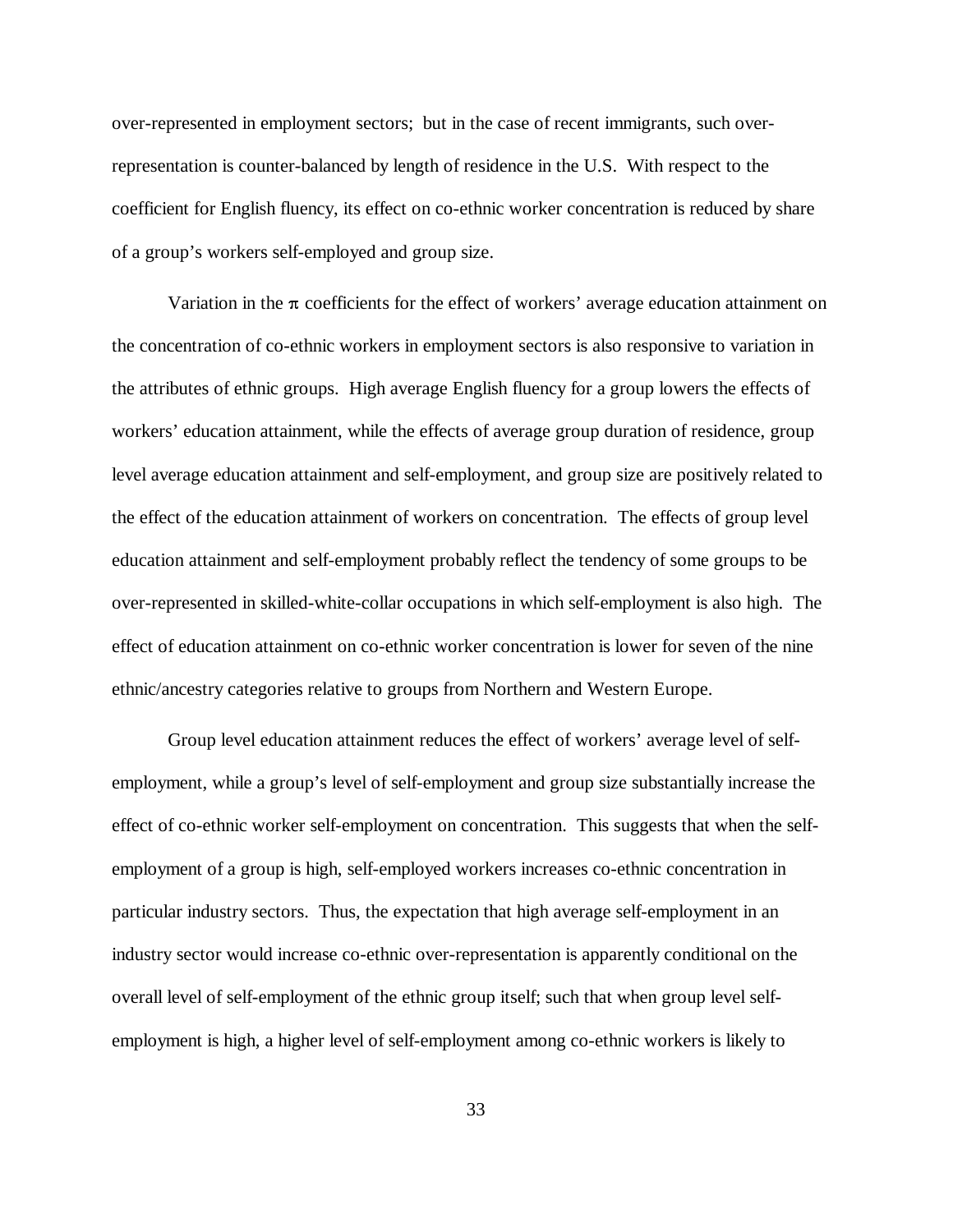increase co-ethnic worker concentration. The positive effect of ethnic group size on the effect of self-employment on co-ethnic concentration attests to the strong influence of consumer market potential and entrepreneurial presence on the provision of employment opportunities for coethnic workers (see Razin and Langlois, 1996; Portes and Rumbaut, 1996). Finally, variation in the effect of average self-employment among workers in a sector is strongly negatively related to co-ethnic over-representation for three of the ethnic/ancestry categories.

Four of the ethnic group variables are related to variation in the effect of ethnic competition. Group level English fluency and education attainment are inversely related, while group level self-employment and group size are positively related to variation in the effect of ethnic competition on co-ethnic worker concentration in an employment sector. The negative effect of English fluency might be a consequence of workers of other ethnic groups not being able to penetrate employment sectors in which co-ethnic workers of a reference group form concentrations in which language may act as a major barrier for entry, such as employment in an ethnic market economy. The positive effects of group-level self-employment and group size suggest that the negative effect of ethnic competition is not as strong for large size groups and those in which entrepreneurial activities are high.

As noted in the previous discussion of level-three, all of the  $\beta$ 's representing the effects of ethnic group attributes on the  $\pi$ 's from the level-two equations are in turn treated as outcome variables in the level-three equations. The level-three model seeks to ascertain whether the effects of ethnic group attributes are associated with the characteristics of metropolitan areas. Table 4 reports partial results from the level-three analysis, mainly the effects of metropolitan attributes on the intercept term,  $\eta_{pq0}$ , for the primary predictor variables. Not reported are the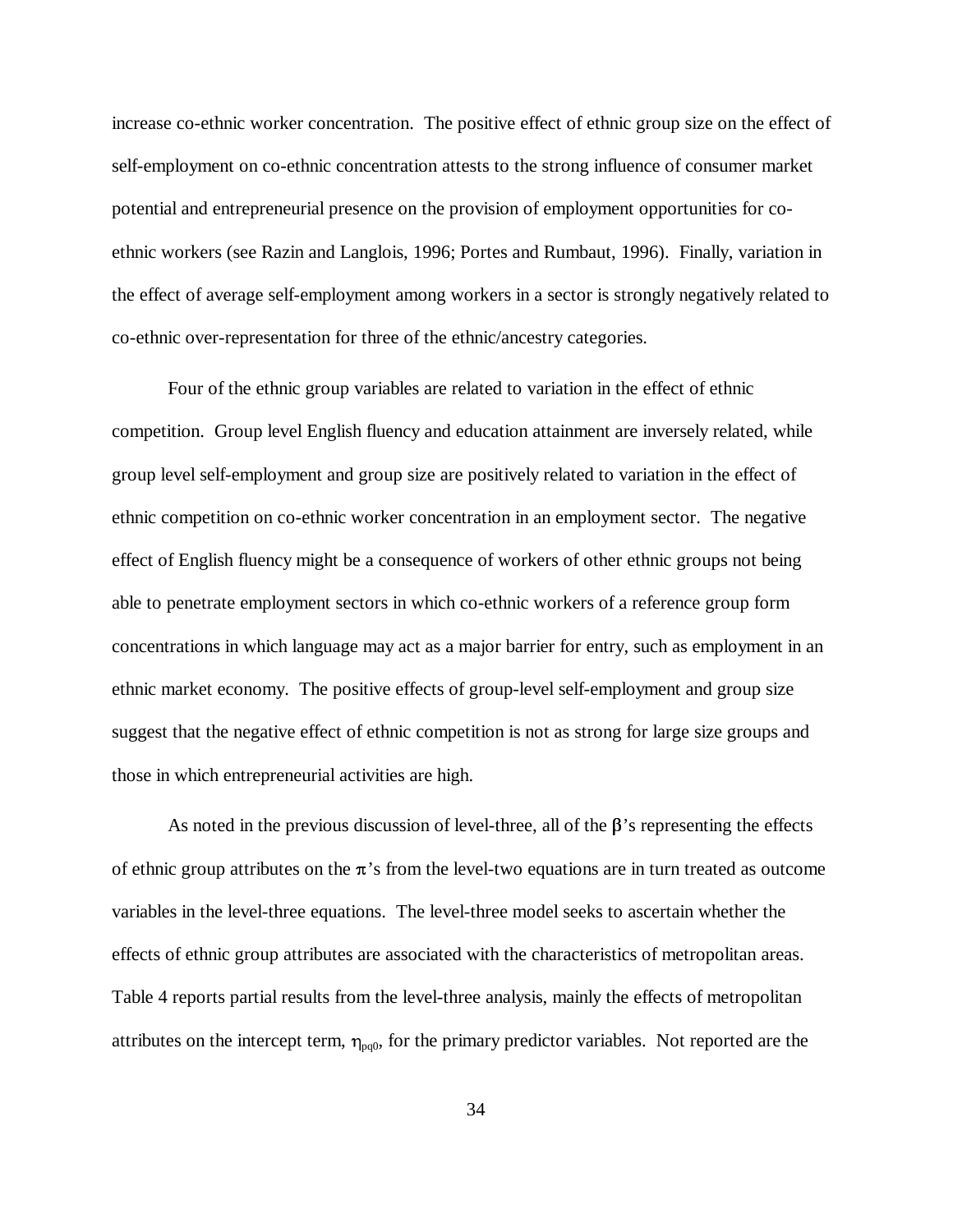results for the  $\eta_{\text{pos}}$  coefficients for the effects of metropolitan characteristics on the  $\beta$ -slope coefficients, as most are not statistically significant. These findings indicate that in most instances variation in the  $\beta$ -slope coefficients are not affected by metropolitan characteristics (results are available from the authors).

With respect to the intercept, deviations from the grand mean of co-ethnic worker concentration are substantially affected by metropolitan attributes. Labor force size, the proportion of the labor force in ethnic niches, and proportion foreign-born each increased the level of co-ethnic work concentration in employment sectors. The evidence is fairly strong that the pervasiveness of ethnic group specialization in a labor market and the share of a local population foreign-born significantly increases the chances of workers being organized into ethnic niches. The share of a metropolitan population non-European (and non-North American), number of ethnic groups, and mean household income are negatively associated with co-ethnic concentration.

The negative effects of non-European (and non-North American) ancestry and the number of ethnic groups with workers in the market are contrary to expectations. Descriptive results reported elsewhere indicate that European ethnic groups have the lowest percentage of their workers concentrated in niches. Apparently, the bivariate positive association of ethnic diversity is altered considerably once the effect of group attributes and attributes of metropolitan areas are taken into account. As expected, higher average household income, as a measure of household consumption potential, reduces co-ethnic concentration of workers, possibly as a result of its positive effect on the expansion of employment opportunities through increased consumer demand. Finally, it can be noted that industrial structure of a metropolitan area does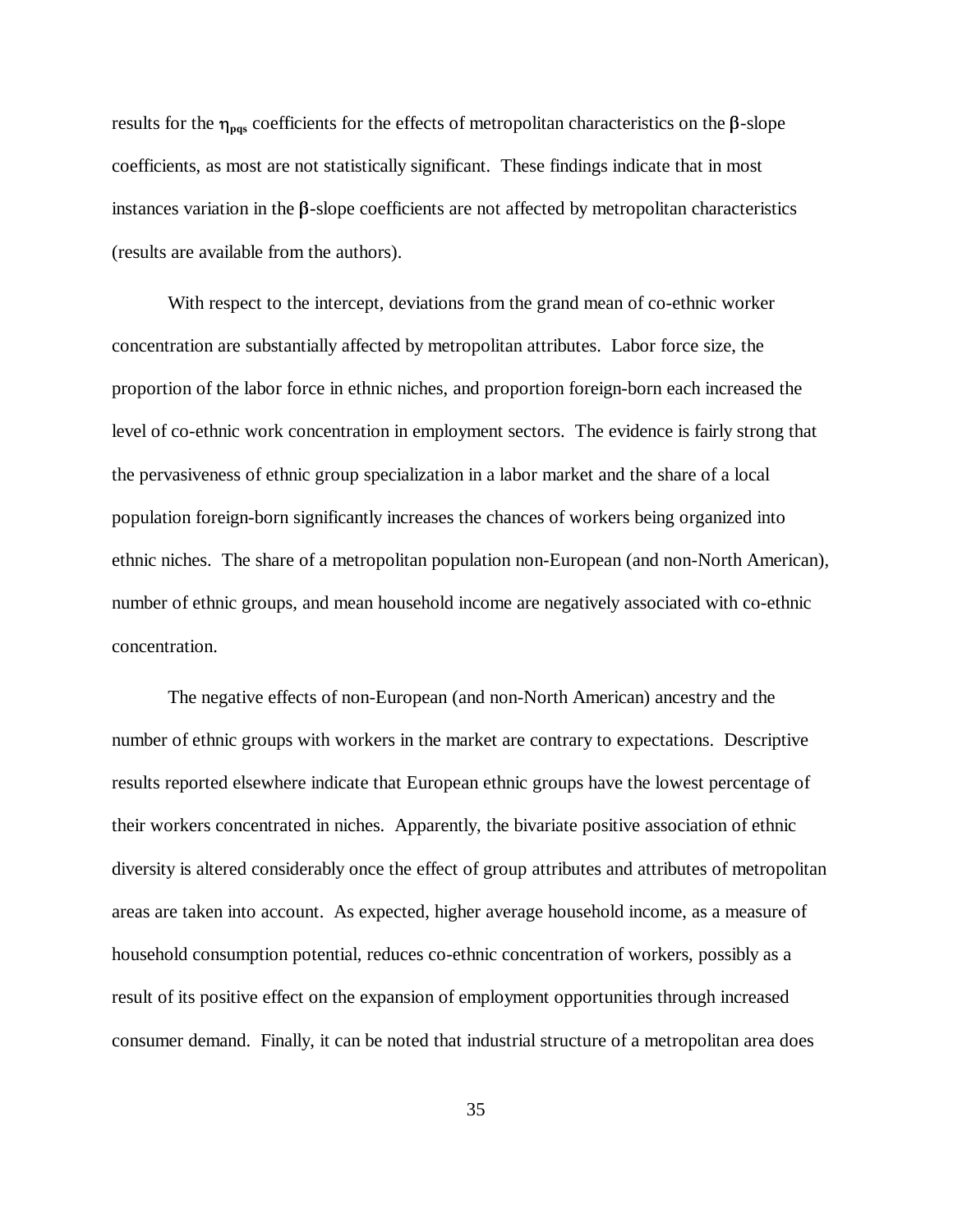not affect the average level of co-ethnic concentration, as indicated by the non-statistical significance of the industrial composition variables.

Variation in the average effects of level-two intercept coefficients on variation in levelone slope coefficients for the primary predictor variable are also of interest. First, note that the higher the share of the metropolitan population foreign-born, the lower the average level of coethnic concentration attributable to the effect of long-term immigrants. This confirms the expectation that the higher the share of immigrants who are long-term residents, the lower the level of co-ethnic concentration, probably because of the higher average skill acquisition and accumulated experience of co-ethnic members. Second, higher average metropolitan household income increases the extent of co-ethnic concentration associated both with long-term and recent immigrant status, possibly because of the former's effect on the average household's consumption of ethnically specific goods.

Third, the effect of average worker education attainment on co-ethnic concentration is positively associated with the size of the labor force and share of metropolitan labor force in ethnic niches, but inversely associated with number of ethnic groups, household income, and the unemployment rate. Although these associations are complex with respect to their substantive import, they attest to the sensitivity of the effect of education of workers on co-ethnic concentration within the context of variation in conditions prevailing in metropolitan environments. The same can be said for the average effect of self-employment and ethnic competition on co-ethnic worker concentration. With respect to self-employment, labor force size and household income are positively associated, and the number of ethnic groups is negatively associated with the effect of this variable.

36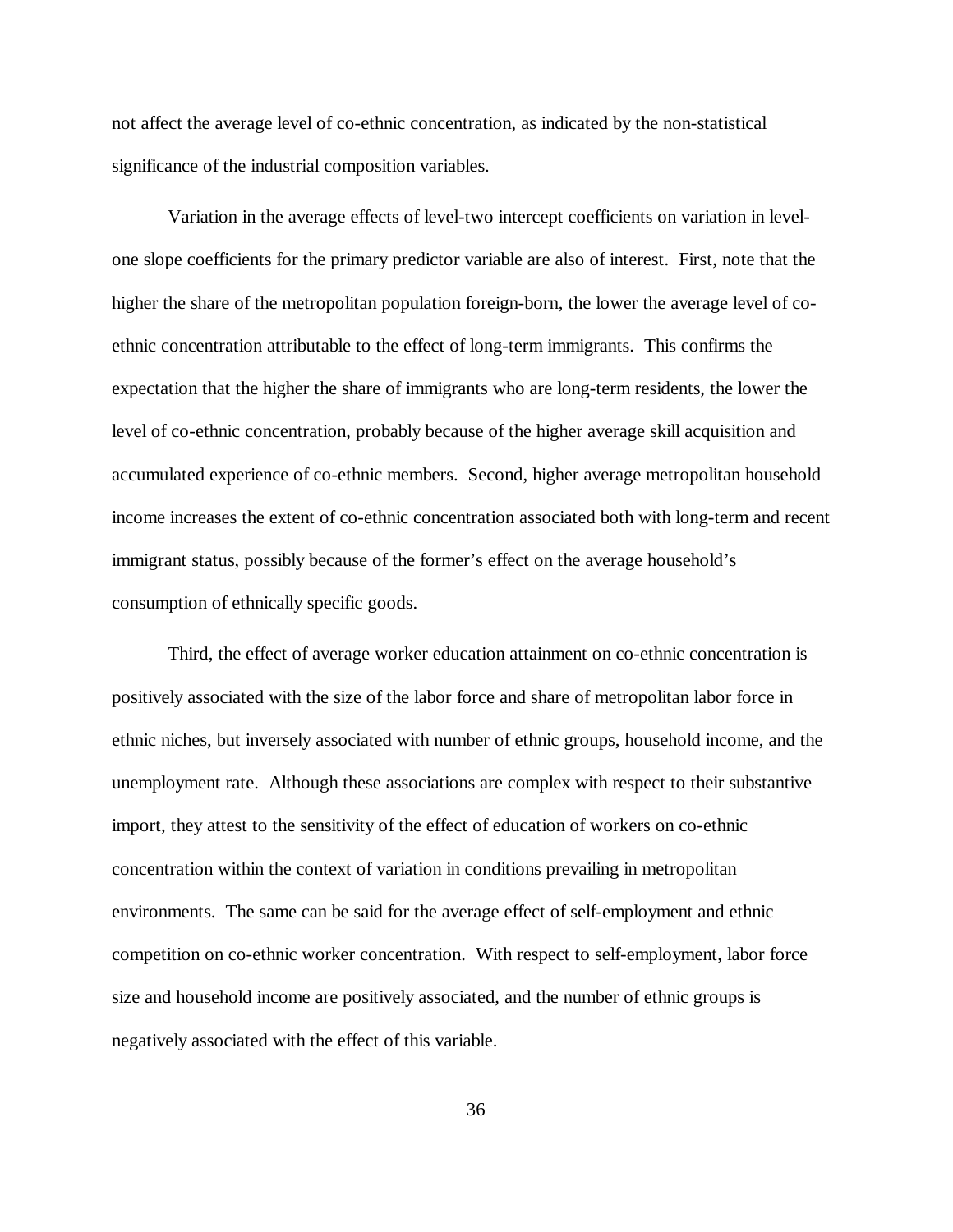Finally, the effect of ethnic competition also varies considerably by metropolitan characteristics. The share of workers employed in ethnic niches, number of ethnic groups, and employment in extractive, nondurable, and consumer services industries are inversely associated with the presence of other ethnic group members with niches in a sector on the concentration of co-ethnic workers of a reference group; while labor force size, and the share non-European (and non-north American) are positively associated with co-ethnic worker concentration.

### **DISCUSSION**

## **Conclusions**

The well documented finding that the distribution of workers across industry and occupational sectors reflects in part a match between the relative skills and experiences of workers and the productivity requirements of jobs linked to the production of goods and services is confirmed by the empirical analysis reported here. However, my primary interest has been to confirm two other claims reported in the literature. First, I evaluate the claim that ethnic affiliation plays a key role in structuring labor market experiences, in particular, the relative concentration of co-ethnic workers in specific sectors of local labor markets. This occurs because group affiliation provides co-ethnic members access to information and other resources that may not be available to all workers. The second claim I evaluate is that metropolitan labor markets provide the context within which ethnic group members develop employment strategies taking into account their skills and experiences, resources at their disposal, and prevailing local supply and demand conditions, including similarly endowed members of other groups.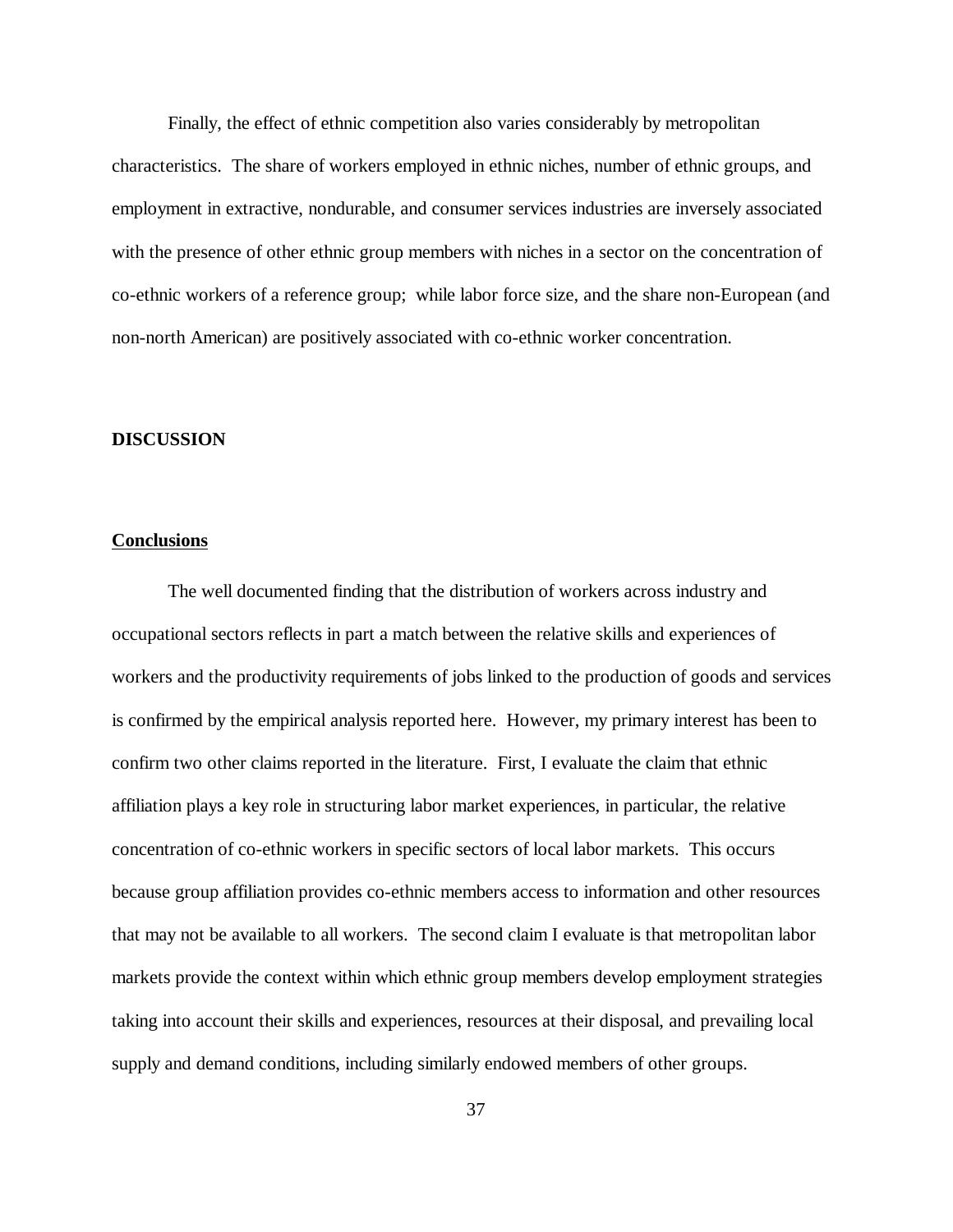Empirical results partly support both claims. The relative concentration of co-ethnic workers in employment sectors is directly influenced by ethnic group-level variables, as indicated by the effects of such group level variables as share foreign-born, levels of English fluency and education attainment, and group size on the adjusted mean level of co-ethnic concentration (intercept). In addition, all of the ethnic/ancestry groups, except Other Hispanics, have co-ethnic worker concentration in employment sectors which are substantially higher than those of co-ethnic workers of Northern and Western European ancestry, the groups with the longest continuous residence in the U.S..

Findings of ethnic group effects are also reflected in the effects of group attributes on variations in the effects of workers' characteristics on co-ethnic worker concentrations. Specifically, results indicate the following: 1) The effect of immigrant status varies positively with a group's percent foreign-born, but among recent immigrants the effect is counter-balanced by the negative effect of duration of residence in the U.S.; 2) influence of workers' English fluency level varies negatively with a group's share of workers self-employed and group size; 3) the effect of workers' average education attainment on co-ethnic concentration is mediated via an ethnic group's average level of English fluency, education attainment, self-employment, and group size; 4) a group's level of self-employment positively affects the effect of workers' selfemployment level on co-ethnic concentration, while group level education attainment negatively affects this association; and 5) a group's level of English fluency, education attainment, selfemployment, and group size affect the extent to which competition from other groups affect coethnic worker concentration of a reference group.

38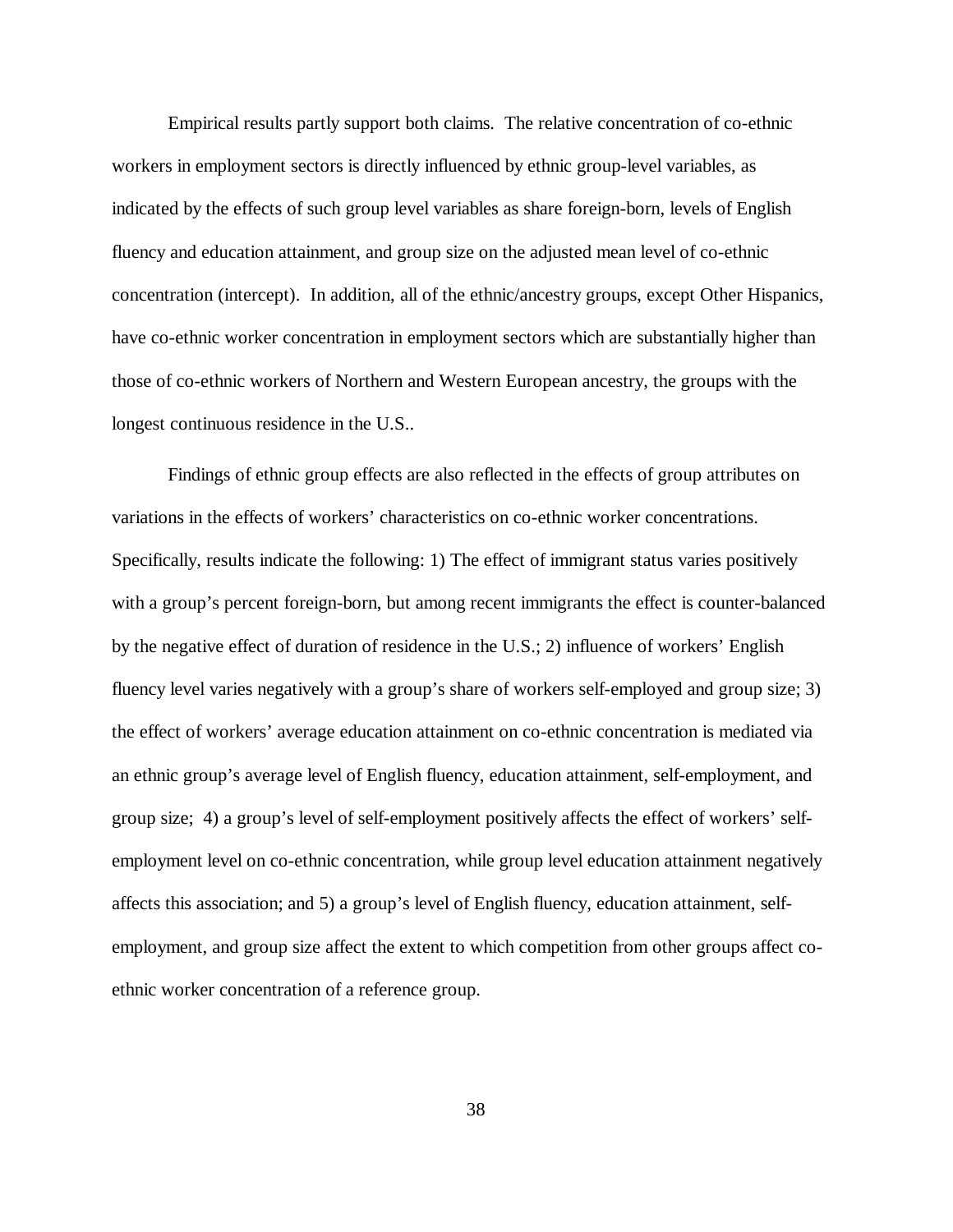Second, results from the level-three analysis indicate that the effects of metropolitan characteristics appear to be limited to their effects on variations in the values of selected intercepts estimated in the level-two models, most notably the main intercept and the level-two intercepts for education attainment, self-employment, ethnic competition. Few of the slope coefficients for the effects of worker characteristics on ethnic group attributes vary by metropolitan characteristics. With respect to the main intercept, labor force size, share of the total labor force in ethnic niches, and share foreign-born are positively associated with the average adjusted level of co-ethnic worker concentration; while non-European ancestry, the number of ethnic groups with workers in the market, and household income are inversely related to co-ethnic worker concentration. Perhaps the most important of these findings are that in large metropolitan areas with ethnically differentiated employment sectors and with large shares of the foreign-born, co-ethnic worker concentrations are likely to be high.

Variation in the intercept term predicating the slope coefficient for the effect of education attainment on co-ethnic concentration is positively associated with labor force size, share of labor force in niches, and inversely associated with the number of ethnic groups, household income, and unemployment. The effect of ethnic competition, which captures the extent to which other ethnic groups have a niche in a sector, vary positively with labor force size, non-European ancestry, and employment in extractive, nondurable goods, and consumer service industries; and varies negatively with share of labor forces in niches and the number of ethnic groups.

The effects of immigrant status and English fluency were the only worker characteristics whose effects on co-ethnic worker concentration were reduced to non-significance once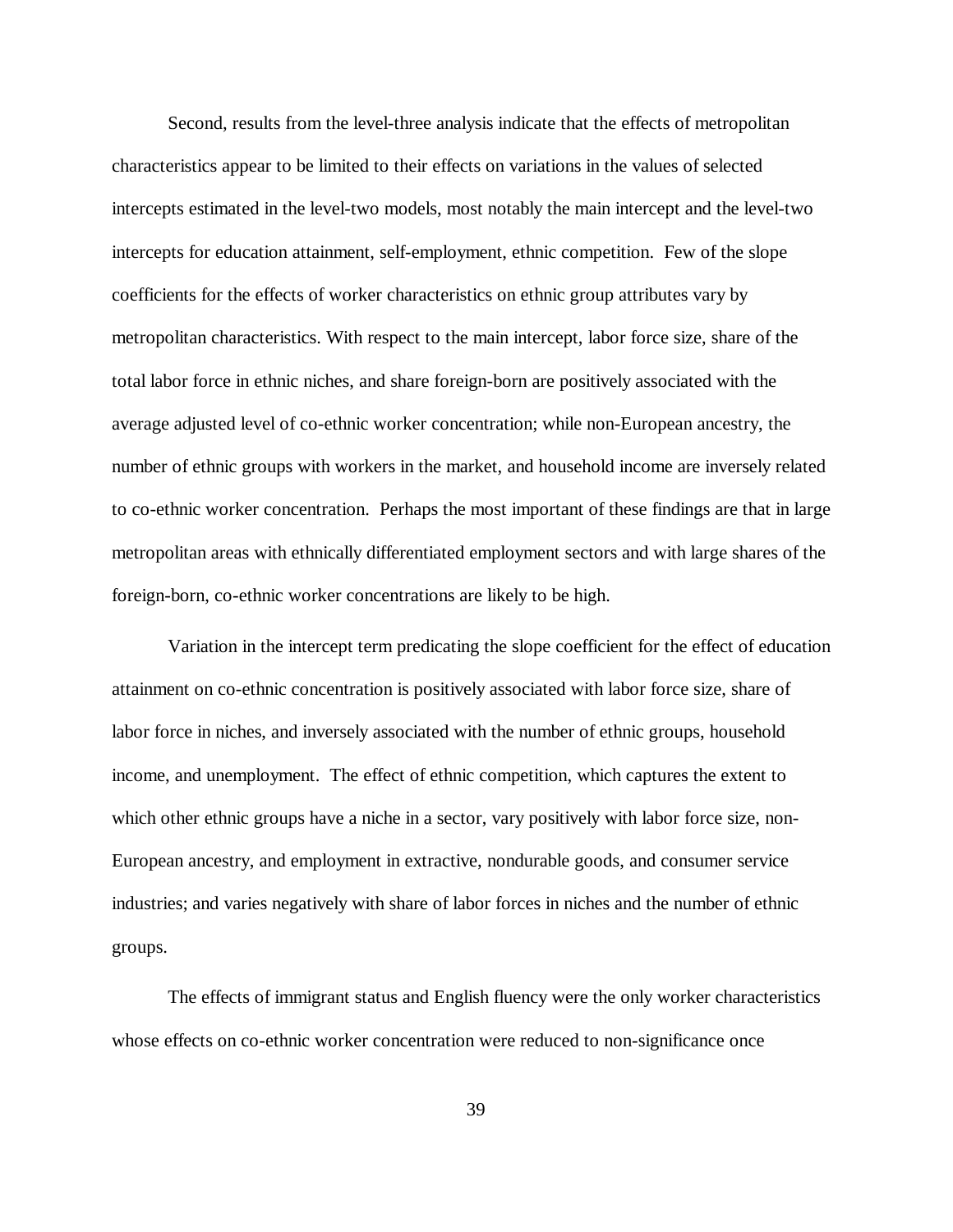metropolitan characteristics were introduced. However, it is clear that the influence of immigrant status is substantial, as reflected in the influence of foreign-born composition of ethnic groups themselves, and of the foreign-born composition of individual metropolitan areas. These results largely confirm the often cited effect of immigrant status on the extent of concentration of co-ethnic workers in employment sectors. The effect of English fluency appears to function in a similar manner, except that a group's average level of English fluency (as well as education attainment) is positively associated with co-ethnic concentration. This finding reflects the influence of both native-born workers and highly skilled foreign-born workers who arrived in the U.S. fluent in English.

#### **Implications**

The implication of reported results are in some respects quite clear. First, workers' involvement in labor markets is substantially influenced by ethnic group affiliation, and such influence is not limited to the overall level of co-worker concentration, but also includes variations in the effects of workers' characteristics on co-ethnic worker concentration. Second, the presence of other workers with niches in an employment sector negatively impacts the overall level of co-ethnic concentration observed for members of a reference group. Although this finding suggests that members of different ethnic groups compete to control or otherwise limit the influx of non-group members, the data source used in this analysis can only be used to infer the outcome of competition, not the actual process itself.

Third, conditions prevailing in metropolitan areas also influence co-ethnic workers' level of labor specialization. Although this finding was expected, to my knowledge, this is the first empirical study that has reported results confirming it. The metropolitan environment can both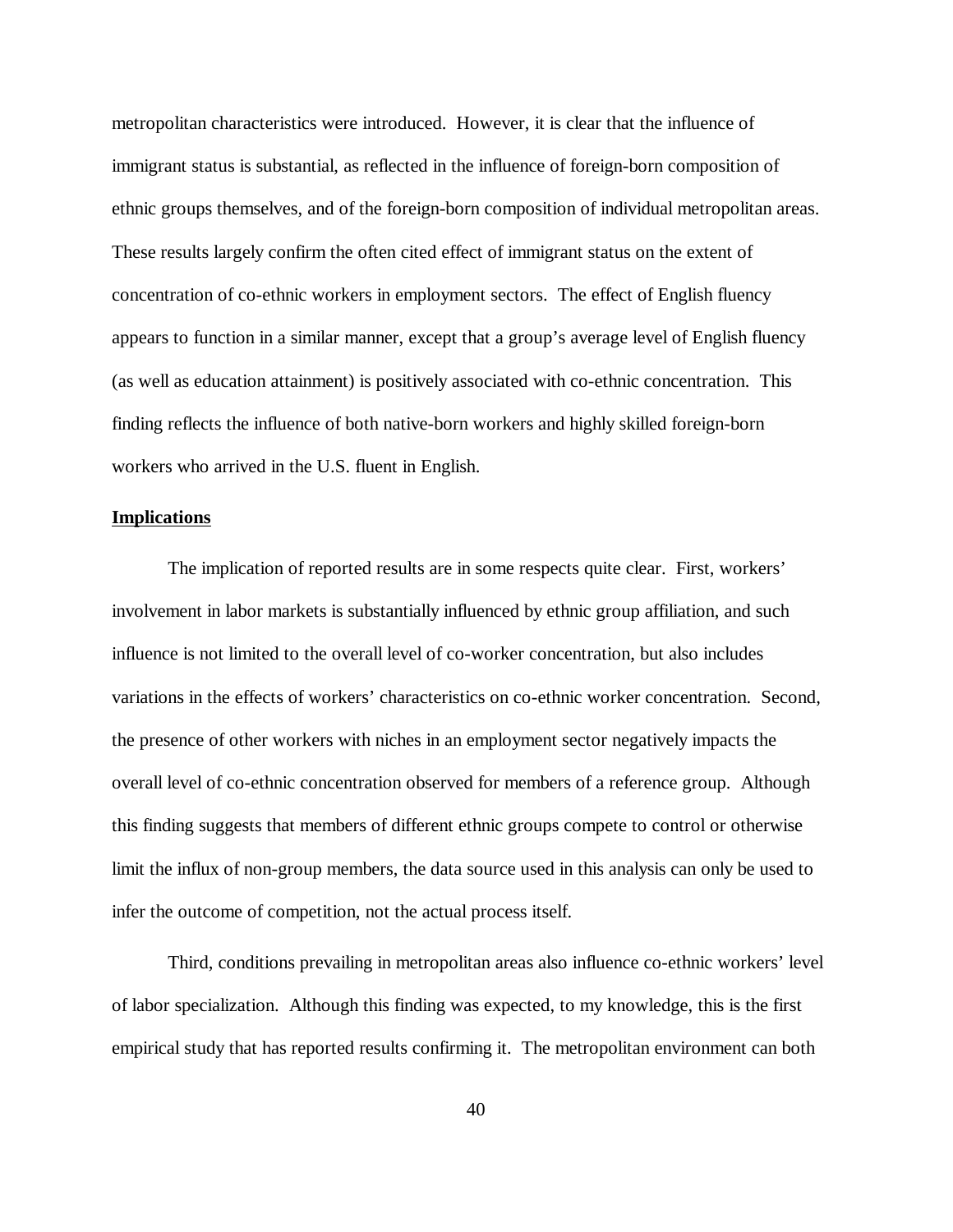enhance or limit the employment options available to ethnic group members, as suggested by the effect of labor market size. In addition, occupational opportunities, while more numerous in large metropolitan areas, may not be open to all equally qualified workers because of the pervasiveness of ethnic group-based specialization. Although results indicate that the actual number of ethnic groups present in a labor market reduces the extent of co-ethnic concentration, it may well be that what matters most are the distinctive characteristics of the groups themselves. For example, a large size place with high concentration of primarily European ancestry groups probably would not have a labor market structure in which group specialization is high, because the saliency of ethnic identification would likely be lower.

Is labor specialization simply an employment strategy adopted by ethnic group members in response to settling in a new and challenging environment? The results clearly suggest that immigrant status, as an attribute of workers, of ethnic groups, and of metropolitan areas, is a key factor associated with labor specialization. I find, as does Waldinger (1996a), that while the foreign-born tend to be over-represented in selected employment sectors, it is also evident that the native-born several generations removed from their immigrant ancestors also tend to specialize, although not to the same extent. As previously noted, over-representation may persist over generations, if wages and other benefits are attractive relative to those in occupations requiring similar skills. Although it was not possible to assess the interaction effect of nativity and socioeconomic attainment on co-ethnic concentration, the combination of high English fluency and education attainment can also be observed among recent immigrants, many of whom gained entrance to the U.S. through employment visas.

41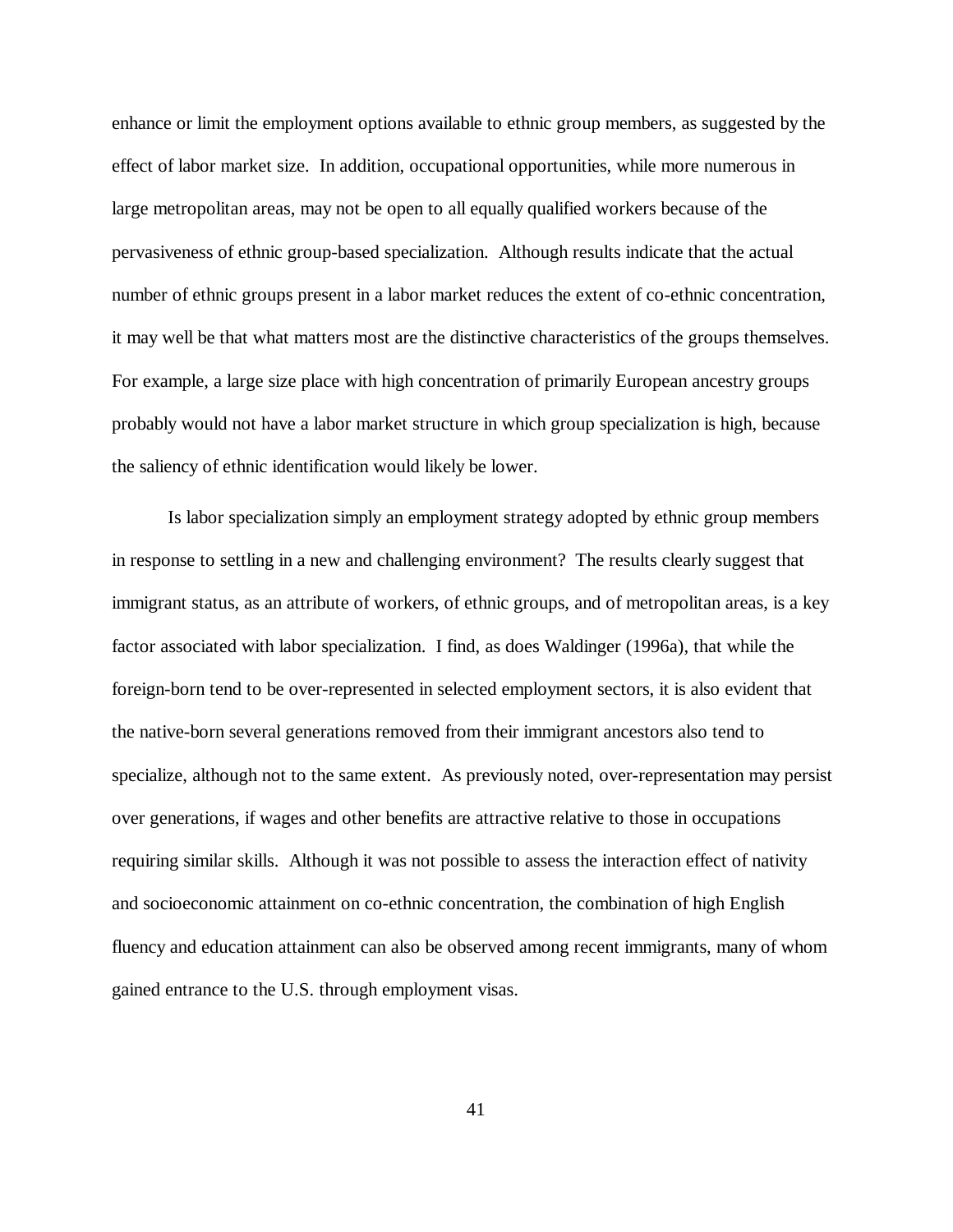Although reported findings clearly affirm the importance of ethnic affiliation on coethnic labor specialization, and of the influence of metropolitan context on the overall level of co-ethnic specialization, these results are not definitive. First, it should also be noted here that the effort to measure group attributes and resources was limited by available data. No direct measures of group identification were employed, such as the primordial or situationally constructed cultural symbols or norms that underlie identification. So too, other factors may have aided in illuminating the basis of co-ethnic concentration, such as labor union participation, or employment visa declaration as a criterion for admission to the U.S.

Although reported results are suggestive, they do not speak directly to the question of the extent to which co-ethnic labor concentration varies across generations within the same ethnic group. The history of European ethnic groups' residency in the U.S. suggests this possibility, but documentation of the rate of change in labor specialization over generations has not been adequately documented. In addition, it is not possible from reported results to gauge whether the predictive power of the multi-level model, particularly with respect to the effects of group attributes and characteristics of metropolitan areas, varies across individual ethnic groups. For example, it would be of interest to know whether co-ethnic concentrations predicted for Asian ancestry groups differ from those predicted for Latin American or domestic ancestry groups and why. These issues will be the subject of future investigations.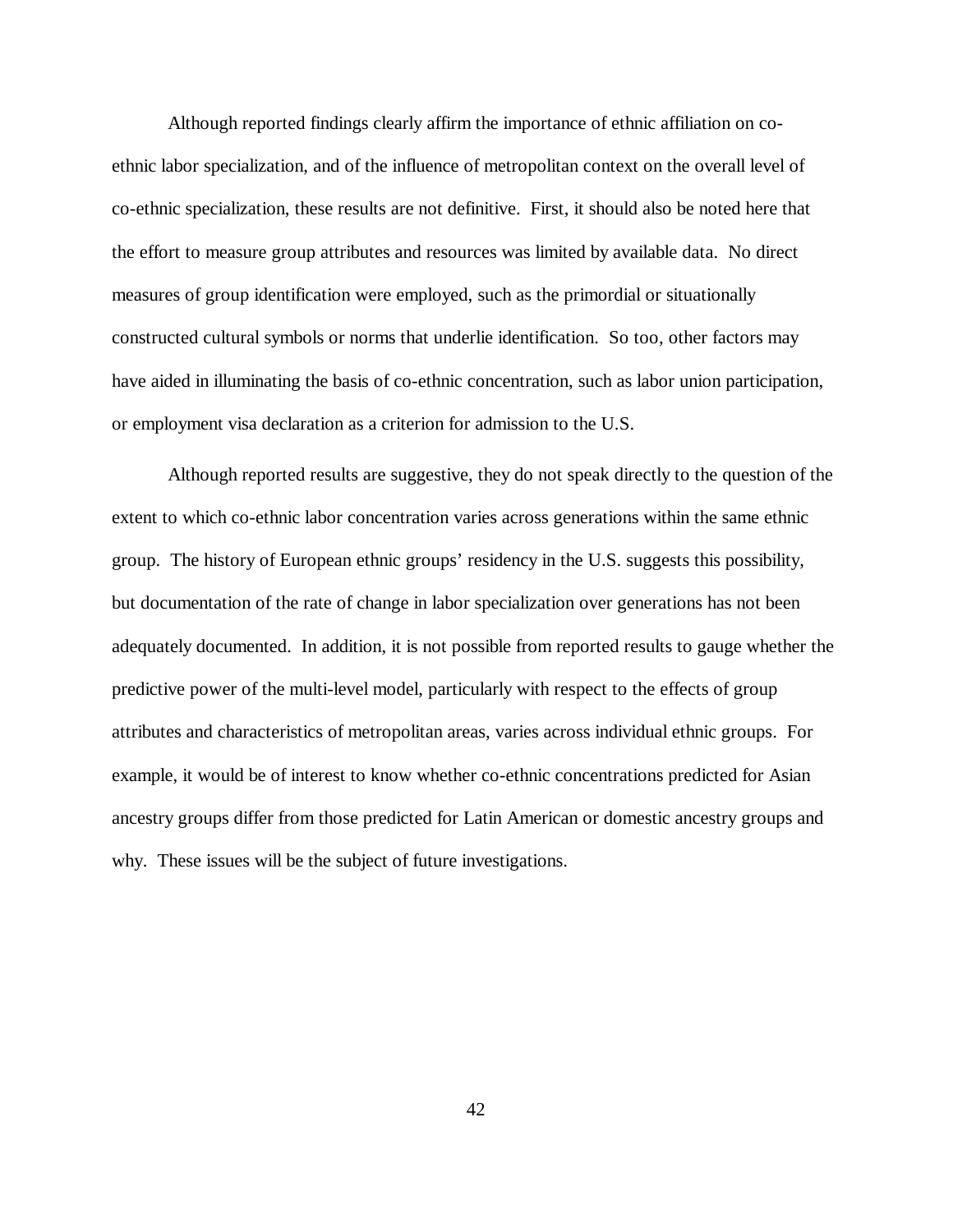### **References**

- Bailey, T., and R. Waldinger. 1991. "Primary, Secondary, and Enclave Labor Markets: A Training Systems Approach." *American Sociological Review* 56: 432–445.
- Barrett, James R. and David Roegider. 1997. " Inbetween Peoples: Race, Nationality and the "New Immigrants" Working Class." *Journal of American Ethnic History* 17(Spring): 3- 44.
- Collins, Randall. 2001. "Ethnic Change in Macro-Historical Perspective." Pp. 13-46 in E. Anderson and D.S. Massey (Eds.), *Problems of the Century*. New York: Russell Sage Foundation
- Cornell, Stephen and Douglas Hartmann. 1998. *Ethnicity and Race: Making Identities in a Changing World*. Thousand Oaks, CA: Pine Forge Press.
- Eaton, April L. 1998. "Immigration and the Structure of Demand: Do Immigrants Alter the Labor Market Composition of U.S. Cities?" Working Paper 98-11, Population Research Center, University of Washington, Seattle.
- Farley, Reynolds. 1991. "The New Census Question about Ancestry: What Did It Tell Us?" *Demography* 28: 441–430.
- Farley, Reynolds. 1993. "The Common Destiny of Blacks and Whites: Observations about the Social and Economic Status of the Races." Pp. 197–233 in H. Hill and J. E. Jones, Jr. (Eds.), *Race in America: The Struggle for Equality*, edited by Madison, WI: University of Wisconsin Press.
- Featherman, David L. and Robert M. Hauser. 1978. *Opportunity and Change*. New York: Academic Press.
- Fischer, Claude S. 1975. "Toward a Subcultural Theory of Urbanism." *American Journal of Sociology* 80: 1319–1341.
- Fischer, Claude S. 1995. "The Subcultural Theory of Urbanism: A Twentieth-Year Assessment." *American Journal Sociology* 101: 543–577.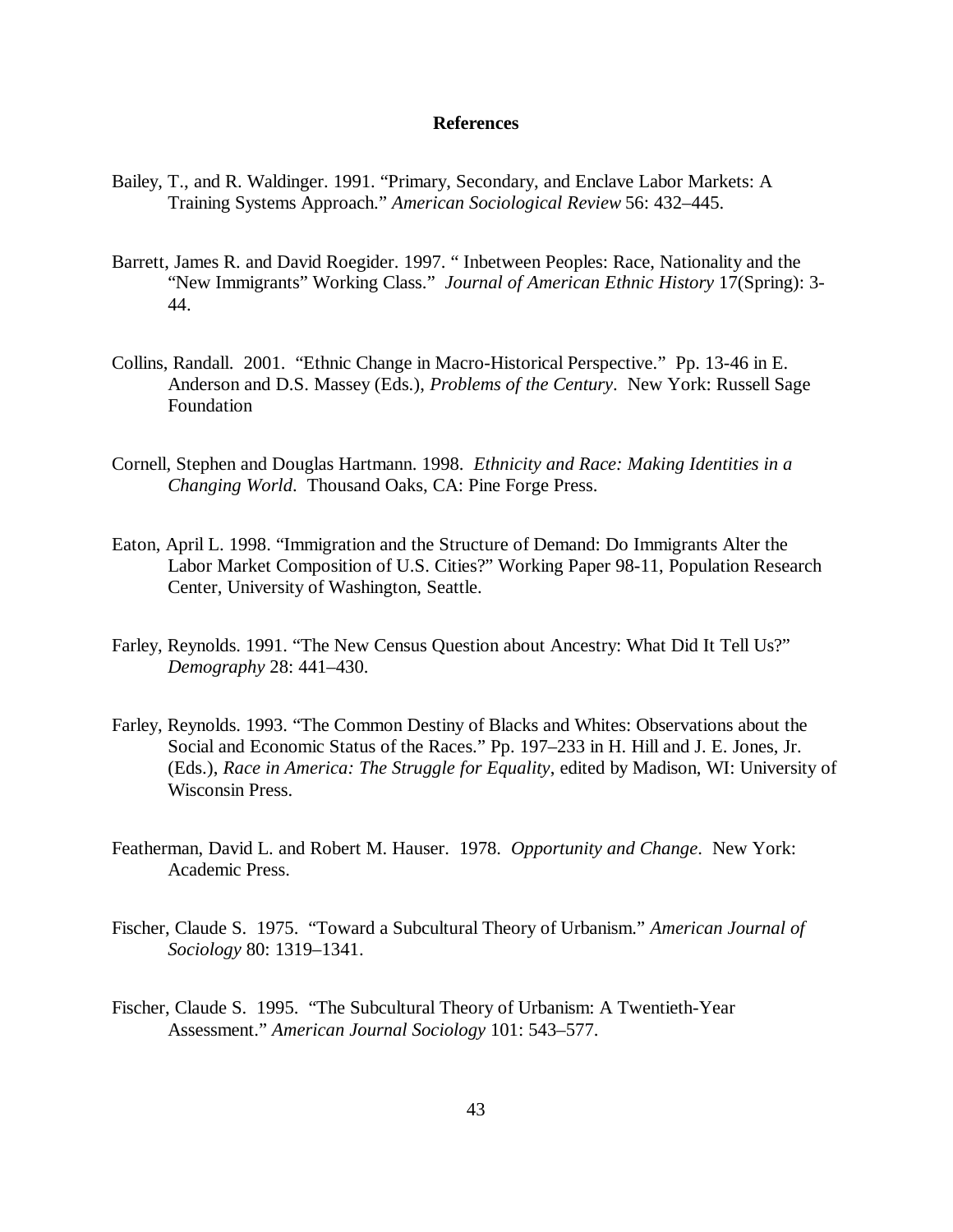- Granovetter, Mark. 1995. "The Economic Sociology of Firms and Entrepreneurs." Pp. 128–165 in A. Portes (Ed.), *The Economic Sociology of Immigration*. New York: Russell Sage Foundation.
- Grusky, David B. 1994. *Social Stratification: Class, Race, and Gender in Sociological Perspective*. Boulder, CO: Westview Press. Introduction.
- Kalleberg, Arne and Ivar Berg. 1988. "Work Structures and Markets: An Analytic Framework." Pp. 3-17 in George Farkas and Paula England (eds.), *Industries, Firms, and Jobs: Sociological and Economic Approaches.* New York: Plenum Press.
- Lieberson, Stanley. 1980. "A Piece of the Pie." *Blacks and White Immigrants since 1880.* Berkeley: University of California Press.
- Lieberson, S., and M. Waters. 1988. *From Many Strands: Ethnic and Racial Groups in Contemporary America*. New York: Russell Sage Foundation.
- Light, Ivan and Steven Gold. 2000. *Ethnic Economies*. San Diego: Academic Press.
- Light, Ivan, and Carolyn Rosenstein. 1995. *Race, Ethnicity, and Entrepreneurship in Urban America*. New York: Aldine De Gruyter.
- Logan, John, and Richard D. Alba. 1999. "Minority Niches and Immigrant Enclaves in New York and Los Angeles: Trends and Impacts." Pp. 172-193 in F. Bean and S. Bell-Rose (Eds.), *Immigration and Opportunity: Race, Ethnicity, and Employment in the United States*. New York: Russell Sage Foundation.
- Logan, John, Richard Alba, and Thomas McNulty. 1994. "Ethnic Economies in Metropolitan Regions: Miami and Beyond." *Social Forces* 72: 691–724.
- Logan, John R, R.D. Alba, M. Dill, and M. Zhou. 2000. "Ethnic Segmentation in the American Metropolis: Increasing Divergence in Economic Incorporation, 1980-1990." *International Migration Review*, 34: 98-132.
- Model, Suzanne, and David Ladipo. 1996. "Context and Opportunity: Minorities in London and New York." *Social Forces* 75: 999–1024.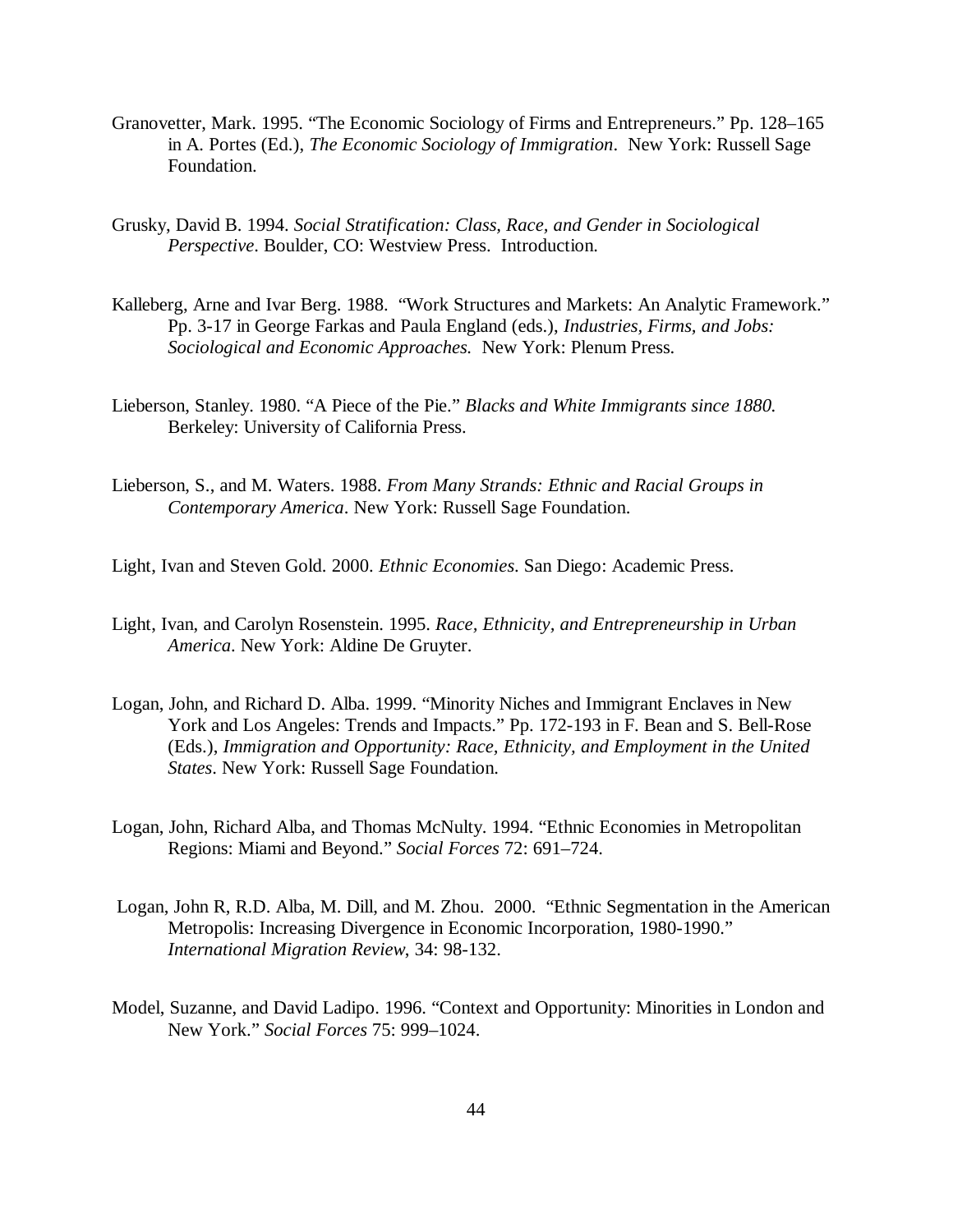- Morawska, F. 1990. "The Sociology and Historiography of Immigration." Pp. 187–240 in V. Yans-McLaughlin (Ed.), *Immigration Reconsidered*. New York: Oxford University Press.
- Neidert, Lisa J., and Reynolds Farley. 1985. "Assimilation in the United States: An Analysis of Ethnic and Generation Differences in Status and Achievement." *American Sociological Review* 50: 840–850.
- Portes, Alejandro. 1995. "Economic Sociology and the Sociology of Immigration: A Conceptual Overview." Pp. 1–41 in A. Portes (Ed.), *The Economic Sociology of Immigration*. New York: Russell Sage Foundation.
- Portes, Alejandro. 1998. "Social Capital: Its Origins and Applications in Modern Sociology." *Annual Review of Sociology* 24: 1–24.
- Portes, Alejandro, and Robert D. Manning. 1986. "The Immigrant Enclave: Theory and Empirical Examples." Pp. 47–68 in S. Olzak and J. Nagel (Eds.), *Competitive Ethnic Relations*. New York: Academic Press..
- Portes, A., and R. G. Rumbaut. 1996. *Immigrant America: A Portrait,* 2nd ed. Berkeley: University of California Press.
- Portes, Alejandro and Julia Sensenbrenner. 1993. "Embeddedness and Immigrations: Notes on the Social Determinants of Economic Action." *American Journal of Sociology* 98: 1320- 1350.
- Portes, Alexandro and Min Zhou. 1999. "Entreprenuship and Economic Progress on the 1990's: A Comparative Analysis of Immigrants and African Americans." Pp. 143-171 in F. Bean and S. Bell-Rose (Eds.), *Immigration and Opportunity: Race, Ethnicity, and Employment in the United States*. New York: Russell Sage Foundation.
- Razin, Eran, and Andre Langlois. 1996. "Metropolitan Characteristics and Entrepreneurship Among Immigrants and Ethnic Groups in Canada." *International Migration Review*, 30: 703-727.
- Razin, Eran, and Ivan Light. 1998. "Ethnic Entrepreneurs in America's Largest Metropolitan Areas." *Urban Affairs Review* 33: 332–360.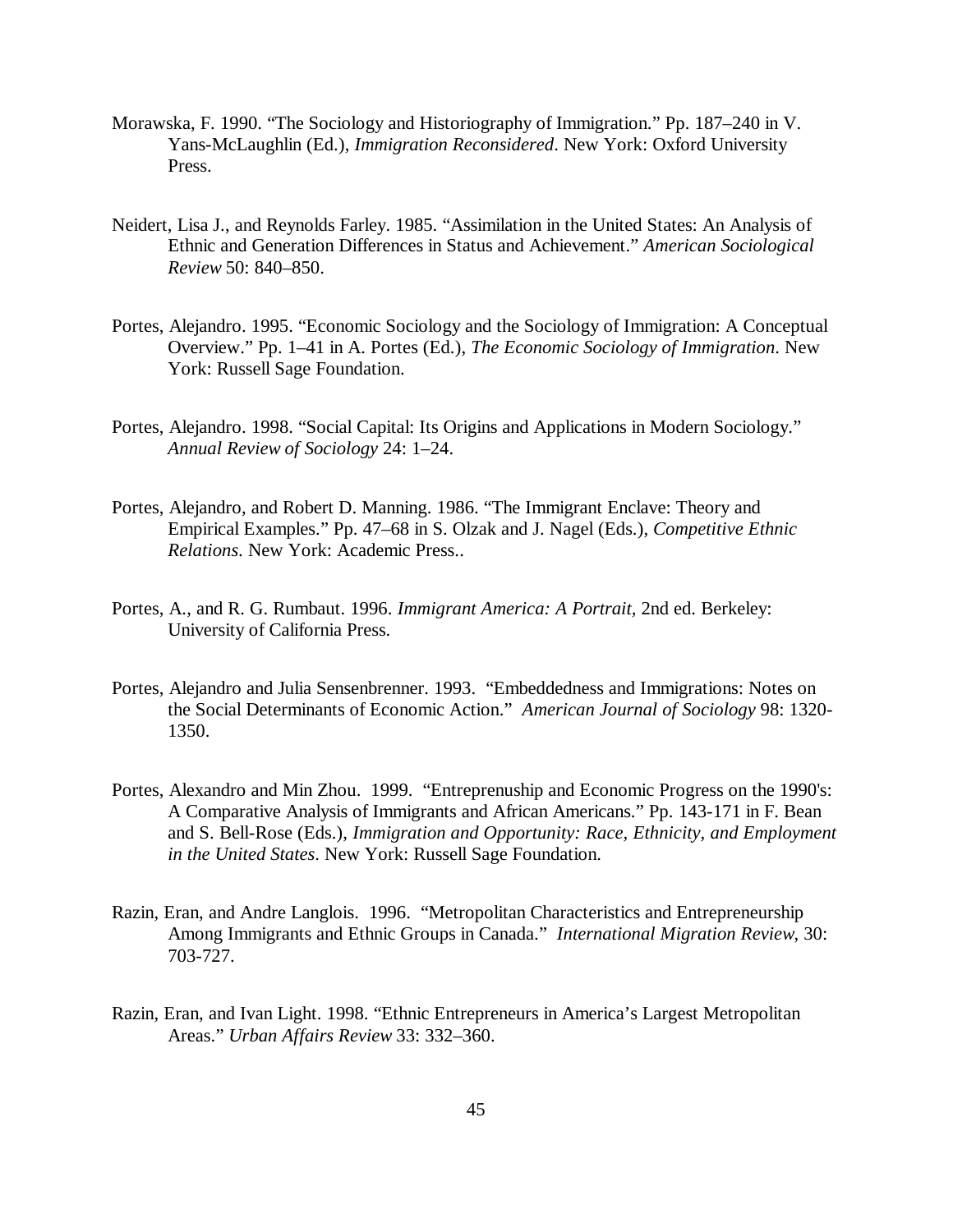- Rosenfeld, Michael J. and Marta Tienda. 1999. "Mexican Immigration, Occupational Niches, and Labor-Market Competition: Evidence from Los Angeles, Chicago and Atlanta, 1970 to 1990." Pp. 64-105 in F. Bean and S. Bell-Rose (Eds.), *Immigration and Opportunity: Race, Ethnicity, and Employment in the United States*. New York: Russell Sage Foundation.
- Sassen, Saskia. 1995. "Immigration and Local Labor Markets." Pp. 87–127 in A. Portes (Ed.), *The Economic Sociology of Immigration*. New York: Russell Sage Foundation.
- Waldinger, Roger. 1994. "The Making of an Immigrant Niche." *International Migration Review* 28: 3–30.
- Waldinger, Roger. 1996a. *Still the Promised City? African-Americans and New Immigrants in Post-Industrial New York*. Cambridge: Harvard University.
- Waldinger, R. 1996b. "Ethnicity and Opportunity in the Plural City." In *Ethnic Los Angeles*, edited by R. Waldinger and M. Bozorgmehr. New York: Russell Sage Foundation.
- Waldinger, Roger. 1999. "Network, Bureaucracy, Exclusion: Recruitment and Selection in an Immigrant Metropolis." Pp. 228-259 in F. Bean and S. Bell-Rose (Eds.), *Immigration and Opportunity: Race, Ethnicity, and Employment in the United States*. New York: Russell Sage Foundation.
- Waters, Mary. 1999. *Black Identities: West Indian Immigrant Dreams and American Realities*. New Yoark: Russell Sage Foundation.
- Wilson, Franklin D. 1999. "Ethnic Concentration and Labor Market Opportunities." Pp. 106-140 in F. Bean and S. Bell-Rose (Eds.), *Immigration and Opportunity: Race, Ethnicity, and Employment in the United States*. New York: Russell Sage Foundation.
- Wilson, Franklin D. Forthcoming. "Ethnic Niching and Metropolitan Labor Markets." *Social Science Research*.
- Wilson, Franklin D. and Gerald Jaynes. 2000 "Migration and the Employment and Wages of Native and Immigrant Non-College Educated Workers." *Work and Occupations*, 27: 135-167.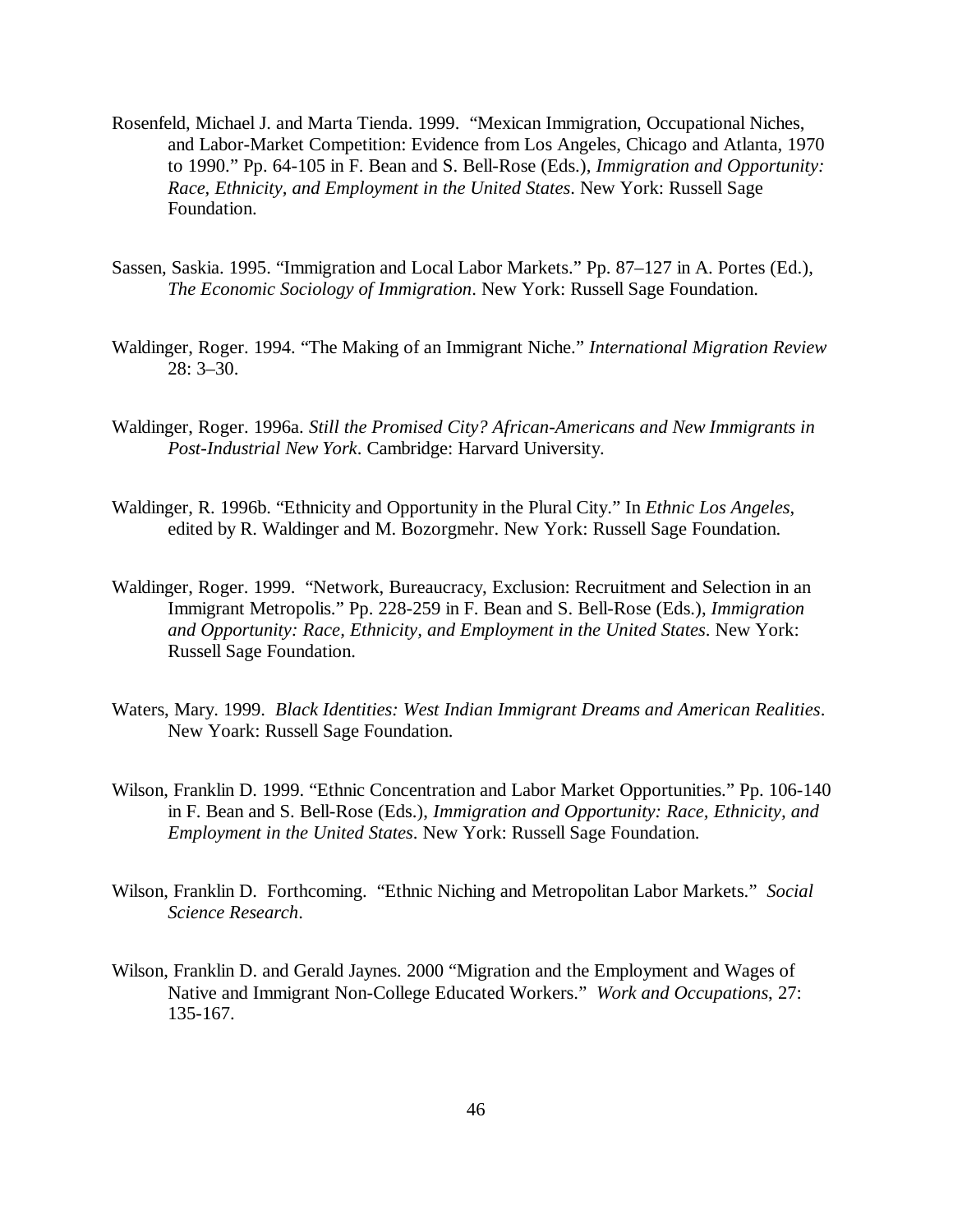Zhou, Min. 2001. "Contemporary Immigration and the Dynamics of Race and Ethnicity." Pp 200-242, in N. J Smelser, W.J. Wilson and F. Mitchell (Eds.), *America Becoming*. Washington, D.C.: National Academy of Sciences.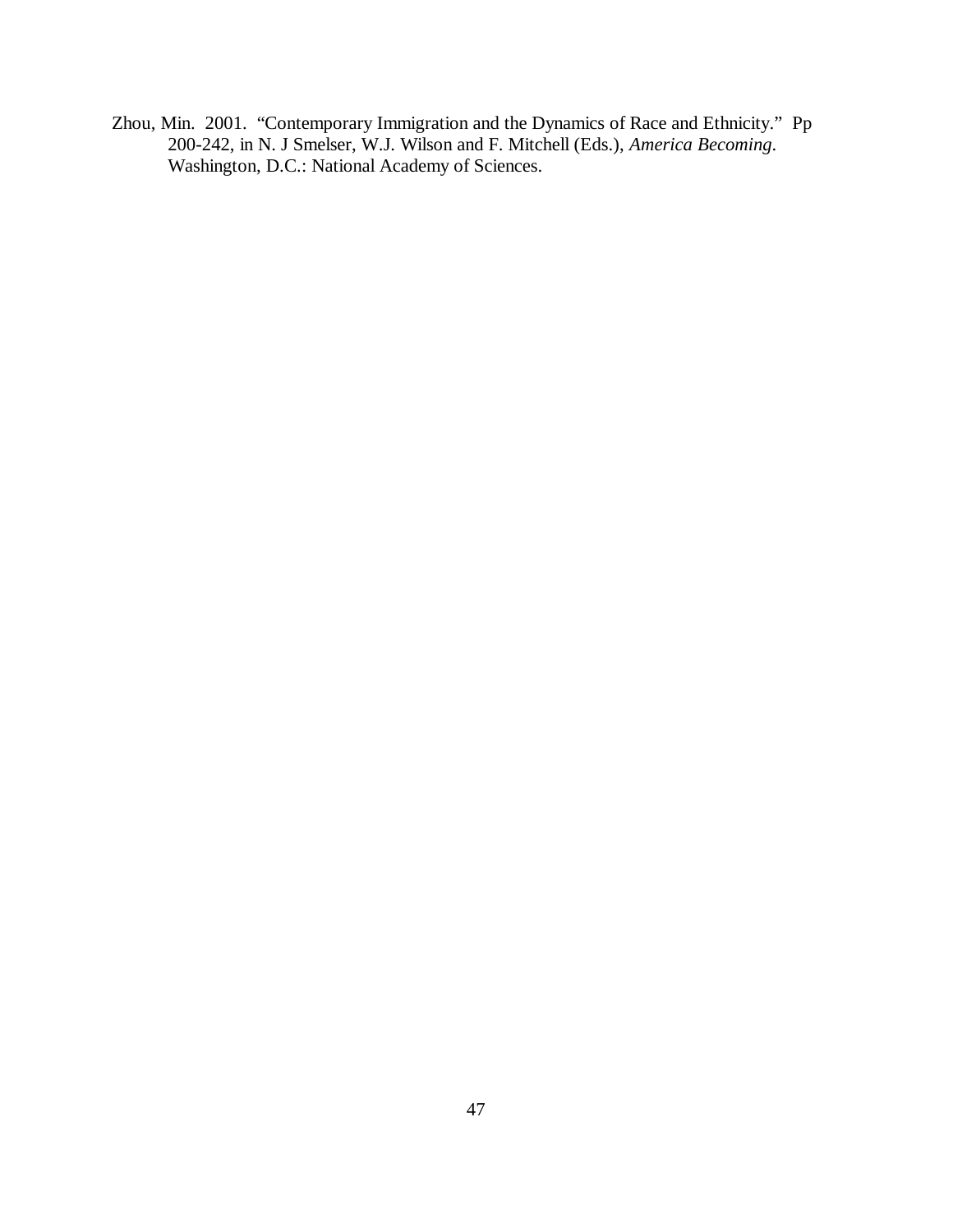|                                   | Metropolitan Areas |                | <b>Concentration Index</b> |         |            |            |                 |
|-----------------------------------|--------------------|----------------|----------------------------|---------|------------|------------|-----------------|
|                                   |                    | No. MSA's 500+ |                            |         |            |            | % Lab. Force in |
|                                   | Labor Force Total  | Wrkrs.         | Min.                       | Mean    | Max.       | No. Niches | Niches          |
| <b>ETHNICITY</b>                  | (1)                | (2)            | (3)                        | (4)     | (5)        | (6)        | (7)             |
| <b>Central America and Mexico</b> |                    |                |                            |         |            |            |                 |
| Mexico                            | 5602064            | 130            | 3.37                       | 282.12  | 114400.00  | 1116.00    | 44.41           |
| San Salvador                      | 291362             | 20             | 2.00                       | 820.60  | 982725.00  | 116.00     | 49.75           |
| Guatemala                         | 149737             | 14             | 3.13                       | 1555.30 | 2291100.00 | 55.00      | 39.68           |
| Honduras                          | 63537              | 10             | 10.49                      | 2053.61 | 619142.86  | 18.00      | 17.19           |
| Nicaragua                         | 97058              | 11             | 3.03                       | 1261.20 | 486600.00  | 31.00      | 20.65           |
| Costa Rica                        | 29642              | 6              | 17.29                      | 5637.05 | 1122757.14 | 0.00       | 0.00            |
| Panama                            | 46010              | $\mathbf Q$    | 13.86                      | 3803.70 | 608366.67  | 4.00       | 5.46            |
| <b>South America</b>              |                    |                |                            |         |            |            |                 |
| Colombia                          | 210931             | 17             | 7.48                       | 1288.54 | 1621300.00 | 45.00      | 20.90           |
| Ecuador                           | 122586             | 10             | 9.94                       | 1290.38 | 611542.86  | 27.00      | 21.42           |
| Peru                              | 93781              | 10             | 5.50                       | 2122.92 | 1825100.00 | 22.00      | 13.34           |
| Argentina                         | 32899              | 9              | 14.96                      | 2996.21 | 964466.67  | 3.00       | 4.30            |
| Chili                             | 35486              | 6              | 14.72                      | 3584.28 | 733400.00  | 3.00       | 3.78            |
| Oth. Cen. So. America             | 152475             | 27             | 7.50                       | 1827.00 | 894850.00  | 31.00      | 14.19           |
| <b>Brazil</b>                     | 35790              | 8              | 14.77                      | 3665.05 | 933000.00  | 6.00       | 12.56           |
| <b>Other Hispanic</b>             | 1581383            | 132            | 11.68                      | 304.74  | 381000.00  | 212.00     | 12.26           |
| Caribbean                         |                    |                |                            |         |            |            |                 |
| Cuba                              | 467825             | 28             | 13.45                      | 596.06  | 1122900.00 | 70.00      | 14.89           |
| Dominican Republic                | 255283             | 13             | 5.18                       | 778.16  | 448766.67  | 59.00      | 39.68           |
| Haiti                             | 166633             | 12             | 4.43                       | 1009.45 | 349130.00  | 42.00      | 33.24           |
| Jamaica                           | 270262             | 23             | 3.88                       | 1131.40 | 735750.00  | 43.00      | 24.07           |
| Trinidad/Tobago                   | 49842              | 6              | 11.42                      | 2917.69 | 964466.67  | 11.00      | 19.46           |
| Guyana                            | 56095              | 5              | 14.63                      | 3068.84 | 1677000.00 | 11.00      | 19.97           |
| Other Caribbean                   | 180963             | 19             | 7.14                       | 1559.14 | 426450.00  | 25.00      | 18.96           |
| Sub-Sahara Africa                 |                    |                |                            |         |            |            |                 |
| Nigeria                           | 45925              | 11             | 10.33                      | 4374.64 | 441412.50  | 2.00       | 2.05            |
| Oth. Sub. Sah. Africa             | 215570             | 41             | 12.54                      | 1733.90 | 817550.00  | 23.00      | 7.47            |
| N. Africa & Mid. East             |                    |                |                            |         |            |            |                 |
| Israel                            | 37381              | $\overline{7}$ | 13.38                      | 3368.55 | 1325300.00 | 7.00       | 10.41           |
| Lebanon                           | 181681             | 49             | 7.59                       | 1640.39 | 468800.00  | 17.00      | 5.81            |
| Iran                              | 117882             | 24             | 4.35                       | 1485.09 | 456225.00  | 41.00      | 23.36           |
| Egypt                             | 43571              | 11             | 17.99                      | 2731.61 | 608366.67  | 10.00      | 11.47           |
| Syria                             | 55176              | 15             | 15.15                      | 4165.51 | 882925.00  | 4.00       | 4.84            |
| Turkey                            | 37226              | 11             | 16.21                      | 5645.83 | 557700.00  | 4.00       | 5.63            |
| Palestinian                       | 25818              | $\,$ 8 $\,$    | 20.31                      | 5321.00 | 980233.33  | 3.00       | 5.70            |
| Assyrian                          | 17727              | $\tau$         | 17.08                      | 2285.38 | 231361.54  | 2.00       | 7.99            |
| N. Africa/Mid. East               | 95451              | 23             | 14.93                      | 2109.10 | 477600.00  | 20.00      | 13.14           |
| Asia                              |                    |                |                            |         |            |            |                 |
| Japan                             | 539721             | 60             | 5.90                       | 653.64  | 323650.00  | 109.00     | 18.48           |

**TABLE 1 Summary Labor Force Statistics for Ethnic Groups, 1990**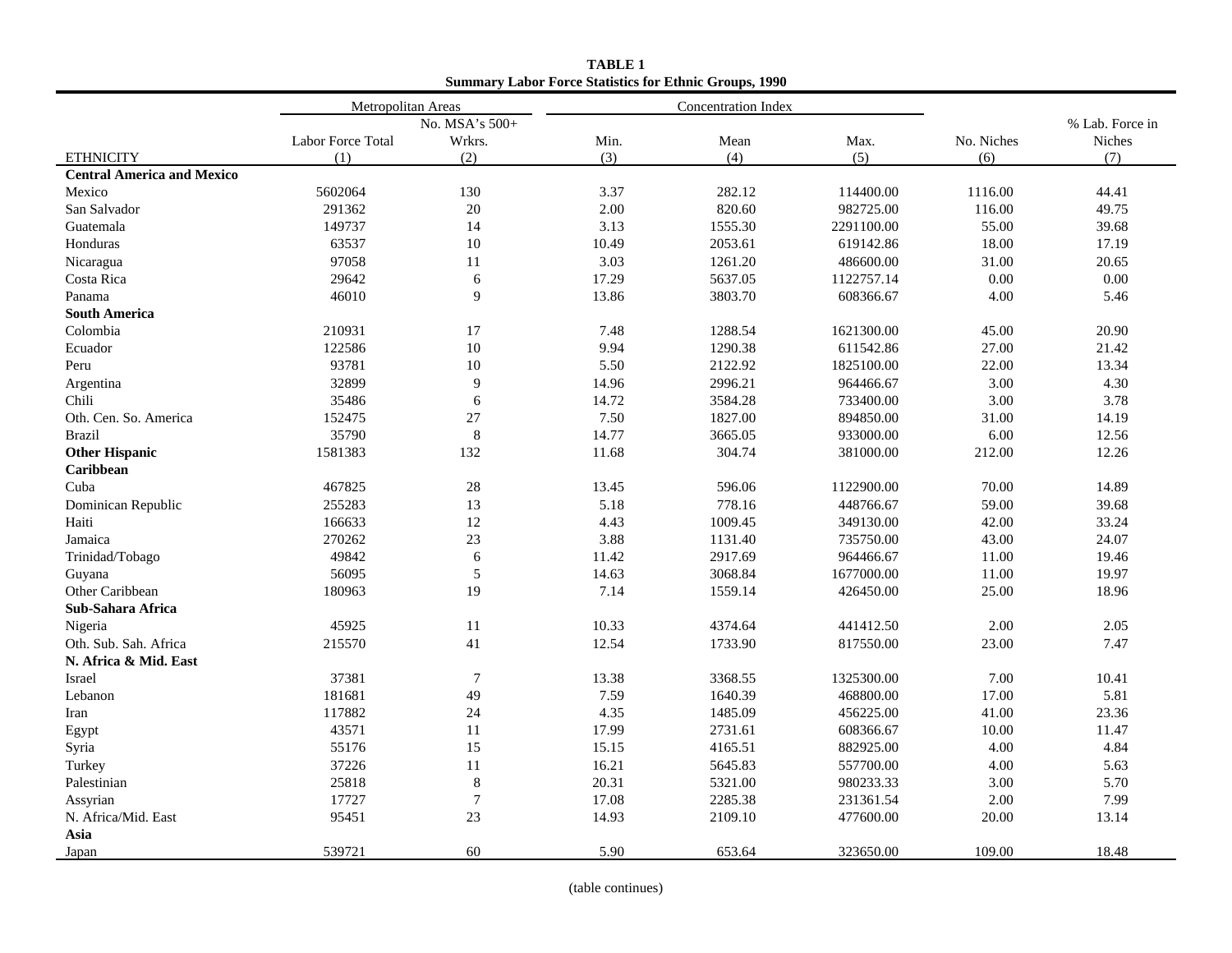|  | <b>TABLE 1, continued</b> |
|--|---------------------------|
|--|---------------------------|

|                           | Metropolitan Areas |                |       | Concentration Index |            |            |                 |
|---------------------------|--------------------|----------------|-------|---------------------|------------|------------|-----------------|
|                           |                    | No. MSA's 500+ |       |                     |            |            | % Lab. Force in |
|                           | Labor Force Total  | Wrkrs.         | Min.  | Mean                | Max.       | No. Niches | <b>Niches</b>   |
| <b>ETHNICITY</b>          | (1)                | (2)            | (3)   | (4)                 | (5)        | (6)        | (7)             |
| China                     | 997545             | 74             | 3.29  | 459.02              | 286400.00  | 261.00     | 34.83           |
| Philippines               | 809316             | 62             | 3.92  | 495.04              | 247150.00  | 204.00     | 31.64           |
| Korea                     | 429915             | 55             | 2.57  | 783.58              | 321050.00  | 116.00     | 30.92           |
| Vietnam                   | 282193             | 53             | 6.04  | 1200.38             | 178970.00  | 77.00      | 21.26           |
| India/Pakistan            | 407513             | 63             | 2.55  | 814.28              | 381000.00  | 113.00     | 24.04           |
| Cambodia                  | 41050              | 17             | 6.92  | 4674.07             | 937333.33  | 2.00       | 2.51            |
| Laos                      | 51463              | 23             | 23.72 | 4752.82             | 485700.00  | 4.00       | 3.10            |
| Thailand                  | 65201              | 18             | 15.46 | 3684.34             | 498200.00  | 13.00      | 13.48           |
| Pacific Islands           | 98923              | 23             | 10.71 | 2198.72             | 916360.00  | 8.00       | 3.50            |
| Other Asia                | 140790             | 29             | 9.43  | 1822.46             | 563500.00  | 24.00      | 8.98            |
| <b>North America</b>      |                    |                |       |                     |            |            |                 |
| Puerto Rico               | 832610             | 68             | 7.43  | 479.23              | 1011100.00 | 141.00     | 17.28           |
| American Indian           | 2827454            | 201            | 7.32  | 260.36              | 34064.29   | 264.00     | 9.07            |
| Hawaii                    | 115575             | 13             | 9.66  | 1891.98             | 673972.00  | 19.00      | 15.08           |
| African American          | 13353110           | 193            | 2.54  | 211.63              | 78780.00   | 2378.00    | 34.55           |
| Canada                    | 1256035            | 136            | 5.80  | 419.08              | 90353.85   | 69.00      | 4.45            |
| Oth. N. America           | 18848212           | 216            | 6.51  | 132.96              | 4466.12    | 1526.00    | 10.75           |
| Northern & Western Europe |                    |                |       |                     |            |            |                 |
| Austria                   | 308512             | 53             | 5.18  | 1010.87             | 575900.00  | 63.00      | 18.42           |
| Belgium                   | 147095             | 40             | 15.71 | 2015.53             | 496400.00  | 4.00       | 1.30            |
| England                   | 8416230            | 216            | 2.90  | 153.06              | 15334.48   | 885.00     | 13.58           |
| Denmark                   | 577593             | 101            | 8.25  | 723.55              | 449700.00  | 35.00      | 4.56            |
| Netherland                | 1363997            | 184            | 7.02  | 360.42              | 143700.00  | 84.00      | 5.41            |
| France                    | 2185581            | 201            | 4.00  | 274.31              | 20552.63   | 121.00     | 4.39            |
| Germany                   | 16011430           | 216            | 2.03  | 130.15              | 6660.21    | 1079.00    | 7.09            |
| Irland                    | 9062355            | 216            | 4.52  | 143.30              | 11602.60   | 455.00     | 5.28            |
| Norway                    | 1278397            | 123            | 4.85  | 398.14              | 121266.67  | 86.00      | 6.08            |
| Scandinavia               | 271195             | 62             | 16.56 | 1341.60             | 447200.00  | 17.00      | 3.59            |
| Scotland                  | 3339969            | 209            | 6.50  | 211.29              | 26600.00   | 431.00     | 12.30           |
| Switzerland               | 348292             | 99             | 9.29  | 956.37              | 178725.00  | $28\,$     | 4.91            |
| Wales                     | 631102             | 133            | 5.14  | 590.96              | 110400.00  | 58         | 5.50            |
| Oth.N.W.Europe            | 395702             | 93             | 5.38  | 850.55              | 425700.00  | 45         | 7.94            |
| Sweden                    | 1497336            | 162            | 5.79  | 329.72              | 91657.14   | 123        | 6.55            |
| Finland                   | 266953             | 49             | 16.84 | 1508.58             | 317100.00  | $\,8\,$    | 2.34            |
| England/France            | 849801             | 151            | 7.69  | 482.91              | 159333.33  | 66         | 5.57            |
| England/Germany           | 3961993            | 206            | 4.63  | 188.46              | 19072.34   | 458        | 10.80           |
| England/Ireland           | 2993049            | 203            | 2.07  | 209.97              | 35012.50   | 237        | 6.37            |
| England/Scotland          | 1371179            | 176            | 6.45  | 333.05              | 94100.00   | 230        | 14.08           |
| Netherlands/Germany       | 319574             | 69             | 8.59  | 917.11              | 447200.00  | 13         | 1.90            |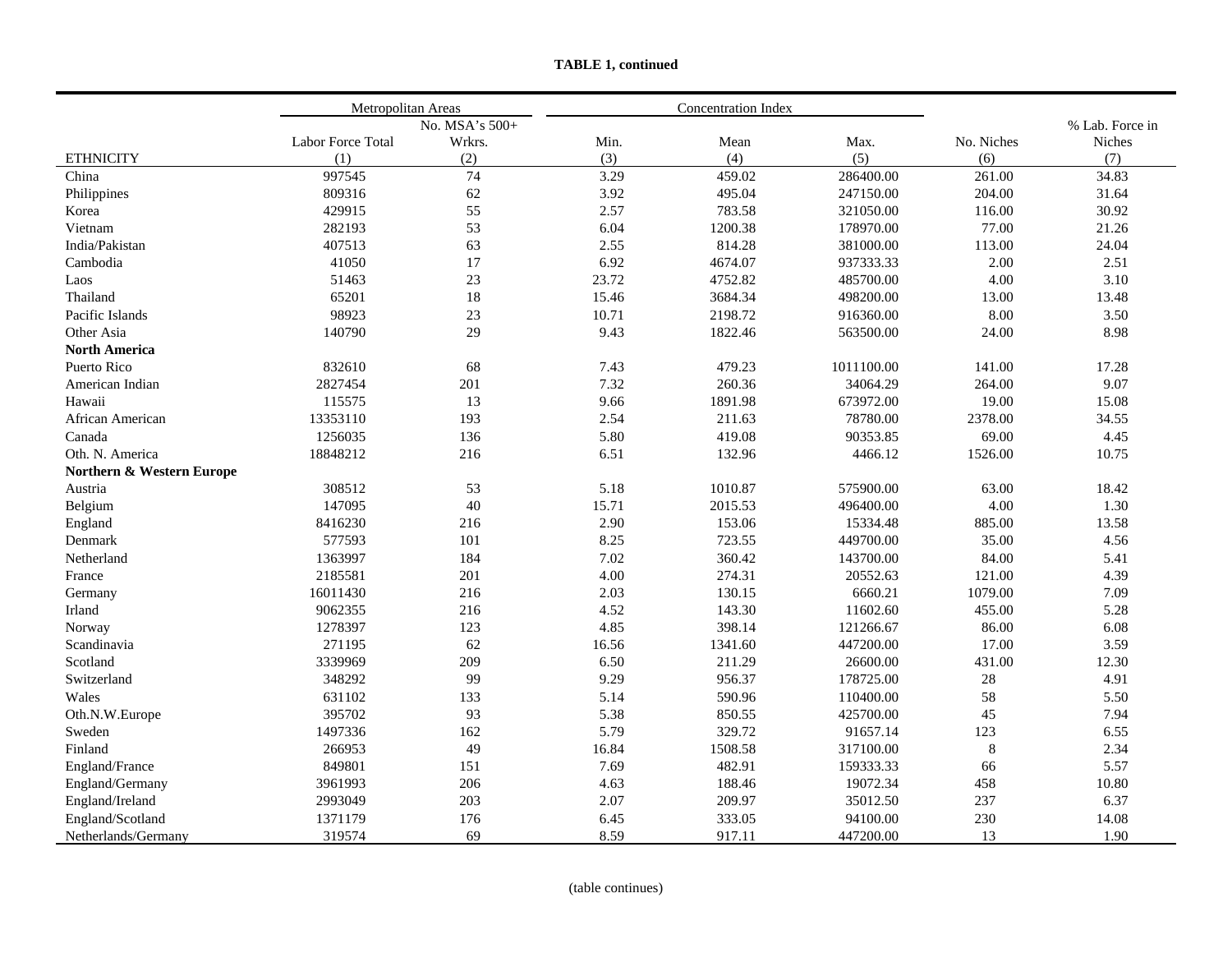|                           | Metropolitan Areas |                |       | <b>Concentration Index</b> |            |            |                 |
|---------------------------|--------------------|----------------|-------|----------------------------|------------|------------|-----------------|
|                           |                    | No. MSA's 500+ |       |                            |            |            | % Lab. Force in |
|                           | Labor Force Total  | Wrkrs.         | Min.  | Mean                       | Max.       | No. Niches | Niches          |
| <b>ETHNICITY</b>          | (1)                | (2)            | (3)   | (4)                        | (5)        | (6)        | (7)             |
| Netherland/Ireland        | 899258             | 165            | 10.74 | 470.04                     | 196100.00  | 29         | 2.47            |
| France/Germany            | 600359             | 158            | 14.63 | 698.93                     | 119475.00  | 11         | 1.17            |
| France/Ireland            | 1312442            | 174            | 8.29  | 354.10                     | 114400.00  | 68         | 3.04            |
| Germany/Ireland           | 897538             | 146            | 9.71  | 474.18                     | 71920.00   | 45         | 3.55            |
| Germany/Norway            | 5905153            | 210            | 2.94  | 158.37                     | 12925.00   | 290        | 3.64            |
| Germany/Scotland          | 538272             | 77             | 11.01 | 892.09                     | 450450.00  | $22\,$     | 3.32            |
| Germany/Italy             | 1071015            | 174            | 6.79  | 392.75                     | 59973.33   | 91         | 6.74            |
| Germany/Poland            | 972609             | 126            | 7.73  | 389.82                     | 150150.00  | 78         | 6.36            |
| Germany/Sweden            | 922998             | 121            | 10.28 | 449.19                     | 365300.00  | 57         | 4.03            |
| Ireland/Italy             | 614127             | 118            | 5.47  | 625.18                     | 232583.33  | 27         | 2.96            |
| Ireland/Poland            | 1021240            | 110            | 5.59  | 389.69                     | 432800.00  | 77         | 6.27            |
| Eastern & Southern Europe |                    |                |       |                            |            |            |                 |
| Portugal                  | 512986             | 50             | 2.88  | 690.42                     | 459700.00  | 81         | 16.00           |
| Armenia                   | 141936             | $20\,$         | 12.18 | 1299.53                    | 571300.00  | 22         | 12.04           |
| Czechoslovakia            | 595779             | 94             | 10.72 | 640.12                     | 174560.00  | 41         | 4.14            |
| Romania                   | 202566             | 38             | 9.83  | 1179.65                    | 721600.00  | 28         | 9.30            |
| Russia                    | 1144828            | 95             | 4.18  | 368.97                     | 381000.00  | 297        | 36.24           |
| Slovenia                  | 724248             | 96             | 9.34  | 522.41                     | 255850.00  | 61         | 4.42            |
| Lithuania                 | 302275             | 53             | 7.36  | 1017.42                    | 532700.00  | 28         | 5.83            |
| Ukraine                   | 282866             | 51             | 12.83 | 1022.62                    | 357880.00  | 16         | 3.10            |
| Hungary                   | 577918             | 84             | 8.96  | 589.09                     | 179434.29  | 56         | 6.38            |
| Greece                    | 553534             | 85             | 5.97  | 642.15                     | 450500.00  | 56         | 11.45           |
| Italy                     | 5439938            | 195            | 6.01  | 159.03                     | 44955.00   | 384        | 7.62            |
| Poland                    | 3040299            | 165            | 5.43  | 200.16                     | 62716.67   | 233        | 6.31            |
| Yugoslavia                | 108227             | 30             | 19.71 | 2422.97                    | 553100.00  | 9          | 4.87            |
| Oth. S.E. Cen. Europe     | 158803             | 35             | 10.26 | 1466.78                    | 154678.95  | 44         | 20.69           |
| Croatia                   | 231382             | 50             | 10.36 | 1317.88                    | 178762.50  | 6          | 1.49            |
| Serbia                    | 52111              | 15             | 21.38 | 3947.48                    | 1446800.00 |            | 0.99            |
| Russia/Poland             | 465781             | 76             | 13.21 | 819.18                     | 901000.00  | 24         | 3.00            |
| Italy/England             | 322105             | 43             | 5.10  | 749.71                     | 491900.00  | 88         | 28.73           |

**TABLE 1, continued**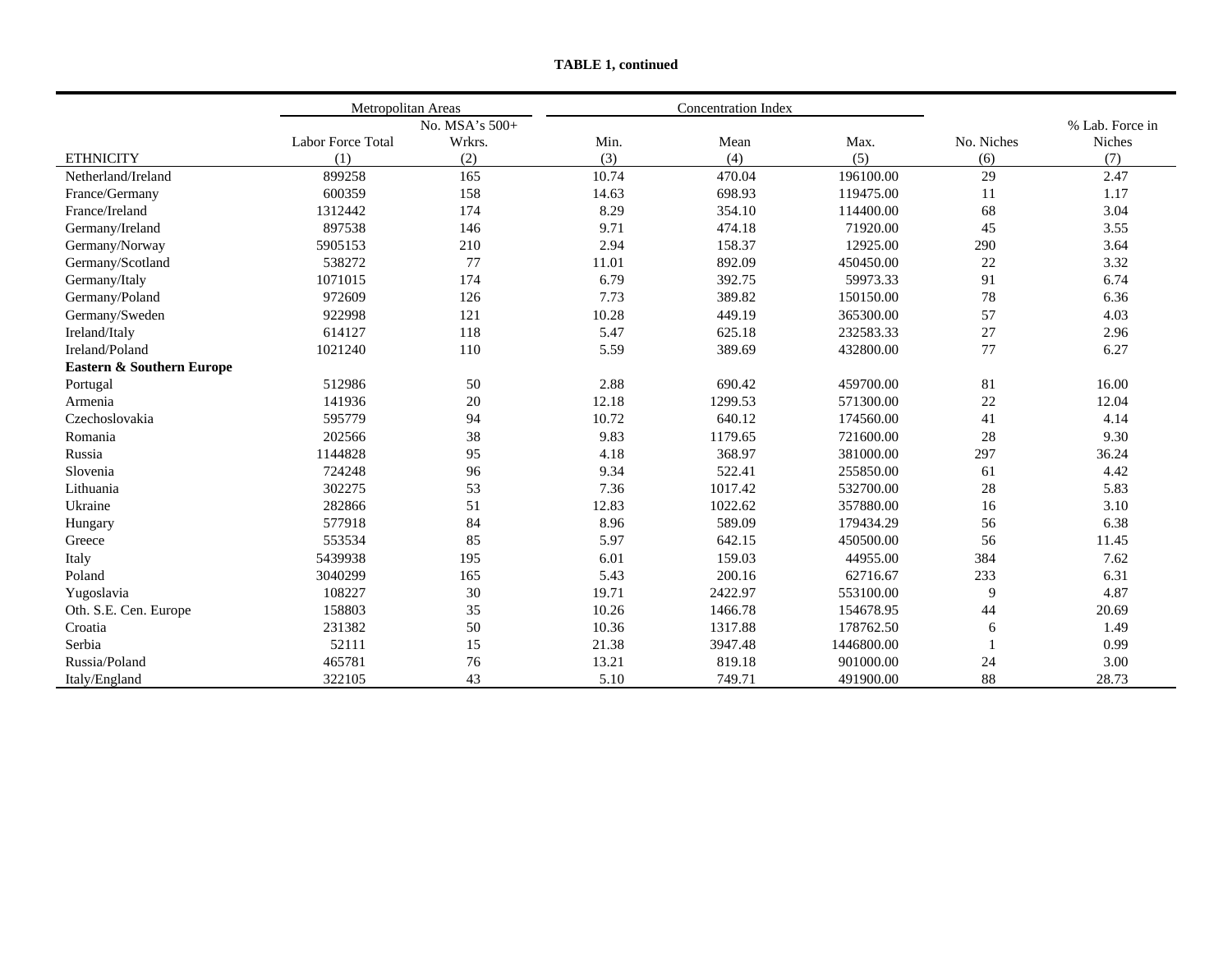Table 2: Effects of Worker Characters on the Concentration Ratio

| Level One                                               | Model $I^1$ |       | Model $II^2$      |       | Model $III3$ |       |  |
|---------------------------------------------------------|-------------|-------|-------------------|-------|--------------|-------|--|
| Variables                                               | π           | S.E   | π                 | S.E   | π            | S.E   |  |
| Intercept                                               | 5.687***    | .023  | 5.463***          | .044  | 5.533***     | .001  |  |
| Long-Term Immigrants                                    | $.197***$   | .006  | $.085***$         | .010  | $.071***$    | .016  |  |
| <b>Recent Immigrants</b>                                | .191***     | .010  | .095***           | .020  | .067         | .038  |  |
| <b>English Fluency</b>                                  | $-.038***$  | .003  | $-.009*$          | .005  | $-.004$      | .007  |  |
| <b>Education Attainment</b>                             | $-.013***$  | .001  | $-.008***$        | .001  | $-.011***$   | .002  |  |
| Self-Employment                                         | $.014*$     | .007  | $-.039***$        | .009  | $-.037***$   | .016  |  |
| Ethnic Competition                                      | .009***     | .001  | $-.058***$        | .001  | $-.055***$   | .002  |  |
| <b>Control Variables</b>                                |             |       |                   |       |              |       |  |
| Work Experience                                         | $.001***$   | .0001 | $.001***$         | .0001 | $.001***$    | .0001 |  |
| Gender                                                  | $.017***$   | .002  | $.017***$         | .002  | $.015***$    | .002  |  |
| Number of Occupational Niches                           | $.206***$   | .002  | $.204***$         | .002  | $.203***$    | .002  |  |
| Number Co-Ethnic Members in Sector                      | .0006***    | .0001 | $.0005***$        | .000  | $.001***$    | .0000 |  |
| Share of Workers in Sector Co-Ethnic Member             | $-4.537***$ | .008  | $-4.542***$       | .010  | $-4.551***$  | .008  |  |
| Sector Characteristics                                  |             |       |                   |       |              |       |  |
| <b>Hourly Wages</b>                                     | $.130***$   | .002  | $.125***$         | .002  | $.124***$    | .002  |  |
| Size of Sector                                          | $.557***$   | .001  | $-.660***$        | .001  | $-.661***$   | .001  |  |
| <b>Total Variable Explained</b>                         |             |       | 53.2 <sup>4</sup> |       |              |       |  |
| Share Total Variance Attributed to Level One Predictors |             |       | $37.8^{5}$        |       |              |       |  |

--------------------------------------------------------------------------------------------------------------------------------------------------------------

\*\*\*p<.001; \*\*p<.01; \*p<.05

1. Model Includes Level One Variables Only

2. Model Includes Level One and Two Variables

3. Model Includes Levels One, Two and Three Variables

4. Total Variance and its components were calculated using the random model which included intercept and the two sector variables.

5. Derived from Model Three.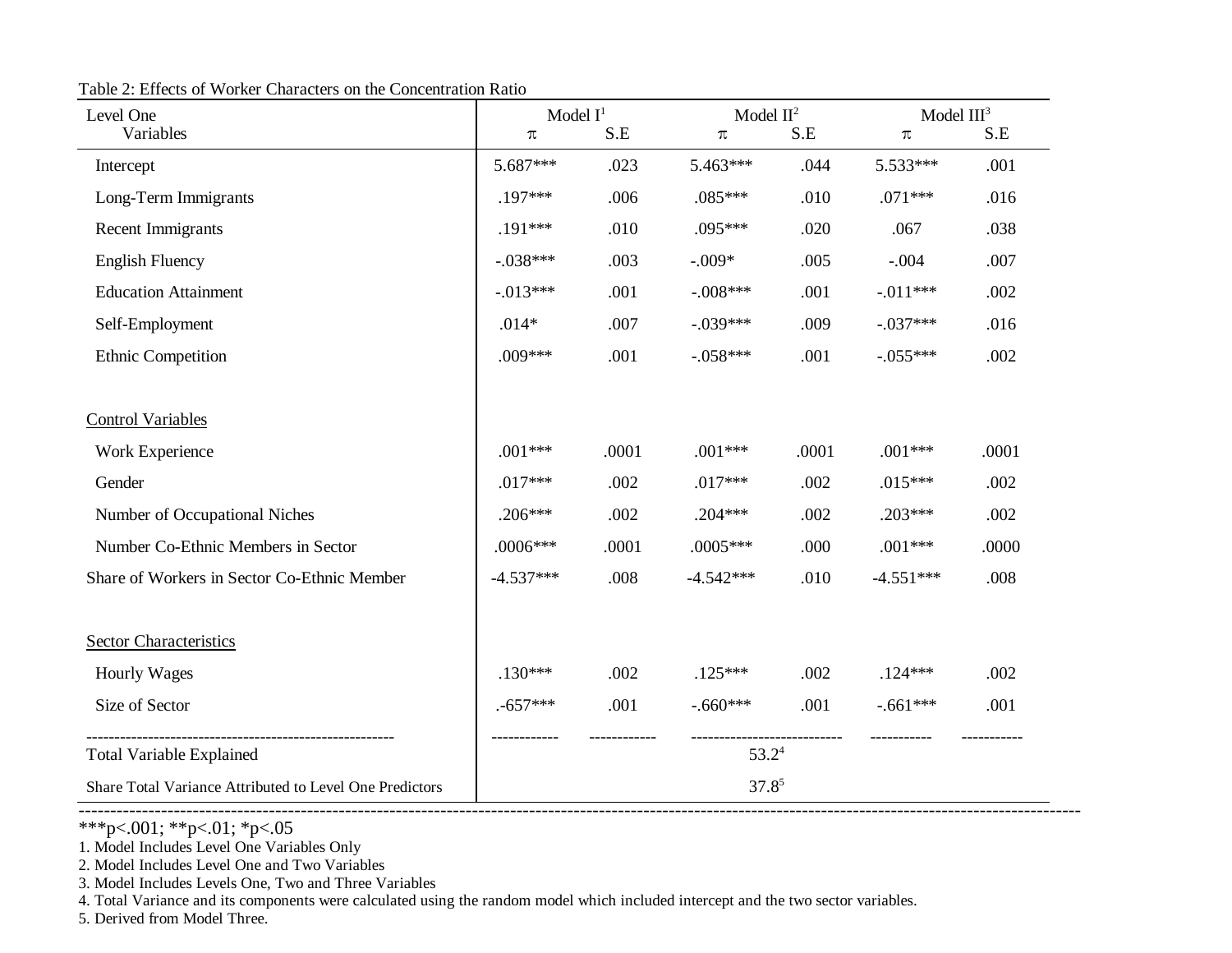| Ethnic Group                                    | Intercept                                                              |               | Long-Term<br>Immigrant |                          | Recent Immigrant     |                          | <b>English Fluency</b> |       | Education<br>Attainment |       | Self-Employment |                          | Ethnic Competition   |                          |
|-------------------------------------------------|------------------------------------------------------------------------|---------------|------------------------|--------------------------|----------------------|--------------------------|------------------------|-------|-------------------------|-------|-----------------|--------------------------|----------------------|--------------------------|
| Attributes                                      | $\boldsymbol{\beta}$                                                   | S.E           | $\boldsymbol{\beta}$   | $S.E$                    | $\boldsymbol{\beta}$ | $S.E$                    | $\boldsymbol{\beta}$   | S.E   | $\boldsymbol{\beta}$    | $S.E$ | $\beta$         | S.E                      | $\boldsymbol{\beta}$ | S.E                      |
| Foreign Born                                    | $.311***$                                                              | .080          | $.372**$               | .126                     | $.431*$              | .192                     | $-.005$                | .060  | $-.028$                 | .023  | $-.076$         | .220                     | .015                 | .021                     |
| <b>Duration of Residence</b><br>of Foreign Born | $-.0003$                                                               | .004          | $-.013$                | .008                     | $-.027*$             | .012                     | .001                   | .004  | $.003*$                 | .001  | .020            | .012                     | .0000                | .001                     |
| <b>English Fluency</b>                          | $.132***$                                                              | .011          | .051                   | .027                     | .032                 | .047                     | .013                   | .012  | $-.016***$              | .004  | $-.015$         | .033                     | $-.010***$           | .003                     |
| <b>Education Attainment</b>                     | $.053***$                                                              | .007          | $-.012$                | .016                     | $-.028$              | .028                     | $-.002$                | .007  | $.024***$               | .002  | $-.046*$        | .020                     | $-.004*$             | .002                     |
| Self-Employment                                 | $-.108$                                                                | .063          | $-.188$                | .179                     | .051                 | .352                     | $-.201*$               | .082  | .197***                 | .023  | $2.151***$      | .167                     | $.060**$             | .019                     |
| Group Size                                      | $-.526***$                                                             | .003          | .004                   | .008                     | $-.007$              | .015                     | $-.008*$               | .004  | $.002*$                 | .001  | $.030***$       | .007                     | $.044***$            | .001                     |
| Region of Ancestry                              |                                                                        |               |                        |                          |                      |                          |                        |       |                         |       |                 |                          |                      |                          |
| Central America                                 | $.146***$                                                              | .029          | $-.007$                | .050                     | .015                 | .094                     | $-.038$                | .023  | $-.092***$              | .008  | $-.078$         | .095                     | $-.009*$             | .007                     |
| Caribbean                                       | $.290***$                                                              | .067          | $-.234**$              | .086                     | $-0.545***$          | .144                     | $-.085$                | .044  | $-.053**$               | .017  | .026            | .162                     | .012                 | .012                     |
| South America                                   | $1.538***$                                                             | .074          | $-.649***$             | .090                     | $-.583**$            | .141                     | $-.053$                | .045  | $-.045*$                | .020  | $-.060$         | .171                     | $-.046***$           | .013                     |
| Other Hispanic                                  | $-2.126***$                                                            | .040          | $-.116$                | .075                     | $-.088$              | .147                     | $-.054$                | .033  | $-.023$                 | .012  | .014            | .117                     | .192***              | .009                     |
| Sub-Saharan Africa                              | .410***                                                                | .084          | $-.216$                | .136                     | .133                 | .188                     | $-.110$                | .082  | $-.026$                 | .030  | $-.667**$       | .274                     | .029                 | .018                     |
| North Africa and<br>Middle East                 | $.277***$                                                              | .050          | $-.032$                | .085                     | $-.072$              | .146                     | $-.031$                | .050  | $-.059***$              | .018  | $-.175$         | .114                     | $.025**$             | .011                     |
| Asia                                            | $.113**$                                                               | .035          | .035                   | .056                     | $-.021$              | .099                     | $-.029$                | .028  | $-.058***$              | .011  | $-.247**$       | .092                     | $-.006$              | .008                     |
| North America                                   | $.116***$                                                              | .011          | $.121***$              | .036                     | $-.111$              | .077                     | $.032*$                | .013  | $-.080***$              | .003  | 005             | .029                     | $-.003$              | .003                     |
| East, Central, South<br>Europe                  | $.076***$                                                              | .010          | .030                   | .033                     | $-.057$              | .079                     | $-.001$                | .015  | $-.015***$              | .004  | $-.076**$       | .026                     | $-.003$              | .003                     |
| North & West Europe                             | $\overline{a}$                                                         | $\sim$ $\sim$ | $\sim$ $\sim$          | $\overline{\phantom{a}}$ | $\sim$               | $\overline{\phantom{a}}$ | $-$                    | $- -$ | $\sim$ $\sim$           | $-$   | $\mathbf{u}$    | $\overline{\phantom{m}}$ | $- -$                | $\overline{\phantom{m}}$ |
|                                                 | 27.16<br>Share Variance Explained Attributed to Ethnic Group Attribute |               |                        |                          |                      |                          |                        |       |                         |       |                 |                          |                      |                          |

Table 3. Effects of Ethnic Group Attributes: Level Two Model

\*\*\*p<.001; \*\*p<.01; \*p<.05

1 omitted category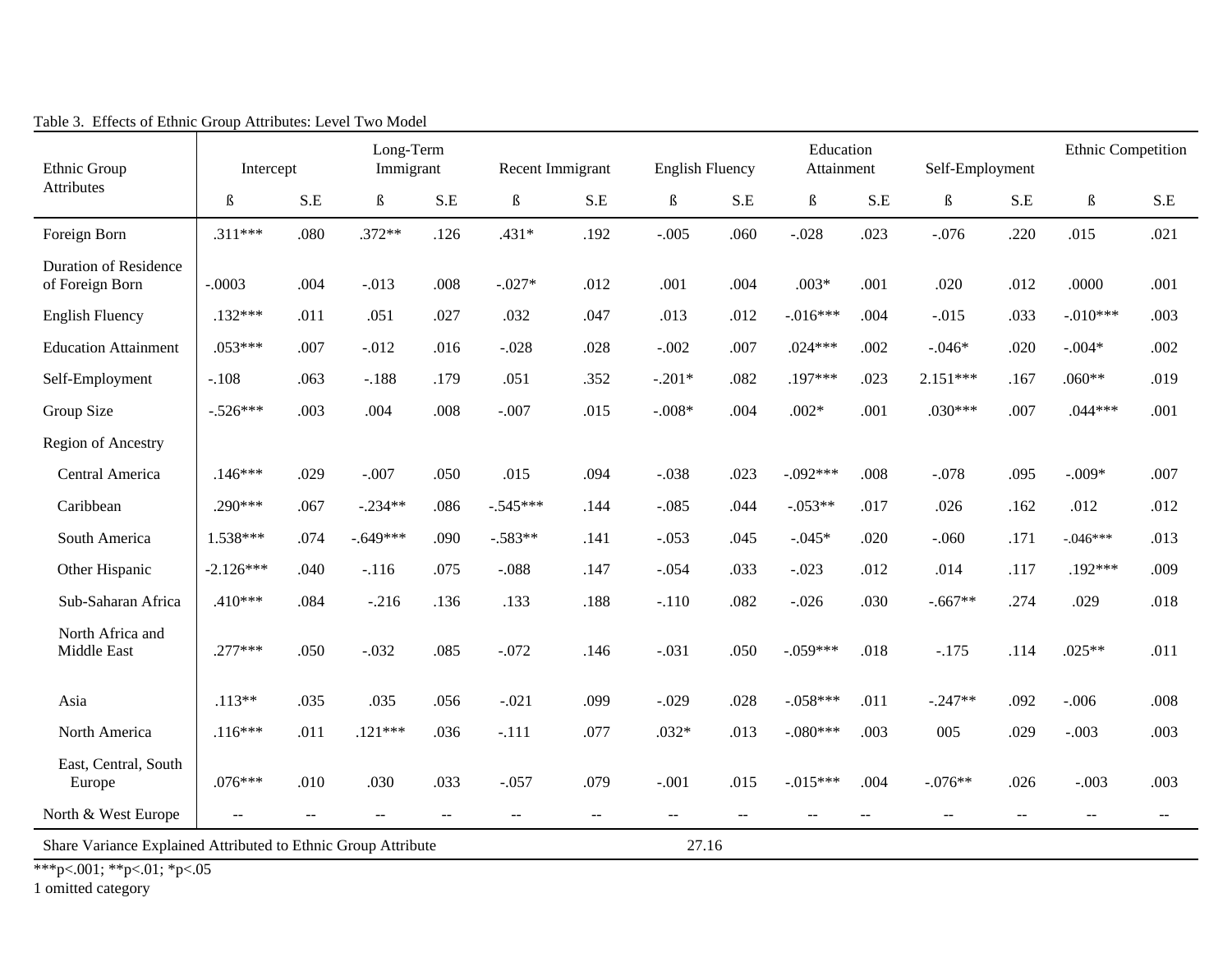| Metropolitan Area                                                                                                                | Intercept  |       | Long-Term<br>Immigrants |         | Recent Immigrants |       | <b>English Fluency</b> |       | Education<br>Attainment |       | Self-Employment |      | Ethnic Competition |       |
|----------------------------------------------------------------------------------------------------------------------------------|------------|-------|-------------------------|---------|-------------------|-------|------------------------|-------|-------------------------|-------|-----------------|------|--------------------|-------|
| Attributes                                                                                                                       | $\eta$     | S.E   | $\eta$                  | S.E     | $\eta$            | S.E.  | $\eta$                 | S.E   | $\eta$                  | S.E   | $\eta$          | S.E  | $\eta$             | S.E   |
| Intercept                                                                                                                        |            |       |                         |         |                   |       |                        |       |                         |       |                 |      |                    |       |
| Labor Force Size                                                                                                                 | $.531***$  | .008  | .021                    | .018    | .015              | .034  | $-.007$                | .008  | $.006***$               | .002  | $.034*$         | .017 | $.007***$          | .001  |
| Pro. Labor Forces<br><b>Niches</b>                                                                                               | $.007**$   | .001  | .003                    | .002    | .001              | .003  | $.003**$               | .001  | $.001***$               | .0002 | $-.001$         | .002 | $-.003***$         | .0001 |
| Foreign-Born                                                                                                                     | $.316**$   | .116  | $-.524**$               | .210    | $-.643$           | .400  | $-.113$                | .101  | .035                    | .030  | $-.164$         | .248 | .019               | .017  |
| Pro. Non-European                                                                                                                | $-.002***$ | .0006 | .000                    | $-.001$ | .002              | .002  | $-.0012$               | .0004 | .000                    | .000  | .0002           | .001 | $.0002**$          | .0001 |
| No. Ethnic Groups                                                                                                                | $.003***$  | .001  | .002                    | .002    | .002              | .004  | $-.001$                | .001  | $-.0005*$               | .0001 | $-.005**$       | .002 | $-.0004**$         | .0001 |
| Household Income                                                                                                                 | $.192***$  | .037  | $.193*$                 | .079    | $.305*$           | .146  | .039                   | .039  | $-.027**$               | .010  | $.183*$         | .079 | .012               | .007  |
| <b>Unemployment Rate</b>                                                                                                         | $-.247$    | .424  | 1.222                   | .969    | 2.861             | 1.819 | $-.872$                | .468  | $-.246*$                | .115  | 1.562           | .922 | $-.078$            | .078  |
| Industry                                                                                                                         |            |       |                         |         |                   |       |                        |       |                         |       |                 |      |                    |       |
| Extractive                                                                                                                       | $-.125$    | .191  | .560                    | .426    | $-.349$           | .786  | .581**                 | .201  | $-.064$                 | .052  | $-.864$         | .419 | $.075*$            | .037  |
| Nondurable                                                                                                                       | .148       | .175  | .416                    | .388    | .372              | .768  | .222                   | .186  | .006                    | .043  | .136            | .384 | $.067*$            | .029  |
| Durable                                                                                                                          | $-211$     | .151  | .181                    | .306    | $-.566$           | .538  | $-.031$                | .153  | .012                    | .038  | $-.216$         | .335 | .046               | .026  |
| Construct., Trans., Utility                                                                                                      | .376       | .279  | .461                    | .604    | $-.555$           | 1.096 | $-.525$                | .292  | .027                    | .072  | .295            | .616 | $-.042$            | .050  |
| <b>Consumer Services</b>                                                                                                         | $-.070$    | .168  | .338                    | .352    | $-.249$           | .685  | .256                   | .176  | $-.002$                 | .043  | .230            | .367 | .079**             | .029  |
| Fire, Professionals                                                                                                              | .091       | .180  | .650                    | .414    | $-.274$           | .750  | .301                   | .199  | $-.150**$               | .049  | $-.210$         | .401 | .055               | .035  |
| <b>Share Variance</b><br><b>Explained Attributed to</b><br><b>Metropolitan Attributes</b><br>$*** - 001$ , $* * - 01$ , $* - 05$ |            |       |                         |         |                   |       | 35.0                   |       |                         |       |                 |      |                    |       |

# Table 4. Effects of Metropolitan Characteristics: Level Three Model

\*\*\*p<.001; \*\*p<.01; \*p<.05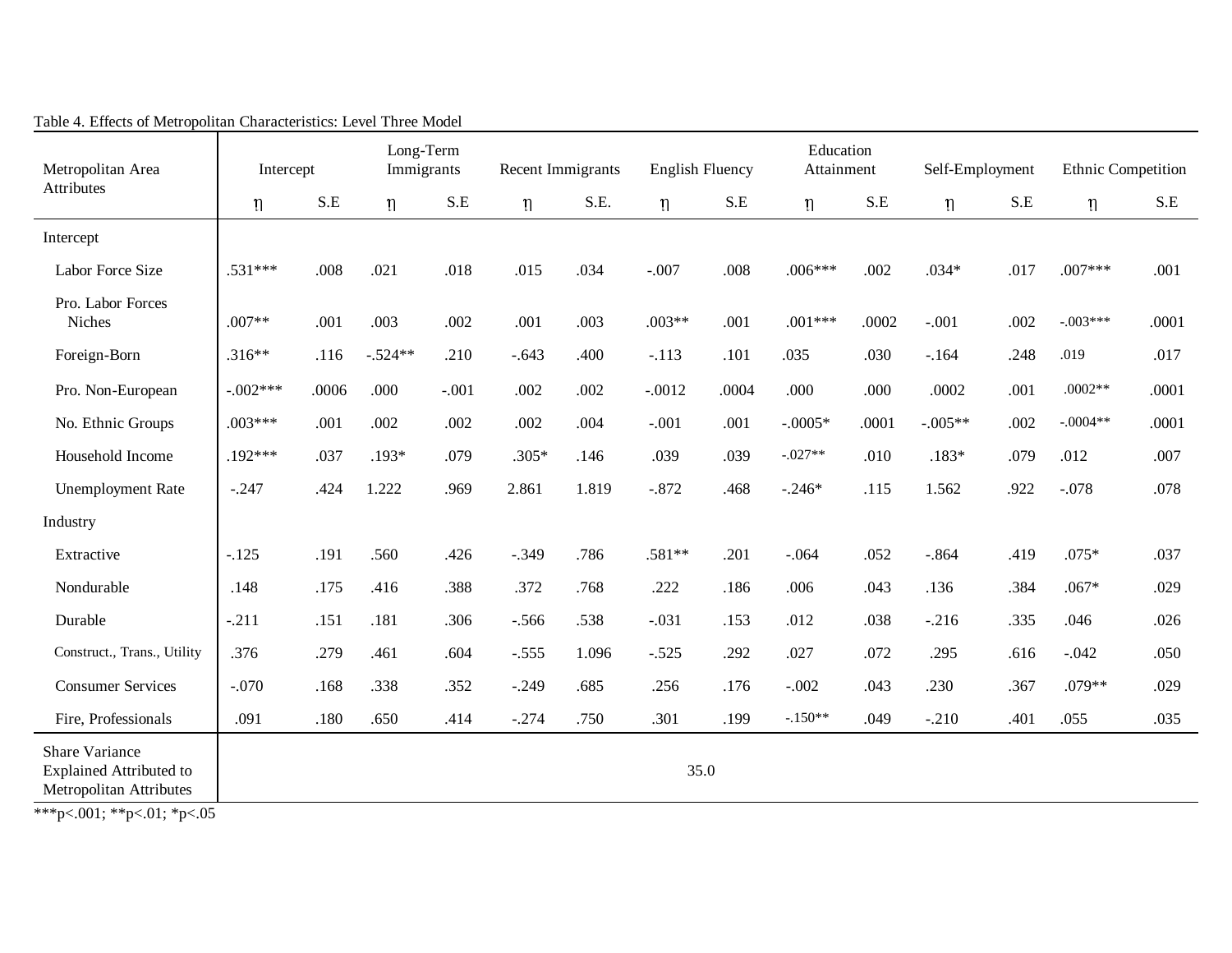| Variable Name                                            | $\mathbf N$ | Mean     | <b>SD</b> | Minimum | Maximum  |
|----------------------------------------------------------|-------------|----------|-----------|---------|----------|
| Level - 1                                                |             |          |           |         |          |
| Long-Term Immigrants (MNATIVE)                           | 1027696     | 0.09     | 0.26      | 0.00    | 1.00     |
| Recent Immigrants (MPOBYR3)                              | 1027696     | 0.02     | 0.12      | 0.00    | 1.00     |
| English Fluency (MSPEAK)                                 | 1027696     | 4.79     | 0.55      | 1.00    | 5.00     |
| <b>Education Attainment (MGRADE)</b>                     | 1027696     | 6.43     | 1.38      | 0.00    | 9.00     |
| Self-Employment (SELF1)                                  | 1027696     | 0.09     | 0.15      | 0.00    | 1.00     |
| Ethnic Competition (LPODDS1)                             | 1027696     | 1.53     | 2.44      | 0.02    | 9.31     |
| Concentration Ratio (LODDS1)                             | 1027696     | 5.25     | 1.41      | 0.01    | 13.42    |
| <b>Control Variables</b>                                 |             |          |           |         |          |
| Work Experience (MEXPER)                                 | 1027696     | 26.46    | 11.37     | 3.00    | 85.00    |
| Gender (MSEX)                                            | 1027696     | 0.42     | 0.43      | 0.00    | 1.00     |
| Number of Occupational Niches (OCCUPAT)                  | 1027696     | 0.16     | 0.58      | 0.00    | 14.00    |
| Number Co-Ethnic Members in Sector (COUNT4)              | 1027696     | 93.36    | 449.61    | 17.98   | 93549.94 |
| Share of Workers in Sector Co-Ethnic<br>Member (ETHNIC1) | 1027696     | 0.11     | 0.19      | 0.00    | 1.00     |
| <b>Characteristics of Sectors</b>                        |             |          |           |         |          |
| Average hourly wage                                      | 1027696     | 2.45     | 0.51      | $-2.30$ | 8.78     |
| Average size of sector                                   | 1027696     | 6.90     | 1.80      | 2.89    | 12.93    |
| Level - 2                                                |             |          |           |         |          |
| Foreign Born (ENATIVE)                                   | 9466        | 0.12     | 0.22      | 0.00    | 1.00     |
| Duration of Residence of Foreign Born (EMIMMIGR)         | 9466        | 1.86     | 2.91      | 0.00    | 35.50    |
| English Fluency (ESPEAK)                                 | 9466        | 4.37     | 0.56      | 0.00    | 5.00     |
| <b>Education Attainment (MCOGRADE)</b>                   | 9466        | 6.55     | 0.74      | 0.00    | 9.00     |
| Self-Employment (ESELF)                                  | 9466        | 0.10     | 0.06      | 0.00    | 1.00     |
| Group Size (ESIZE)                                       | 9466        | 7.66     | 1.62      | 0.01    | 14.37    |
| Central America (CAMERICA)                               | 9466        | 0.03     | 0.17      | 0.00    | 1.00     |
| Caribbean (CARIBEAN)                                     | 9466        | $0.02\,$ | 0.13      | 0.00    | 1.00     |

Appendix Table A. Summary Statistics for Variables Include the HLM Model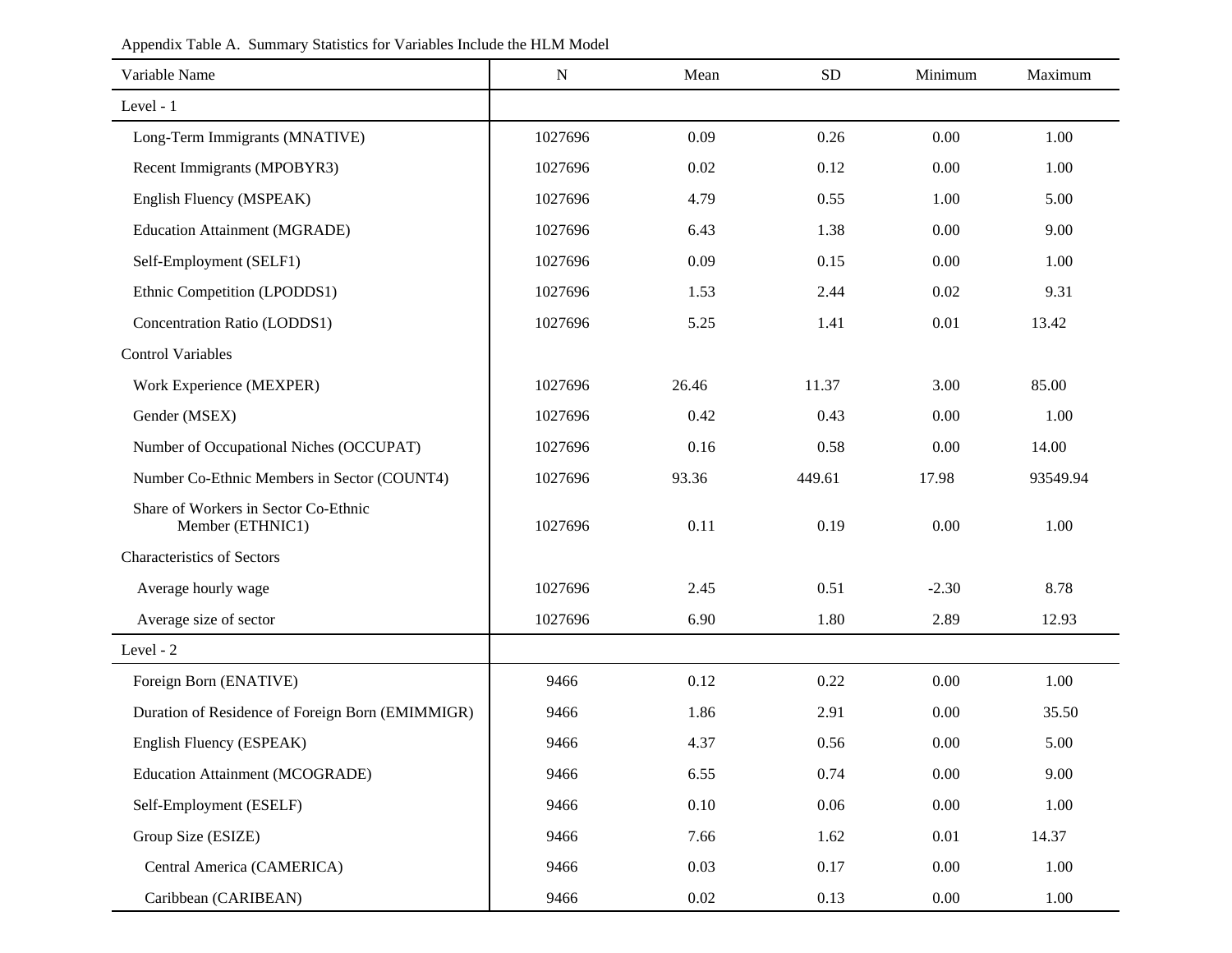|  | Appendix Table A. Summary Statistics for Variables Include the HLM Model continued |  |
|--|------------------------------------------------------------------------------------|--|
|  |                                                                                    |  |

| Variable Name                          | ${\bf N}$ | Mean  | SD    | Minimum | Maximum |
|----------------------------------------|-----------|-------|-------|---------|---------|
| South America (SAMERICA)               | 9466      | 0.02  | 0.13  | 0.00    | 1.00    |
| Other Hispanic (HISPANIC)              | 9466      | 0.02  | 0.13  | 0.00    | 1.00    |
| Sub-Saharan Africa (AFRICA)            | 9466      | 0.01  | 0.09  | 0.00    | 1.00    |
| North Africa and Middle East (MIDEAST) | 9466      | 0.02  | 0.16  | 0.00    | 1.00    |
| Asia (ASIA)                            | 9466      | 0.07  | 0.26  | 0.00    | 1.00    |
| North America (NAMERICA)               | 9466      | 0.10  | 0.29  | 0.00    | 1.00    |
| Northern and Western Europe (NWEUROPE) | 9466      | 0.55  | 0.50  | 0.00    | 1.00    |
| Eastern and Southern Europe (ESEUROPE) | 9466      | 0.17  | 0.38  | 0.00    | 1.00    |
| Level - 3                              |           |       |       |         |         |
| Labor Force Size (COUNT5)              | 215       | 12.09 | 1.23  | 9.23    | 16.20   |
| Pro. Labor Forces Niches (PERCENT7)    | 215       | 7.92  | 5.80  | 0.00    | 28.90   |
| Foreign Born (NATIVE)                  | 215       | 0.05  | 0.06  | 0.00    | 0.39    |
| Pro. Non-European (PERCEN10)           | 215       | 8.40  | 12.86 | 0.56    | 82.04   |
| Metropolitan Population (LPOP)         | 215       | 12.71 | 1.22  | 9.91    | 16.78   |
| No. Ethnic Groups (COUNT20)            | 215       | 80.13 | 14.77 | 31.00   | 100.00  |
| Household Income (INCOME)              | 215       | 10.51 | 0.16  | 10.02   | 10.93   |
| Unemployment Rate (MUEMPLOY)           | 215       | 0.05  | 0.01  | 0.02    | 0.10    |
| Extractive (MEXTRACT)                  | 215       | 0.04  | 0.04  | 0.01    | 0.22    |
| Nondurable (MNONDURE)                  | 215       | 0.07  | 0.04  | 0.02    | 0.26    |
| Durable (MDURABLE)                     | 215       | 0.10  | 0.06  | 0.01    | 0.31    |
| Construct., Trans., Utility (MCONUTIL) | 215       | 0.13  | 0.02  | 0.09    | 0.19    |
| <b>Consumer Services (MCONSUME)</b>    | 215       | 0.27  | 0.03  | 0.18    | 0.48    |
| Fire, Professionals (MPROFESS)         | 215       | 0.33  | 0.05  | 0.21    | 0.48    |
| Public Administration (MPUBLIC)        | 215       | 0.05  | 0.03  | 0.01    | 0.18    |